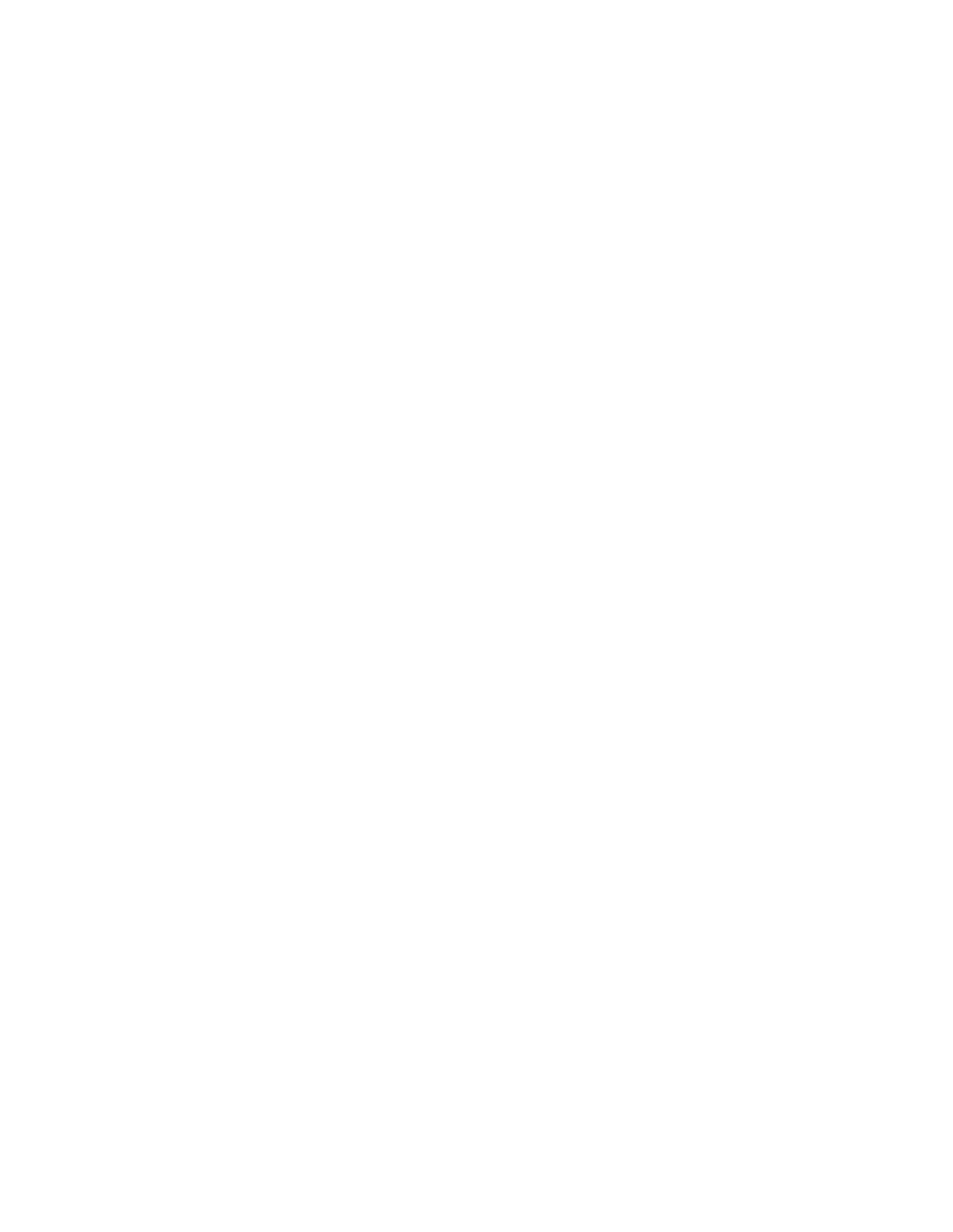## **UNIVERSITY OF MISSOURI SYSTEM**

## **OPERATING BUDGET**

## **FISCAL YEAR 2008**

**Report Prepared by Dan Liu Associate Budget Analyst** 

**September 2007** 

**Office of Planning and Budget 104 University Hall Columbia, Missouri 65211 Telephone (573) 882-3400**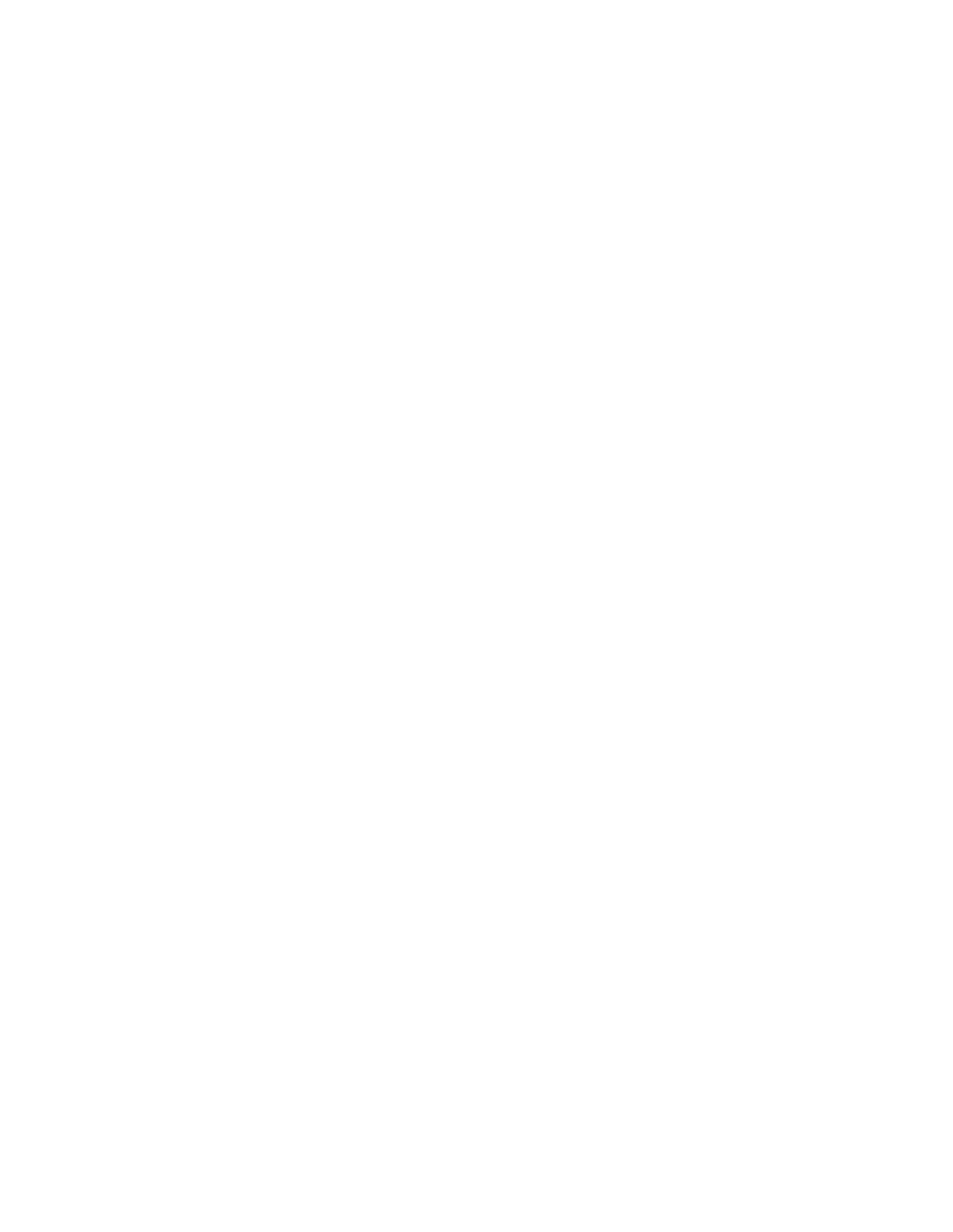## TABLE OF CONTENTS

#### PAGE

|                                                                                          | $\mathbf{1}$ |
|------------------------------------------------------------------------------------------|--------------|
|                                                                                          | 3            |
| Current Funds Budget by Type of Fund                                                     |              |
|                                                                                          | 9            |
|                                                                                          | 10           |
|                                                                                          | 11           |
|                                                                                          | 12           |
|                                                                                          | 13           |
|                                                                                          | 14           |
|                                                                                          | 15           |
|                                                                                          | 16           |
|                                                                                          | 17           |
|                                                                                          |              |
|                                                                                          | 18           |
|                                                                                          |              |
| <u>Appendix</u>                                                                          |              |
| Operations Fund Expenditure Budget by Administrative Division by Major Object of Expense |              |
|                                                                                          | 25           |
|                                                                                          |              |
|                                                                                          |              |
|                                                                                          | 28           |
|                                                                                          | 29           |
|                                                                                          |              |
|                                                                                          | 31           |
| Operations Fund Expenditure Budget by Program by Major Object of Expense                 |              |
|                                                                                          | 32           |
|                                                                                          |              |
|                                                                                          | 34           |
|                                                                                          | 35           |
|                                                                                          | 36           |
|                                                                                          | 37           |
|                                                                                          | 38           |
|                                                                                          | 39           |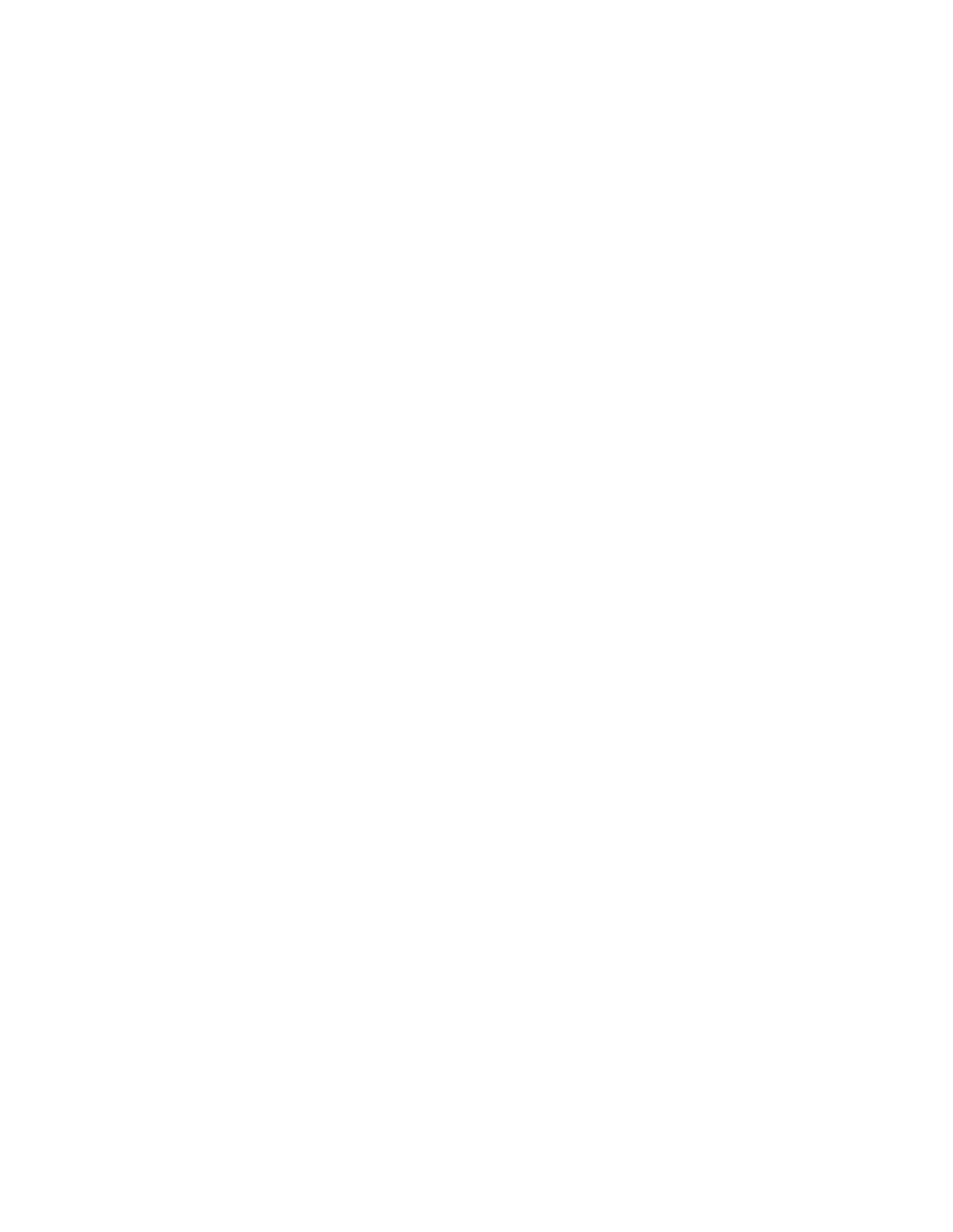### **University of Missouri System FY 2008 Operating Budget**

#### **Introduction and Overview**

#### **Introduction**

The University of Missouri System Operating Budget Book presents information on total sources and uses of the University's current funds. Sources of funds include estimated beginning balances and anticipated revenues. Uses of funds include expenditures, transfers, and planned ending balances. Current funds include resources of the University that are expendable for any purpose directly related to the primary missions of the University, i.e., instruction, research, and public service, as well as related support services. Current funds can be divided into restricted and unrestricted funds. Restricted funds are those that are restricted in use by the donor or supporting agency. Excluded from this document are loan funds, plant funds, endowment and similar funds, retirement and similar funds, and agency funds.

#### **Context for Budget Planning**

Budget planning and development for fiscal year 2008 was guided by the policy decisions and planning parameters of the Board of Curators and by the program decision items included in the FY 2008 Appropriations Request for Operations. An increase in tuition of 3.8% was approved for academic year 2008. Expenditure assumptions for planning included the following:

- The salary and wage principles approved by the Board at the April 2007 meeting required a merit salary adjustment pool equal to two percent of the campus's salary and wage base, plus a special market pool equal to one percent of the salary and wage base. In addition, the campuses and other units were encouraged to supplement these pools as priorities allowed to further respond to critical market considerations.
- Benefit costs were assumed to remain flat with the exception of the benefits on the salary and wage increase. Anticipated declines in the costs of some components were offset by increases in other components such as medical and post retirement medical benefits. The FY 2008 flat benefit rate for benefit-eligible salaries excluding FICA is 22.73% for the campuses and 25.67% for the hospital.
- A 2% COLA adjustment for University retiree pensions is included as part of the FY 2008 budget.
- Other cost increases are made up of several types of unavoidable costs such as utilities, insurance, the cost of opening new buildings, and increases in the cost of ongoing operations such as travel due to increased energy costs, information systems including licenses and maintenance, implementing student information systems, increased costs of compliance, and additional required M&R expenditures to meet the 1% of replacement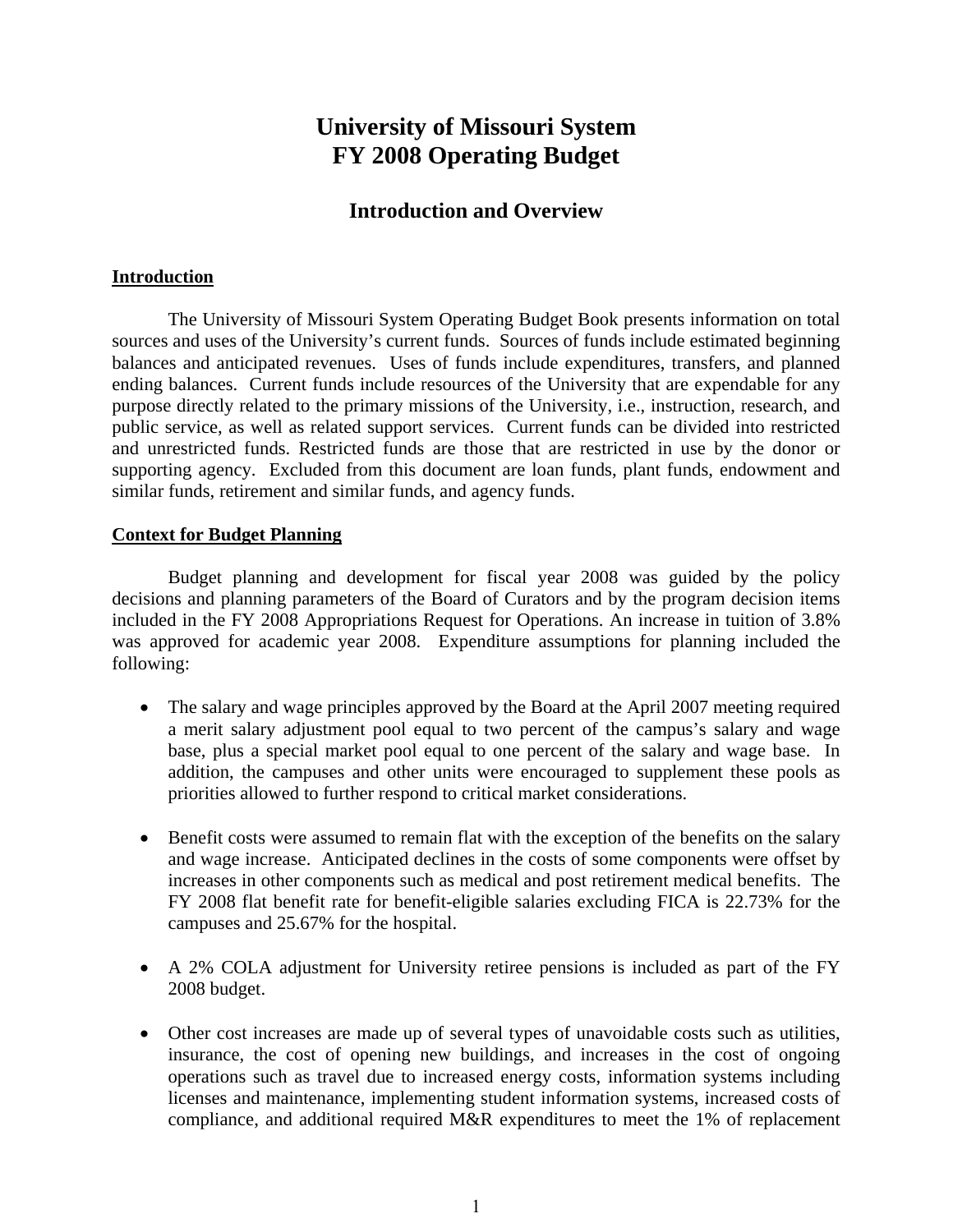value of facilities policy. Early estimates of these costs were \$10.1 million for the operations fund.

• Investment for other strategic priorities include such items as the Next Generation Network, library acquisitions, and campus specific commitments primarily for academic priorities. These new investments are reflected in the budget in various expenditure categories as some of the expenditures are for personnel and others for equipment and operating expenditures.

The budgets reported in this document are based on the original detail budgets for the University as entered into the PeopleSoft general ledger financial system as of June 30, 2007.

#### **Withholding of State Appropriations**

State appropriations for the University of Missouri are subject to a 3.0% withholding by the State of Missouri. The University's FY 2008 budget was developed and entered into the University's financial system based on the assumption that state appropriation revenues would equal 97.0% of state funds appropriated to the University.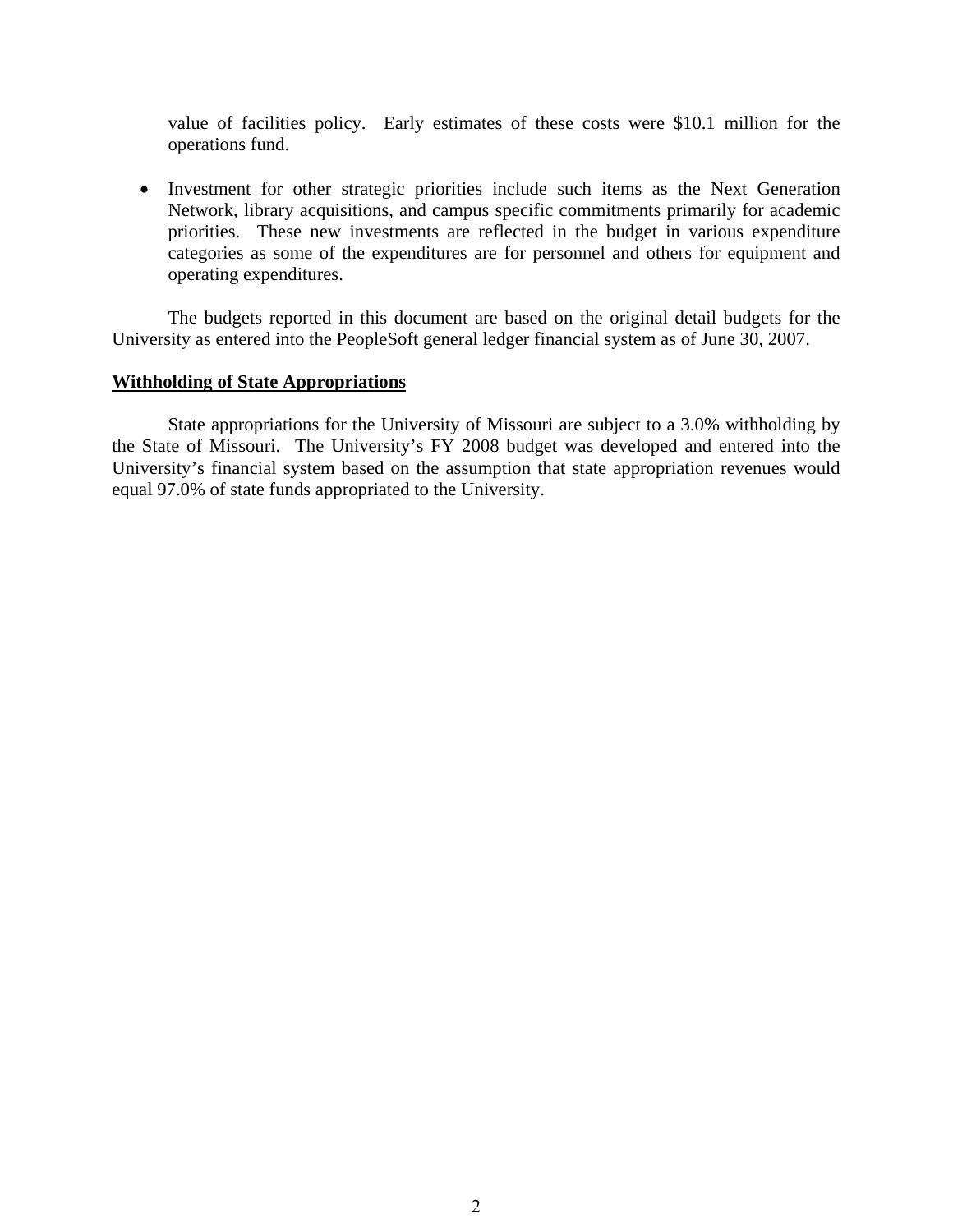#### **FY 2008 Current Funds Budget Summary**

For fiscal year 2008, the University of Missouri's current funds budget totals almost \$2.3 billion. Of the total current funds budget, 86.8% is unrestricted and 13.2% is restricted. The current funds budget is made up of the University's operations fund, as well as the operating budgets for the Hospitals, auxiliary enterprises, continuing education, service operations, selfinsurance funds, and restricted funds.

#### **Current Funds Revenue Budget**



 The operations fund is where the majority of the University's instructional and public service activities are budgeted and accounted for. The operations fund comprises approximately 41.9% of the institution's current funds budget. University Hospitals and Clinics contribute 26.2% of the current funds budget. Auxiliary enterprises are self-supporting activities whose services are provided primarily to individuals in the University community such as students, faculty, and staff, and may incidentally offer services to the public. They account for 16.4% of the current funds budget. Examples include residential life, bookstores, parking, and intercollegiate athletics. Service operations provide a specific type of service to departments or other organizational units within the University rather than to individuals. These activities are supported by internal charges to the using department. Examples include campus computing, mail operations, printing services, telephone services, and science instrument shops. The selfinsurance funds budget includes medical benefits, dental benefits, educators' legal liability, medical malpractice, auto and general liability, long-term disability, and workers' compensation. Restricted funds are comprised of grant and contract activities, as well as activities funded by endowment distributions, gifts, and restricted state appropriations.

The total FY 2008 current funds budget includes an estimated beginning balance of \$681.8 million and anticipated revenues of almost \$2.3 billion, for a total source of funds of \$3.0 billion. Planned expenditures of \$2.2 billion and transfers of \$142.5 million combine for a total planned use of funds of approximately \$2.3 billion. The FY 2008 current funds budget includes a planned decrease in ending balance of \$22.4 million.

The distribution of the total current funds revenue budgets by major type of fund is shown in Table 1, for each campus, UM Extension, the Hospitals, and UM system units.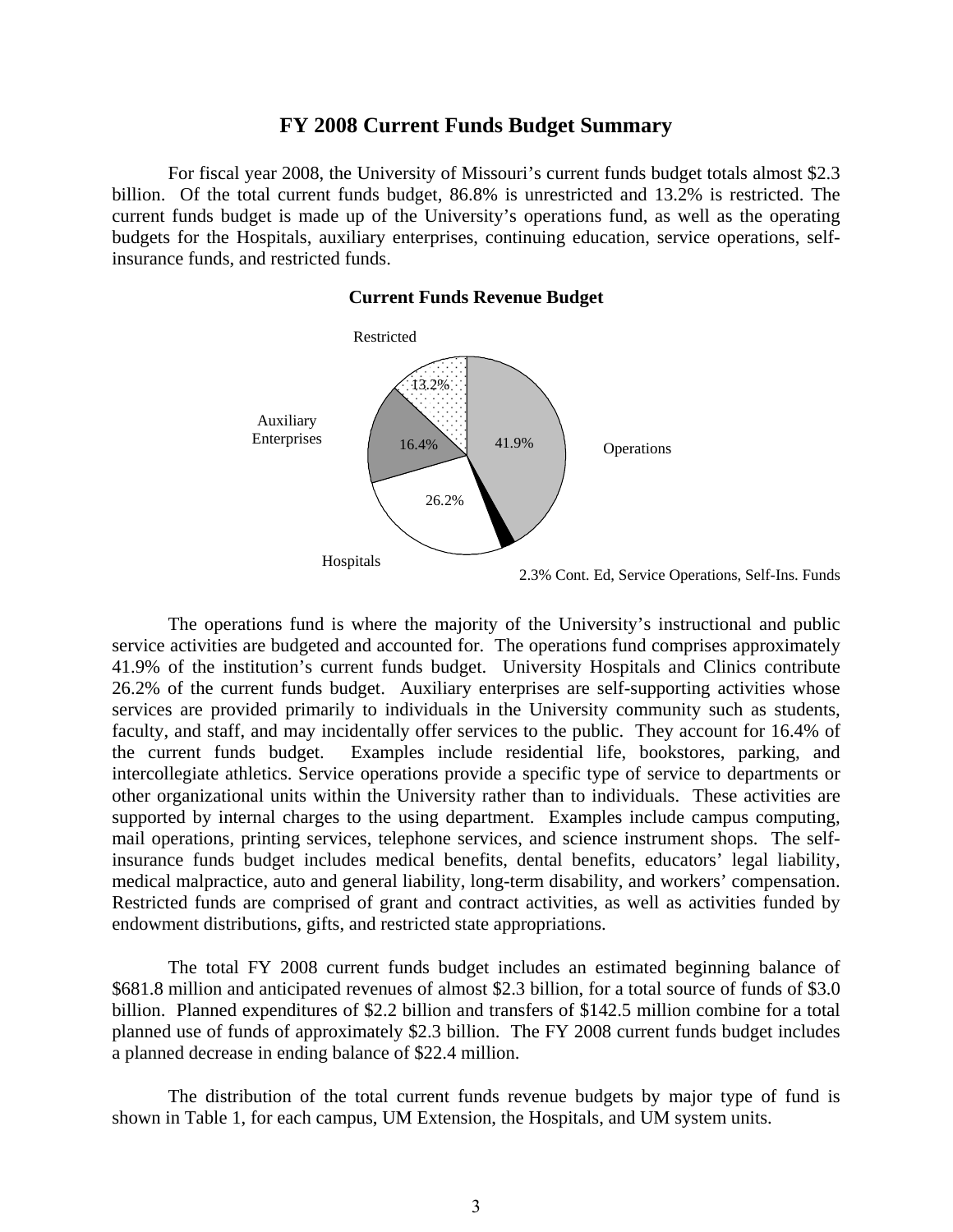#### **Table 1. Percentage Distribution of FY 2008 Current Funds Revenue Budgets by Type of Fund, by Campus**

|                                    |            | <b>UM</b>        |                 |             |            |             | <b>UM</b><br><b>System</b> | <b>U-wide</b>    | System |
|------------------------------------|------------|------------------|-----------------|-------------|------------|-------------|----------------------------|------------------|--------|
|                                    | <b>UMC</b> | <b>Extension</b> | <b>Hospital</b> | <b>UMKC</b> | <b>UMR</b> | <b>UMSL</b> | Admin.                     | <b>Resources</b> | Total  |
| Operations                         | 46.3%      | 74.2%            | 0.0%            | 71.4%       | 67.8%      | 70.1%       | 68.6%                      | 61.2%            | 41.9%  |
| <b>Continuing Education</b>        | 1.8%       | 0.0%             | 0.0%            | 3.1%        | 3.2%       | 3.9%        | 0.0%                       | 0.0%             | 1.7%   |
| <b>Service Operations</b>          | 0.4%       | 0.0%             | 0.0%            | 0.2%        | 0.1%       | 0.1%        | 1.3%                       | 0.0%             | 0.2%   |
| Self Insurance Funds               | 0.0%       | 0.0%             | 0.0%            | 0.0%        | 0.0%       | 0.0%        | 0.0%                       | 77.9%            | 0.4%   |
| <b>Auxiliaries Enterprises</b>     | 33.0%      | 0.0%             | $0.0\%$         | 8.6%        | 8.5%       | 14.4%       | 3.1%                       | 0.0%             | 16.4%  |
| <b>Hospital Operations</b>         | 0.0%       | 0.0%             | 99.6%           | 0.0%        | 0.0%       | 0.0%        | 0.0%                       | 0.0%             | 26.2%  |
| <b>Total Unrestricted</b>          | 81.5%      | 74.2%            | 99.6%           | 83.3%       | 79.6%      | 88.5%       | 73.0%                      | 139.1%           | 86.8%  |
| Restricted Expendable Gifts,       |            |                  |                 |             |            |             |                            |                  |        |
| Endowments, & State Appropriations | 2.9%       | 0.7%             | 0.4%            | 4.7%        | 3.6%       | 3.4%        | 22.1%                      | $-39.1\%$ *      | 2.8%   |
| <b>Grants and Contracts</b>        | 15.6%      | 25.1%            | 0.0%            | 12.0%       | 16.8%      | 8.1%        | 4.9%                       | 0.0%             | 10.4%  |
| <b>Total Restricted</b>            | 18.5%      | 25.8%            | 0.4%            | 16.7%       | 20.4%      | 11.5%       | 27.0%                      | $-39.1%$         | 13.2%  |
| <b>Total Current Funds</b>         | 100.0%     | 100.0%           | 100.0%          | 100.0%      | 100.0%     | 100.0%      | 100.0%                     | 100.0%           | 100.0% |

Note: University of Missouri Extension is a cooperative effort administered by the University of Missouri - Columbia

\* Anomaly created by the Endowed Chairs distribution match.

#### **Revenues**

 The total FY 2008 current funds revenue budget at approximately \$2.3 billion is 5.4% higher than the FY 2007 original budget. The chart below on the left shows the current fund revenue budget by source of funds. The chart on the right shows the further distribution of the sales and services budget by type.



Sales and services are the largest contributor of current funds revenues at 41.4%. Sales and services are comprised of three types of activities: Hospitals & Clinics, other auxiliary enterprises, and educational activities. The chart above at the right shows the distribution of sales and services revenues (including patient revenues) for each of these three types of activities.

Sales and services of Hospitals & Clinics, totaling \$561.3 million, make up 59.6% of the sales and services budget for current funds revenues. These are funds primarily derived from the combined clinical operations of the University of Missouri-Columbia Hospitals & Clinics, Ellis Fischel Cancer Center, Columbia Regional Hospital, and the Missouri Rehabilitation Center.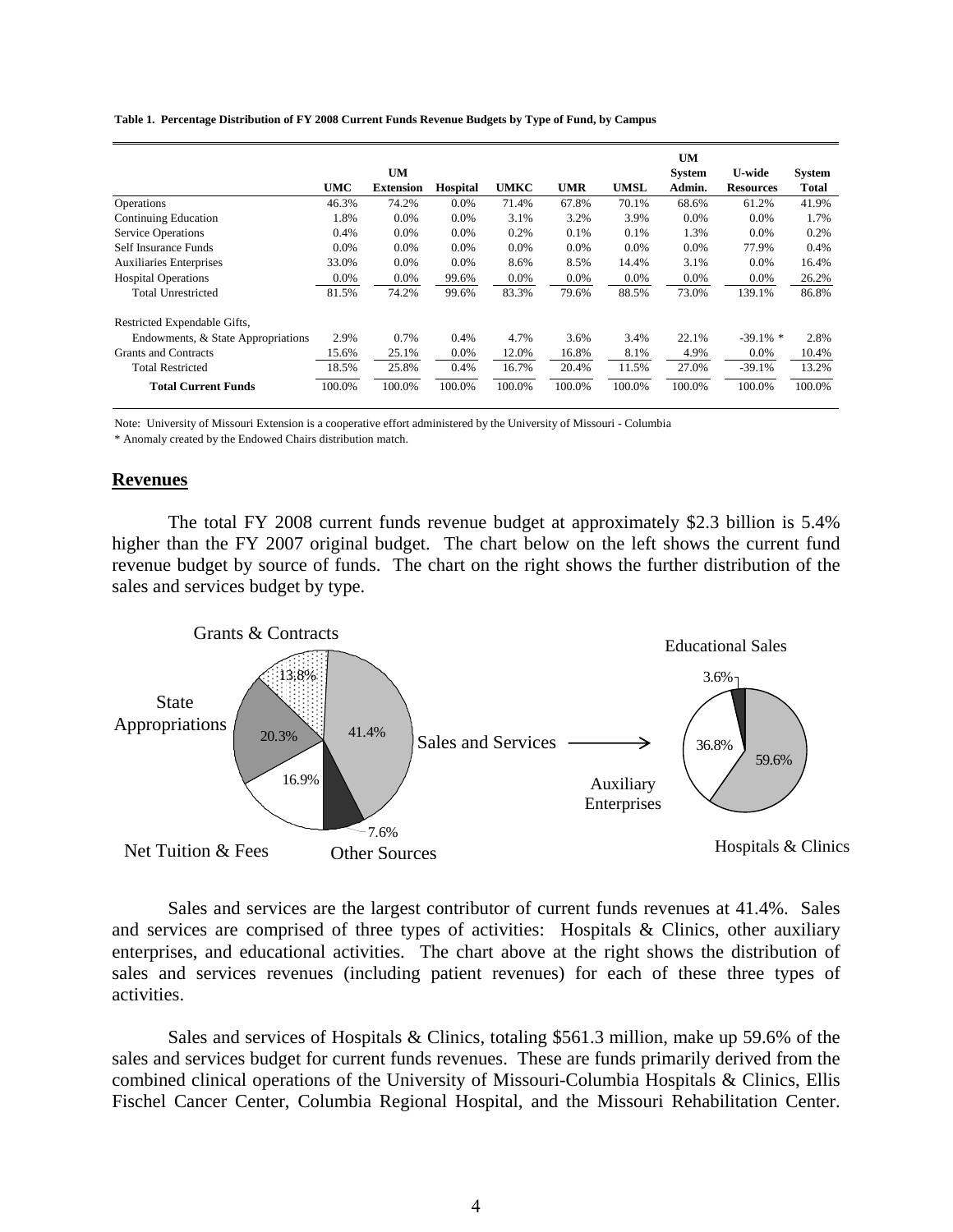Not included in this category are funds generated from the University Physicians' clinical operations, which are part of the University of Missouri-Columbia Medical School's physicians' practice plan.

Sales and services of auxiliary enterprises totaling \$346.2 million, or 36.8% of the current funds sales and services budget, include revenues from essentially self-supporting activities that provide services and sales primarily to students, faculty, and staff. These include housing and dining halls, intercollegiate athletics, bookstores, parking operations, student unions, recreational facilities, the television station, University Physicians clinics, veterinary medicine clinics, and other miscellaneous activities.

Sales and services of educational activities, totaling \$33.8 million, include the operations of the dental and optometry clinics, as well as activities related to the UMKC medical residency program, Agricultural Experiment Station, Cooperative Extension, and other activities.

Gross tuition and fee revenues of \$570.7 million are the second largest source of revenue and contribute 23.2% of the gross current funds revenue budget. Scholarship allowances, or financial aid, reduce revenue from student fees to \$384.0 million or 16.9% of total net revenue, making it the third largest contributor of total net revenue. Tuition and fees of \$516.9 million are recorded in the operations fund. Student fees of \$36.8 million, related to continuing education, are recorded in a separate fund. The \$16.7 million in student fees in the auxiliary enterprises fund group are activity and facility fees primarily for student health, parking, athletics, and University Centers/Unions.

State appropriations, at \$461.0 million, comprise the third largest source of gross current funds revenue. However, once student fee discounts have been applied to gross fees, state appropriations becomes the second largest contributor of total net current funds revenues at 20.3%. State appropriations include \$418.0 million in the operations fund for the general mission of the University, and \$24.1 million for University Hospitals & Clinics. Restricted appropriations for the Missouri Institute of Mental Health, Missouri Kidney Program, the Missouri Research and Education Network (MOREnet), Missouri Telehealth Network, and Spinal Cord Injury Research total approximately \$18.8 million.

Federal, state, and other grants and contracts combine for total projected revenues of \$314.0 million, or 13.8% of the total current funds revenue budget. These revenues are an estimate of the funds that will be received during FY 2008.

Other revenue sources include federal appropriations (primarily for the Agricultural Experiment Station and Cooperative Extension), investment income, gifts and endowment income (primarily for student aid and chairs/professorships), recovery of facilities and administrative costs (recovery of F&A), which are generated from externally funded grants and contracts, and miscellaneous income.

Table 2, on the following page, shows the percentage distribution of current funds revenues by major revenue source for each campus, UM Extension, the Hospitals, and the system administrative units. Tuition and fees net of financial aid is the largest source of revenue for the St. Louis and Kansas City campuses. State appropriations is the largest contributor for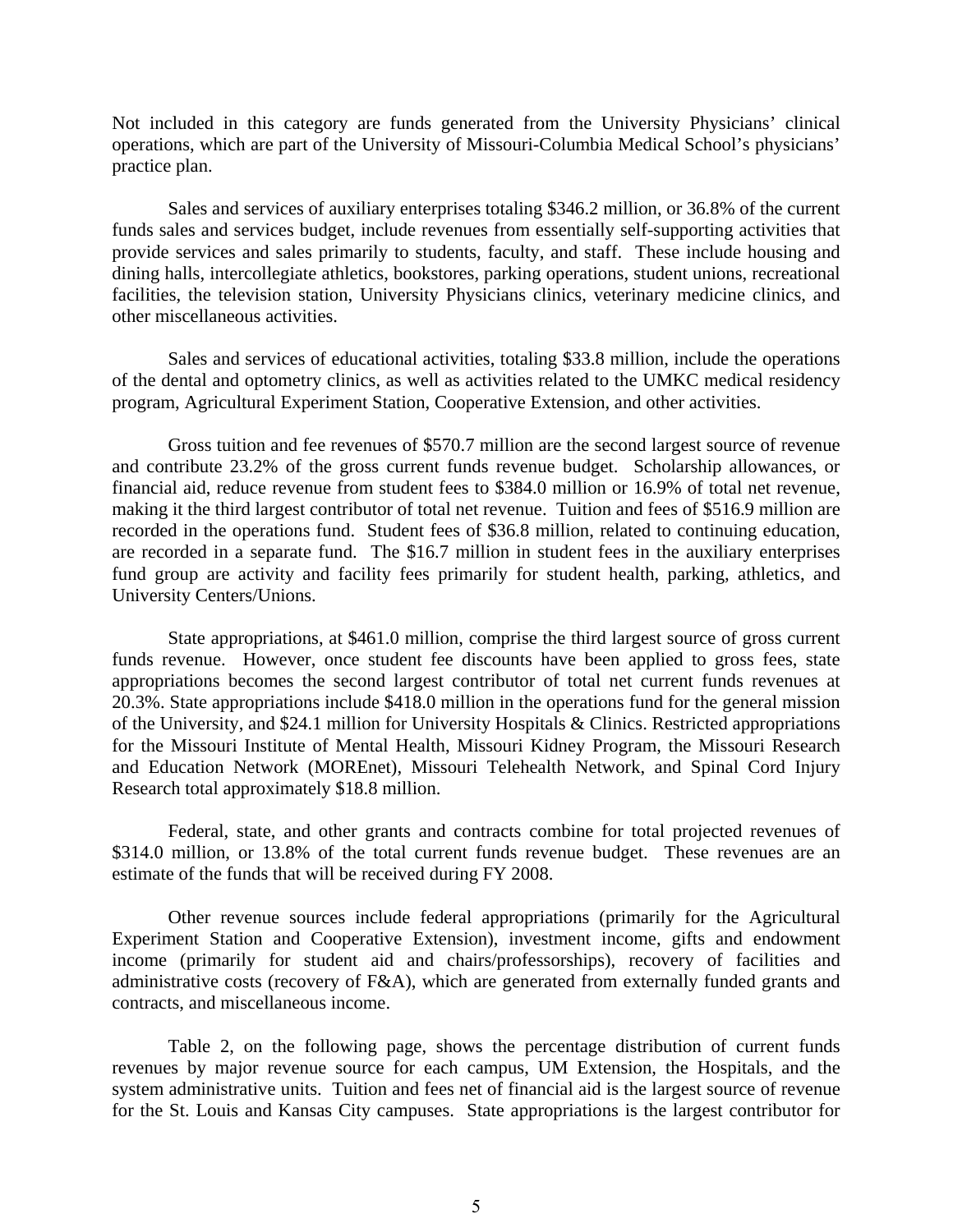UM Extension, the Rolla campus, UM System Administration, and University-wide Resources. Sales & services of educational activities and auxiliary enterprises is the largest source of revenue for the Columbia campus and the Hospitals (Patient Services). State appropriations are the second largest source of funds for the Kansas City and St. Louis campuses. Grants and contracts are the second largest source of revenue for the Columbia campus, and net tuition fees are the second largest source for Rolla campus.

|                                     |        | <b>UM</b>        |                 |             |            |         | <b>UM</b><br><b>System</b> | U-wide           | <b>System</b> |
|-------------------------------------|--------|------------------|-----------------|-------------|------------|---------|----------------------------|------------------|---------------|
|                                     | UMC    | <b>Extension</b> | <b>Hospital</b> | <b>UMKC</b> | <b>UMR</b> | UMSL    | Admin.                     | <b>Resources</b> | Total         |
| Net Tuition and Fees                | 19.3%  | $0.0\%$          | $0.0\%$         | 33.2%       | 25.3%      | 39.0%   | $0.0\%$                    | $-0.3%$          | 16.9%         |
| <b>Federal Appropriations</b>       | 0.5%   | 15.9%            | 0.0%            | $0.0\%$     | $0.0\%$    | $0.0\%$ | $0.0\%$                    | $0.0\%$          | 0.6%          |
| <b>State Appropriations</b>         | 20.1%  | 53.0%            | 4.0%            | 27.8%       | 34.0%      | 30.6%   | 51.6%                      | 43.1%            | 20.3%         |
| Federal Grants & Contracts          | 13.1%  | 10.6%            | $0.0\%$         | 10.4%       | 15.9%      | 9.5%    | $0.0\%$                    | $0.0\%$          | 8.7%          |
| <b>State Grants</b>                 | 2.3%   | 14.8%            | 0.0%            | 1.8%        | 2.0%       | 1.6%    | 5.2%                       | $0.0\%$          | 1.9%          |
| Other Grants & Contracts            | 4.8%   | 2.0%             | 0.0%            | 4.4%        | 6.7%       | 3.0%    | 0.0%                       | $0.0\%$          | 3.2%          |
| Gift Income                         | 1.9%   | 0.3%             | 0.4%            | 2.5%        | 3.4%       | 2.5%    | 1.1%                       | $0.0\%$          | 1.7%          |
| Recovery of F&A                     | 0.0%   | $0.0\%$          | $0.0\%$         | 0.0%        | 0.0%       | 0.0%    | $0.0\%$                    | 0.0%             | $0.0\%$       |
| Endowment and Investment Income     | 2.6%   | 0.3%             | 1.3%            | 2.7%        | 3.4%       | 1.6%    | 15.8%                      | 38.5%            | 2.7%          |
| Sales & Services-Educ. Act./Aux.    | 32.6%  | 0.5%             | 94.0%           | 14.9%       | 7.9%       | 11.3%   | $-0.2\%$                   | $0.0\%$          | 41.4%         |
| Miscellaneous Income                | 2.8%   | 2.6%             | 0.3%            | 2.3%        | 1.4%       | 0.9%    | 26.5%                      | 18.7%            | 2.6%          |
| <b>Total Current Funds Revenues</b> | 100.0% | 100.0%           | 100.0%          | 100.0%      | 100.0%     | 100.0%  | 100.0%                     | 100.0%           | 100.0%        |

**Table 2. Percentage Distribution of FY 2008 Current Funds Revenue Budgets by Major Source, by Campus**

Note: University of Missouri Extension is a cooperative effort administered by the University of Missouri - Columbia

#### **Expenditures**

 Compensation expenditures of \$1.5 billion account for 63.3% of current funds expenditures and transfers in FY 2008. Salary expenditures total \$1.2 billion and employee benefits expense is anticipated to be \$297.4 million. Expense and equipment and capital expenditures of \$699.7 million contribute 30.5% of current funds expenditures and transfers. Budgeted transfers of \$142.5 million, primarily for debt service and maintenance and repair, make up the remaining 6.2% of the budget.

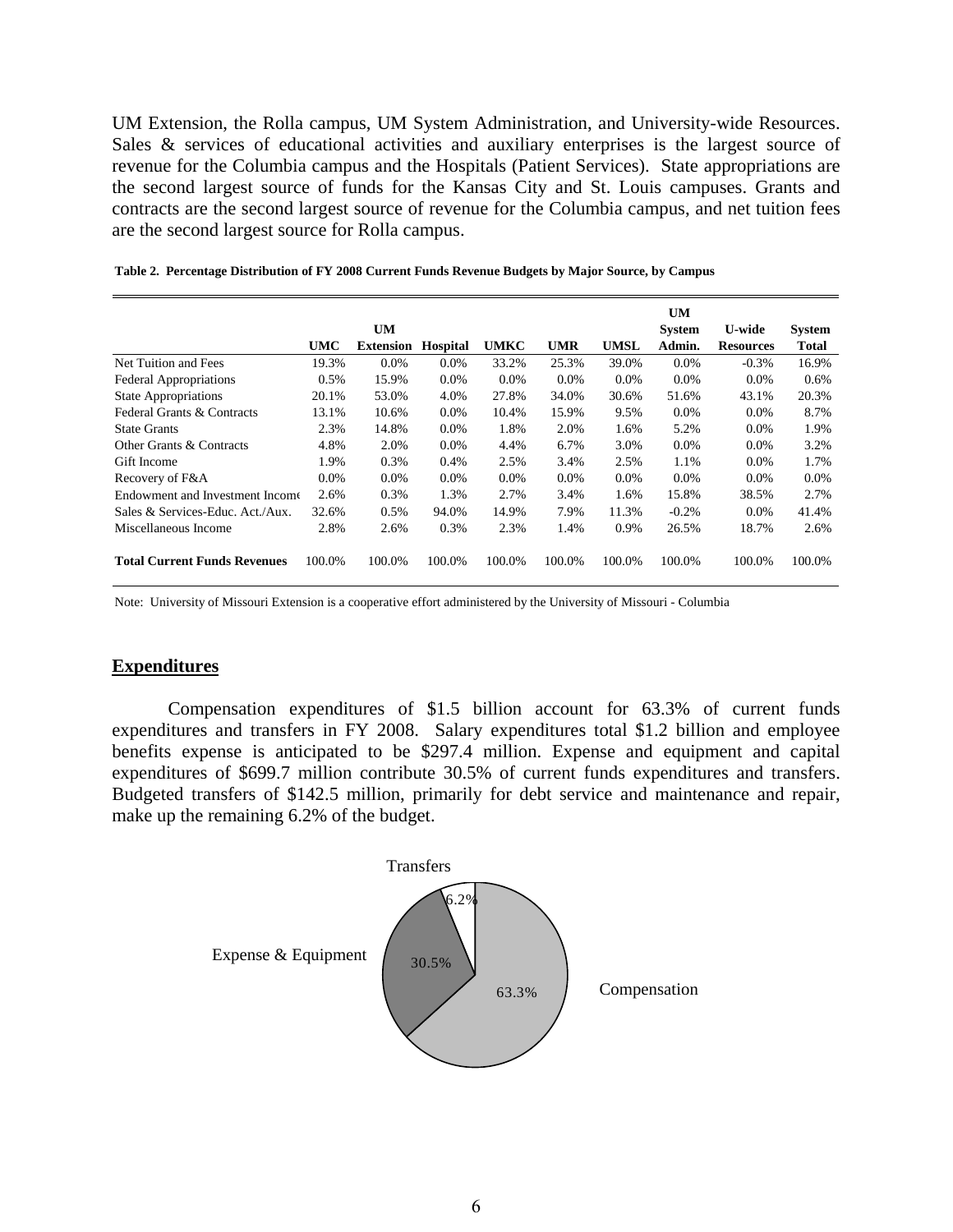Table 3 shows the percentage distribution of the FY 2008 current funds expenditure budget by object of expense for each campus, UM Extension, the Hospitals, and the system units.

|                                           |            |                  |                 |             |            |             | <b>UM</b>     |                  |               |
|-------------------------------------------|------------|------------------|-----------------|-------------|------------|-------------|---------------|------------------|---------------|
|                                           |            | <b>UM</b>        |                 |             |            |             | <b>System</b> | <b>U-wide</b>    | <b>System</b> |
|                                           | <b>UMC</b> | <b>Extension</b> | <b>Hospital</b> | <b>UMKC</b> | <b>UMR</b> | <b>UMSL</b> | Admin.        | <b>Resources</b> | <b>Total</b>  |
| Salaries & Wages                          | 55.5%      | 62.2%            | 36.7%           | 57.6%       | 55.5%      | 53.3%       | 43.0%         | n/a              | 50.3%         |
| <b>Employee Benefits</b>                  | 13.5%      | 17.4%            | 10.5%           | 14.3%       | 14.1%      | 14.1%       | 12.4%         | n/a              | 13.0%         |
| <b>Total Compensation</b>                 | 69.0%      | 79.6%            | 47.2%           | 71.9%       | 69.6%      | 67.4%       | 55.4%         | n/a              | 63.3%         |
| Expense and Equipment                     | 23.5%      | 18.7%            | 39.9%           | 22.4%       | 22.4%      | 25.4%       | 50.2%         | n/a              | 28.4%         |
| Capital Expenditures                      | 2.6%       | 0.0%             | 0.0%            | 3.7%        | 4.8%       | 2.0%        | 1.4%          | n/a              | 2.1%          |
| Total Expense and Equipment               | 26.1%      | 18.7%            | 39.9%           | 26.1%       | 27.2%      | 27.4%       | 51.6%         | n/a              | 30.5%         |
| <b>Total Expenditures</b>                 | 95.1%      | 98.3%            | 87.1%           | 98.0%       | 96.8%      | 94.8%       | 107.0%        | n/a              | 93.8%         |
| <b>Transfers</b>                          | 4.9%       | 1.7%             | 12.9%           | 2.0%        | 3.2%       | 5.2%        | $-7.0\%$      | n/a              | 6.2%          |
| <b>Total Expenditures &amp; Transfers</b> | 100.0%     | 100.0%           | 100.0%          | 100.0%      | 100.0%     | 100.0%      | 100.0%        | n/a              | 100.0%        |

**Table 3. Percentage Distribution of FY 2008 Current Funds Expenditure Budgets by Object of Expense, by Campus**

Note 1: University of Missouri Extension is a cooperative effort administered by the University of Missouri - Columbia

Note 2: University-Wide Resources expenditure percentages are omitted because Self Insurance Fund contributions are budgeted at a higher level than expenditures to increase reserve levels. This causes the percentage distributions to be distorted.

Primary program activities of instruction, research, and public service make up 47.4% of current funds expenditures at the University of Missouri. Hospitals account for 24.2% of the expenditure budget. Auxiliary enterprises make up 8.0% of the expenditure budget and the remaining 20.4% of budgeted expenditures are spent for support services, scholarships, and operation and maintenance of the physical plant.



Table 4, on the following page shows the percentage distribution of the University's current funds expenditure budget by major program classification for each campus, UM Extension, the Hospitals, and UM system units.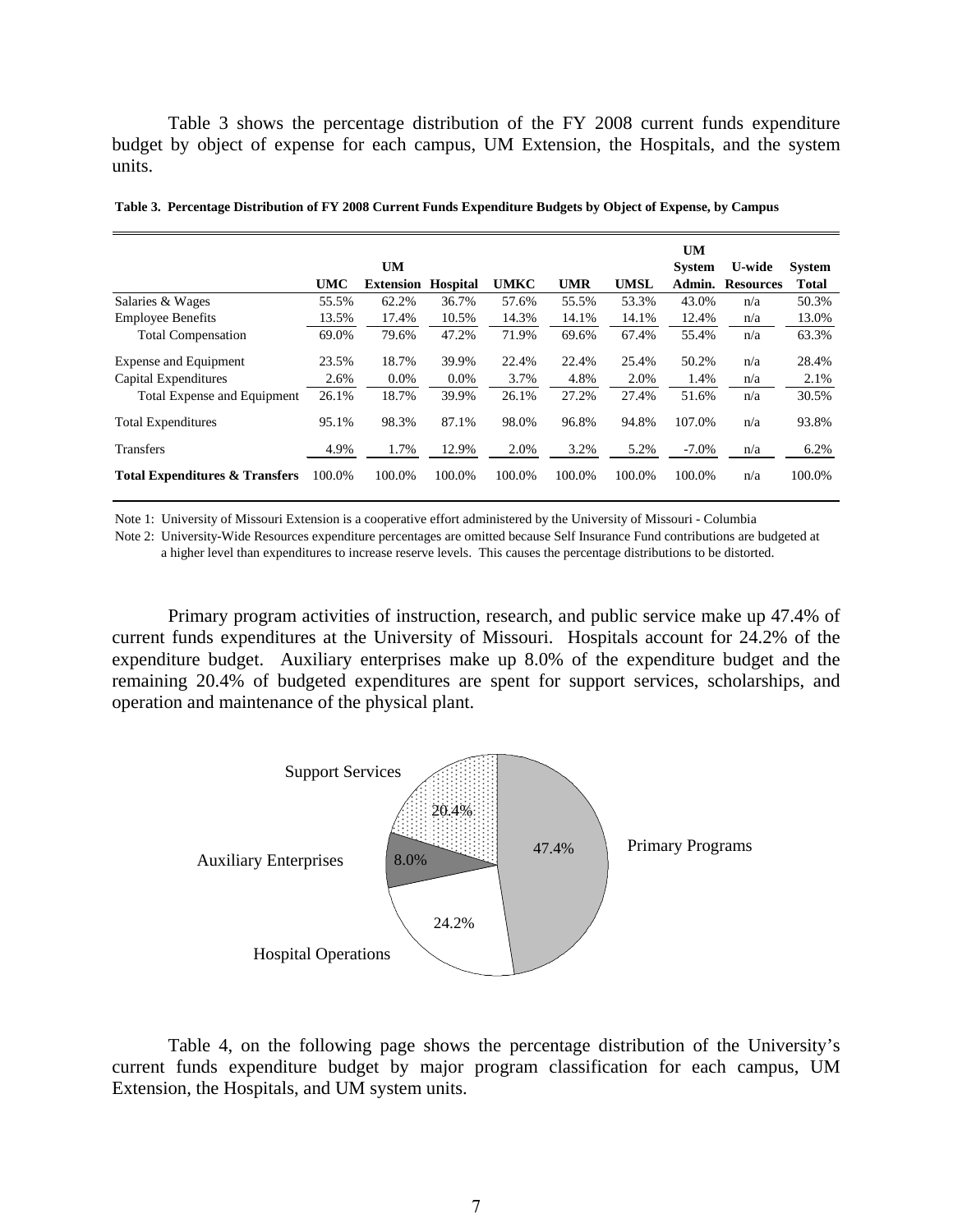|                                |            | <b>UM</b>        |                 |             |            |         | <b>UM</b><br><b>System</b> | <b>U-wide</b>    | <b>System</b> |
|--------------------------------|------------|------------------|-----------------|-------------|------------|---------|----------------------------|------------------|---------------|
|                                | <b>UMC</b> | <b>Extension</b> | <b>Hospital</b> | <b>UMKC</b> | <b>UMR</b> | UMSL    | Admin.                     | <b>Resources</b> | <b>Total</b>  |
| Instruction                    | 37.3%      | $0.0\%$          | $0.0\%$         | 47.4%       | 44.2%      | 42.6%   | $0.0\%$                    | n/a              | 28.3%         |
| Research                       | 20.4%      | $0.0\%$          | $0.0\%$         | 7.0%        | 17.9%      | 5.5%    | 0.5%                       | n/a              | 11.1%         |
| <b>Public Service</b>          | 6.0%       | 100.0%           | $0.0\%$         | 7.0%        | 2.7%       | 9.0%    | 38.9%                      | n/a              | 8.1%          |
| Academic Support               | 8.0%       | $0.0\%$          | $0.0\%$         | 10.0%       | 5.0%       | 12.4%   | 21.3%                      | n/a              | 6.7%          |
| <b>Student Services</b>        | 3.6%       | $0.0\%$          | $0.0\%$         | 4.7%        | 8.0%       | 5.6%    | 2.4%                       | n/a              | 3.2%          |
| <b>Institutional Support</b>   | 4.8%       | $0.0\%$          | $0.0\%$         | 10.6%       | 7.4%       | 7.9%    | 35.5%                      | n/a              | 5.9%          |
| Operation & Maintenance        | 5.5%       | $0.0\%$          | $0.0\%$         | 7.1%        | 8.7%       | 6.5%    | 1.4%                       | n/a              | 4.4%          |
| Scholarships & Fellowships     | 0.2%       | $0.0\%$          | $0.0\%$         | 0.5%        | 0.3%       | $0.0\%$ | $0.0\%$                    | n/a              | 0.2%          |
| <b>Auxiliaries Enterprises</b> | 14.2%      | $0.0\%$          | 0.0%            | 5.7%        | 5.8%       | 10.5%   | $0.0\%$                    | n/a              | 8.0%          |
| Hospitals                      | 0.0%       | $0.0\%$          | 100.0%          | $0.0\%$     | $0.0\%$    | 0.0%    | 0.0%                       | n/a              | 24.1%         |
| <b>Total Expenditures</b>      | 100.0%     | 100.0%           | 100.0%          | 100.0%      | 100.0%     | 100.0%  | 100.0%                     | n/a              | 100.0%        |

**Table 4. Percentage Distribution of FY 2008 Current Funds Expenditure Budgets by Program Classification, by Campus**

Note 1: University of Missouri Extension is a cooperative effort administered by the University of Missouri - Columbia

Note 2: University-wide Resources expenditure percentages are omitted because Self Insurance Fund contributions are budgeted at a higher level than expenditures to increase reserve levels. This causes the percentage distributions to be distorted.

Note 3: The majority of student aid is treated as a reduction of revenue rather than as a scholarship expense.

Table 5 on the following page presents the FY 2008 University of Missouri consolidated current funds revenue budget by major revenue source, and the expenditures and transfers budget by object of expense and by major program classification, for the following fund groupings:

- Operations
- Continuing Education
- Service Operations
- Self Insurance Funds
- Auxiliary Enterprises
- Hospital Operations
- Restricted Expendable Gifts, Endowments, and State Appropriations
- Restricted Grants and Contracts (fiscal year estimate of project budgeted funds)

Tables 6 through 13 provide the same information for each campus, as well as for the Hospitals, University of Missouri Extension, University of Missouri System Administration, and University-wide Resources.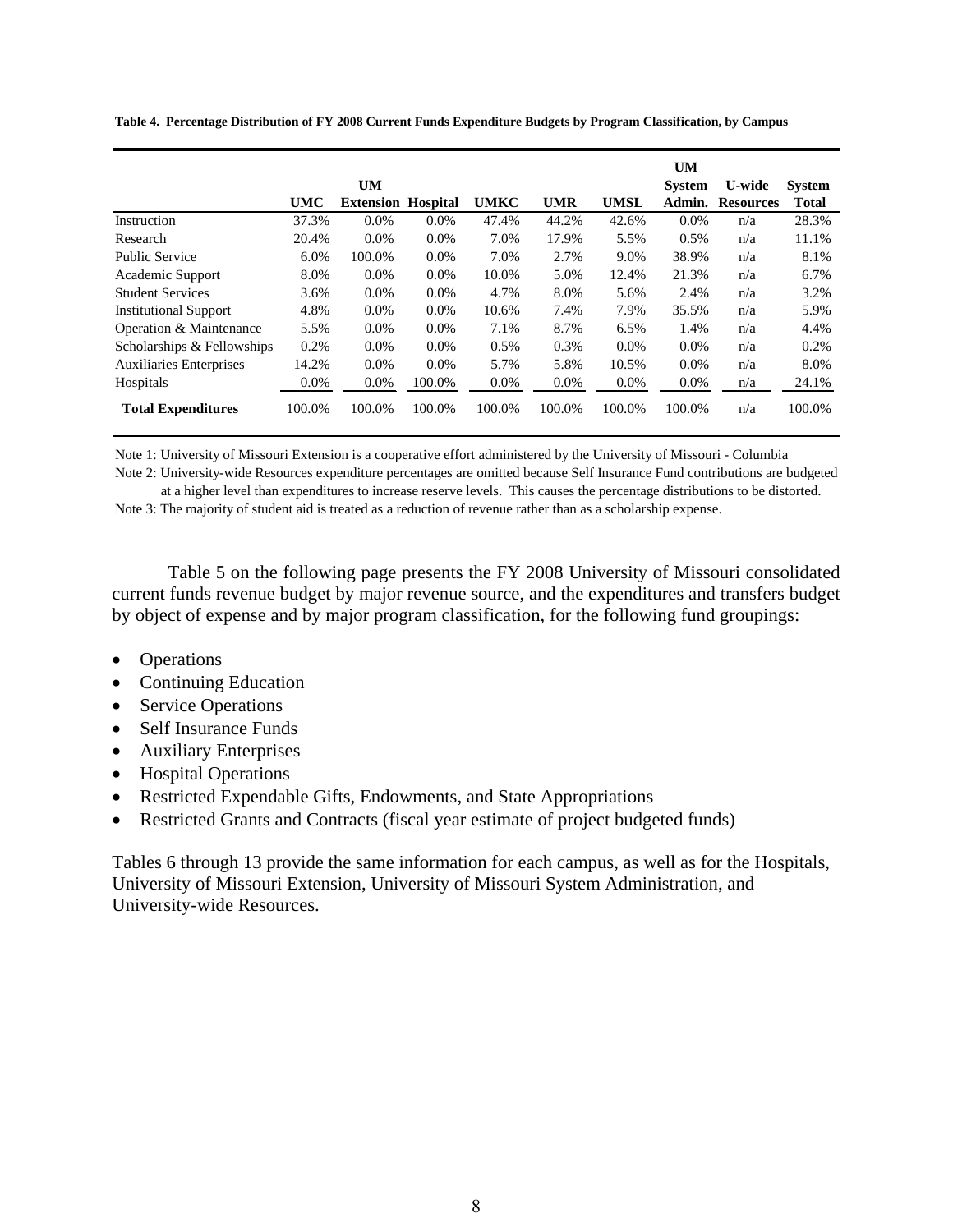|                                                       | Operations                  | Continuing<br>Education | Operations<br>Service    | $_{\text{Insurface}}$<br>Funds<br>Self | Enterprises<br>Auxiliary  | Operations<br>Hospital   | Unrestricted<br>Total              | Expendable Gifts,<br>Appropriations<br>Endowments,<br>Restricted<br>and State | Grants and<br>Restricted<br>Contracts | <b>Total Restricted</b>    | Current<br>Funds<br>Total          |
|-------------------------------------------------------|-----------------------------|-------------------------|--------------------------|----------------------------------------|---------------------------|--------------------------|------------------------------------|-------------------------------------------------------------------------------|---------------------------------------|----------------------------|------------------------------------|
| <b>BEGINNING BALANCE</b>                              | \$197,372,437               | \$8,996,901             | \$6,251,628              | \$104,347,273                          | \$39,550,866              | \$221,650,048            | \$578,169,154                      | \$102,943,746                                                                 | \$640,000                             | \$103,583,746              | \$681,752,899                      |
| Tuition and Fees<br><b>REVENUES</b>                   | \$516,890,814               | \$36,783,785            | \$100,000                |                                        | \$16,700,514              |                          | \$570,475,113                      |                                                                               | \$250,000                             | \$250,000                  | \$570,725,113                      |
| Less: Scholarship Allowances                          | (119, 329, 433)             | (552, 650)              |                          |                                        | (9,052,200)               |                          | (128, 934, 283)                    | (\$19,282,306)                                                                | (38, 542, 000)                        | (57,824,306)               | (186, 758, 588)                    |
| Federal Appropriations<br>Net Student Fees            | 13,141,988<br>\$397,561,381 | \$36,231,135            | \$100,000                |                                        | \$7,648,314               |                          | \$441,540,830<br>13,141,988        | ( \$19, 282, 306)                                                             | $(*38,292,000)$                       | ( \$57,574,306)            | 13,141,988<br>\$383,966,524        |
| State Appropriations                                  | 418,008,713                 |                         |                          |                                        |                           | \$24,129,166             | 442,137,879                        | 18,848,329                                                                    |                                       | 18,848,329                 | 460,986,208                        |
| Federal Grants and Contracts                          |                             |                         |                          |                                        |                           |                          |                                    |                                                                               | 197,476,000                           | 197,476,000                | 197,476,000                        |
| State Grants and Contracts                            |                             |                         |                          |                                        |                           |                          |                                    |                                                                               | 42,908,000                            | 42,908,000                 | 42,908,000                         |
| Other Grants and Contracts                            |                             |                         |                          |                                        |                           |                          |                                    |                                                                               | 73,612,000                            | 73,612,000                 | 73,612,000                         |
| Recovery of F&A<br>Gift Income                        | 1,093,760<br>43,356,380     | 3,190                   |                          |                                        | 7,588,000                 |                          | 8,684,950<br>43,356,380            | 28,935,466                                                                    | (43, 356, 380)                        | (43,356,380)<br>28,935,466 | 37,620,416                         |
| Endowment and Investment Income                       | 13,970,265                  |                         |                          | \$7,375,289                            | 755,960                   | 7,243,090                | 29,344,604                         | 32,808,198                                                                    | 5,000                                 | 32,813,198                 | 62,157,802                         |
| Sales & Services-Educ Act/Auxiliaries                 | 32,521,856                  | 803,710                 | 396,693                  | 2,336,763                              | 346,167,158<br>11,074,849 | 561,257,106<br>1,745,625 | 941,146,523<br>53,378,908          | 1,963,706<br>69,955                                                           | 100,000<br>2,900,000                  | 169,955<br>4,863,706       | 941,316,478                        |
| Miscellaneous Income<br>TOTAL REVENUES                | 32,873,779<br>\$952,528,122 | 366,510<br>\$37,404,545 | 4,981,382<br>\$5,478,075 | \$9,712,052                            | \$373,234,281             | \$594,374,987            | \$1,972,732,062                    | \$63,343,348                                                                  | \$235,352,620                         | \$298,695,968              | 58,242,614<br>\$2,271,428,031      |
| EXPENDITURES & TRANSFERS<br>Salaries and Wages        | \$592,597,683               | \$11,236,295            | \$35,628,886             | \$456,870                              | \$153,056,745             | \$218,545,751            | \$1,011,522,229                    | \$21,540,951                                                                  | \$121,150,500                         | \$142,691,451              | \$1,154,213,681                    |
| Employee Benefits                                     | 157,479,321                 | 2,603,536               | 10,125,766               | 134,270                                | 34,488,602                | 62,774,545               | 267,606,040                        | 5,351,885                                                                     | 24,443,500                            | 29,795,385                 | 297,401,424                        |
| Total Compensation                                    | \$750,077,003               | \$13,839,831            | \$45,754,652             | \$591,140                              | \$187,545,747             | \$281,320,296            | \$1,279,128,269                    | \$26,892,836                                                                  | \$145,594,000                         | \$172,486,836              | \$1,451,615,105                    |
| Other Operating Expense<br>Expense and Equipment      | \$218,567,540               | \$8,375,032             | \$69,665,283             | \$183,596,723                          | \$156,235,498             | \$249,489,828            | \$885,929,905                      | \$42,056,530                                                                  | \$83,693,730                          | \$125,750,260              | \$1,011,680,164                    |
| Capital Expenditures                                  | 32,999,438                  | 47,000                  | 2,625,875                |                                        | 2,434,765                 |                          | 38,107,078                         | 2,968,841                                                                     | 6,241,500                             | 9,210,341                  | 47,317,419                         |
| Employer & Employee Contributions<br>Internal Sales   | (30,962,510)                | (101,500)               | (128, 482, 925)          | (180, 834, 986)                        | (6,684,545)               | (11,927,885)             | (178, 159, 365)<br>(180, 834, 986) | (295, 721)                                                                    |                                       | (295, 721)                 | (178, 455, 086)<br>(180, 834, 986) |
| Net Expense and Equipment Expenditures                | \$220,604,468               | \$8,320,532             | $(\$56, 191, 766)$       | \$2,761,737                            | \$151,985,718             | \$237,561,943            | \$565,042,632                      | \$44,729,650                                                                  | \$89,935,230                          | \$134,664,880              | \$699,707,512                      |
| TOTAL EXPENDITURES                                    | 147189'026\$                | \$22,160,363            | (\$10,437,114)           | \$3,352,877                            | \$339,531,065             | \$518,882,239            | \$1,844,170,901                    | \$71,622,486                                                                  | \$235,529,230                         | \$307,151,716              | \$2,151,322,617                    |
| Internal Transfers                                    | ( \$5,997,036)              | \$12,294,166            | $(\$1,322,154)$          | \$38,200                               | (\$4,574,884)             | \$3,456,498              | \$3,894,791                        | ( \$3,032,181)                                                                | ( \$862, 610)                         | (33,894,791)               |                                    |
| Non-Mandatory Transfers<br>Mandatory Transfers        | 3,120,146<br>6,652,355      |                         | 4,147,839<br>13,499,942  |                                        | 26,786,672<br>14,215,857  | 11,507,847<br>62,220,000 | 45,562,504<br>96,588,154           | (293, 686)<br>265,263                                                         | 352,000                               | (293, 686)<br>617,263      | 45,268,818<br>97,205,417           |
| TOTAL EXPENDITURES AND TRANSFERS                      | £6'957'726\$                | \$34,454,529            | \$5,888,513              | \$3,391,077                            | \$375,958,711             | \$596,066,584            | \$1,990,216,350                    | \$68,561,882                                                                  | \$235,018,620                         | \$303,580,502              | \$2,293,796,852                    |
| <b>ENDING BALANCE</b>                                 | \$175,443,623               | \$11,946,918            | \$5,841,190              | \$110,668,248                          | \$36,826,436              | \$219,958,451            | \$560,684,866                      | \$97,725,212                                                                  | \$974,000                             | \$98,699,212               | \$659,384,078                      |
|                                                       |                             |                         |                          |                                        |                           |                          |                                    |                                                                               |                                       |                            |                                    |
| Expenditures by Program Classification<br>Instruction | \$439,795,987               | \$21,711,545            | \$111,507                |                                        | \$102,739,675             |                          | \$564,358,714                      | \$25,072,145                                                                  | \$20,339,110                          | \$45,411,255               | \$609,769,969                      |
| Research                                              | 66,069,560                  |                         | 598,321                  |                                        | 11,096,955                |                          | 77,764,836                         | 8,427,361                                                                     | 152,600,000                           | 161,027,361                | 238,792,197                        |
| Public Service                                        | 72,611,931                  | 22,818                  | 31,118                   |                                        | 11,822,195                |                          | 84,488,062                         | 26,127,523                                                                    | 62,524,120                            | 88,651,643                 | 173,139,705                        |
| Academic Support                                      | 122,843,599                 | 426,000                 | 598,147                  |                                        | 16,697,566                |                          | 40,565,312                         | 4,536,732                                                                     | 66,000                                | 4,602,732                  | 145,168,044                        |
| Institutional Support<br><b>Student Services</b>      | 108,029,372<br>66,217,541   |                         | 11,415,906)<br>186,907   | \$3,352,877                            | 1,221,725<br>23,987,717   |                          | 123,954,060<br>67,626,173          | 1,179,838<br>2,633,117                                                        |                                       | 1,179,838<br>2,633,117     | 68,806,011<br>126,587,177          |
| Operation & Maintenance of Plant                      | 94,642,071                  |                         | (547, 208)               |                                        |                           |                          | 94,094,863                         | 298,577                                                                       |                                       | 298,577                    | 94,393,440                         |
| Scholarships & Fellowships                            | 471,409                     |                         |                          |                                        | 5,000                     |                          | 476,409                            | 2,708,784                                                                     |                                       | 2,708,784                  | 3,185,193                          |
| Auxiliaries<br>Hospitals                              |                             |                         |                          |                                        | 171,960,232               | \$518,882,239            | 171,960,232<br>518,882.239         | 638,409                                                                       |                                       | 638,409                    | 171,960,232<br>519,520,648         |
| Total Expenditures by Program Classification          | \$970,681,471               | \$22,160,363            | $(\$10,437,114)$         | \$3,352,877                            | \$339,531,065             | \$518,882,239            | \$1,844,170,901                    | \$71,622,485                                                                  | \$235,529,230                         | \$307,151,715              | \$2,151,322,617                    |

Table 5. FY 2008 Current Funds Budget by Type of Funds, University of Missouri - Consolidated **Table 5. FY 2008 Current Funds Budget by Type of Funds, University of Missouri - Consolidated**

Note: Columns may not add due to rounding. Note: Columns may not add due to rounding.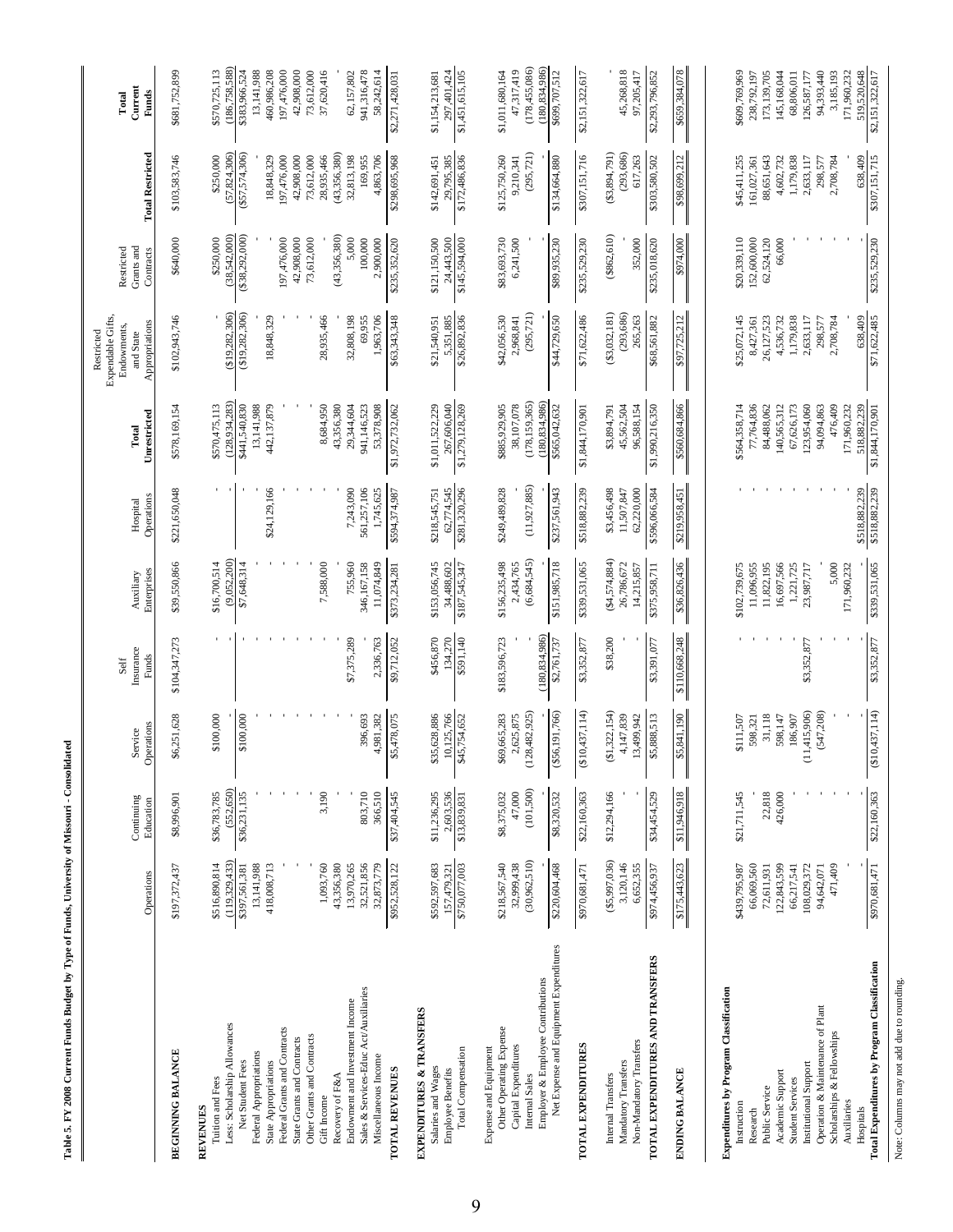|                                                                             |                                 | Continuing                | Service                   | Insurance<br>Self | Auxiliary                      | Hospital   | Total                           | Expendable Gifts,<br>Endowments,<br>Restricted<br>and State | Grants and<br>Restricted         | Total                            | Total                          |
|-----------------------------------------------------------------------------|---------------------------------|---------------------------|---------------------------|-------------------|--------------------------------|------------|---------------------------------|-------------------------------------------------------------|----------------------------------|----------------------------------|--------------------------------|
|                                                                             | Operations                      | Education                 | Operations                | Funds             | Enterprises                    | Operations | Unrestricted                    | Appropriations                                              | Contracts                        | Restricted                       | <b>Current Funds</b>           |
| <b>BEGINNING BALANCE</b>                                                    | \$97,832,570                    | \$5,675,024               | \$4,689,973               |                   | \$34,936,482                   |            | \$143,134,049                   | \$46,434,084                                                |                                  | \$46,434,084                     | \$189,568,133                  |
| Tuition and Fees<br>REVENUES                                                | \$260,978,783                   | \$15,991,500              |                           |                   | \$3,138,921                    |            | \$280,109,204                   |                                                             | \$250,000                        | \$250,000                        | \$280,359,204                  |
| Less: Scholarship Allowances<br>Net Student Fees                            | (63, 613, 810)<br>\$197,364,973 | (175.000)<br>\$15,816,500 |                           |                   | $(\$3,930,651)$<br>(7,069,572) |            | (70, 858, 382)<br>\$209,250,822 | $(\$12,755,873)$<br>$(\$12,755,873)$                        | $(\$16,242,000)$<br>(16,492,000) | (\$28,997,873)<br>(29, 247, 873) | (100.106.254)<br>\$180,252,949 |
| Federal Appropriations                                                      | 4,978,047                       |                           |                           |                   |                                |            | 4,978,047                       |                                                             |                                  |                                  | 4,978,047                      |
| State Appropriations                                                        | 181,766,234                     |                           |                           |                   |                                |            | 181,766,234                     | 6,088,355                                                   |                                  | 6,088,355                        | 187,854,589                    |
| Federal Grants and Contracts                                                |                                 |                           |                           |                   |                                |            |                                 |                                                             | 122,000,000                      | 122,000,000                      | 122,000,000                    |
| Other Grants and Contracts<br>State Grants and Contracts                    |                                 |                           |                           |                   |                                |            |                                 |                                                             | 21,052,000<br>45,008,000         | 45,008,000<br>21,052,000         | 45,008,000<br>21,052,000       |
| Gift Income                                                                 | 160                             |                           |                           |                   | 7,573,000                      |            | 7,573,160                       | 10,298,405                                                  |                                  | 10,298,405                       | 17,871,565                     |
| Recovery of F&A                                                             | 28,644,500                      |                           |                           |                   |                                |            | 28,644,500                      |                                                             | (28, 644, 500)                   | (28, 644, 500)                   |                                |
| Sales & Services-Educ Act/Auxiliaries<br>Endowment and Investment Income    | 949,440<br>6,900,894            | 759,750                   |                           |                   | 685,960<br>296,641,348         |            | 1,635,400<br>304,543,585        | 22,865,963                                                  | 100,000<br>5,000                 | 22,870,963<br>101,005            | 304,644,590<br>24,506,363      |
| Miscellaneous Income                                                        | 12,557,752                      | 7,953                     | 241,593<br>3,678,094      |                   | 6,933,740                      |            | 23,177,539                      | 1,005<br>201,680                                            | 2,900,000                        | 3,101,680                        | 26,279,219                     |
| TOTAL REVENUES                                                              | \$433,162,000                   | \$16,584,203              | \$3,919,687               |                   | \$307,903,397                  |            | \$761,569,287                   | \$26,699,535                                                | \$146,178,500                    | \$172,878,035                    | \$934,447,323                  |
| EXPENDITURES & TRANSFERS                                                    |                                 |                           |                           |                   |                                |            |                                 |                                                             |                                  |                                  |                                |
| Salaries and Wages<br>Employee Benefits                                     | \$270,981,737<br>71,909,032     | 1,193,510<br>\$4,743,775  | \$27,016,089<br>7,583,906 |                   | 29,692,533<br>\$136,306,237    |            | \$439,047,838<br>110,378,982    | 2,903,576<br>\$11,785,879                                   | 15,053,000<br>\$73,958,000       | \$85,743,879<br>17,956,576       | 128,335,558<br>\$524,791,717   |
| Total Compensation                                                          | 8342,890,770                    | \$5,937,285               | \$34,599,995              |                   | \$165,998,770                  |            | \$549,426,820                   | \$14,689,455                                                | \$89,011,000                     | \$103,700,455                    | \$653,127,275                  |
| Expense and Equipment                                                       |                                 |                           |                           |                   |                                |            |                                 |                                                             |                                  |                                  |                                |
| Other Operating Expense<br>Capital Expenditures                             | \$103,399,929<br>16,120,408     | 37,000<br>\$4,495,781     | \$54,507,060<br>1,863,925 |                   | \$125,004,978<br>2,068,089     |            | \$287,407,748<br>20,089,422     | 802,405<br>\$15,631,815                                     | 3,891,000<br>\$53,751,961        | \$69,383,776<br>4,693,405        | \$356,791,524<br>24,782,827    |
| Internal Sales                                                              | (25,750,827)                    | (67, 600)                 | (102, 228, 334)           |                   | (5,659,828)                    |            | (133,706,589)                   | (12, 851)                                                   |                                  | (12, 851)                        | (133, 719, 440)                |
| Net Expense and Equipment Expenditures<br>Employer & Employee Contributions | \$93,769,510                    | \$4,465,181               | ( \$45, 857, 348)         |                   | \$121,413,239                  |            | \$173,790,581                   | \$16,421,369                                                | \$57,642,961                     | \$74,064,330                     | \$247,854,911                  |
| TOTAL EXPENDITURES                                                          | \$436,660,279                   | \$10,402,466              | (\$11,257,353)            |                   | \$287,412,009                  |            | \$723,217,401                   | \$31,110,824                                                | \$146,653,961                    | \$177,764,785                    | \$900,982,186                  |
| Internal Transfers                                                          | (\$2,988,646)                   | \$4,170,373               | $(\$1,320,083)$           |                   | (8479, 959)                    |            | ( \$618, 314)                   | \$220,700                                                   | $(*475,461)$                     | $(\$254,761)$                    | (8873,075)                     |
| Mandatory Transfers                                                         | 2,901,108                       |                           | 4,147,839                 |                   | 15,113,889                     |            | 22,162,836                      |                                                             |                                  |                                  | 22,162,836                     |
| Non-Mandatory Transfers                                                     | 3,017,544                       |                           | 13,243,245                |                   | 8,758,076                      |            | 25,018,865                      | 299,863                                                     |                                  | 299,863                          | 25,318,728                     |
| TOTAL EXPENDITURES AND TRANSFERS                                            | \$439,590,286                   | \$14,572,839              | \$4,813,648               |                   | \$310,804,015                  |            | \$769,780,788                   | \$31,631,387                                                | \$146,178,500                    | 177,809,87                       | \$947,590,675                  |
| <b>ENDING BALANCE</b>                                                       | 887,404,285                     | \$7,686,388               | 96,012<br>\$3,7           |                   | \$32,035,864                   |            | \$134,922,548                   | \$41,502,233                                                |                                  | \$41,502,233                     | \$176,424,781                  |
| Expenditures by Program Classification                                      |                                 |                           |                           |                   |                                |            |                                 |                                                             |                                  |                                  |                                |
| Instruction                                                                 | \$205,392,072                   | \$10,402,466              | $($19,854)$<br>$598,321$  |                   | \$98,047,205                   |            | \$313,821,889                   | \$12,211,002                                                | \$10,293,961                     | \$22,504,963                     | \$336,326,853                  |
| Public Service<br>Research                                                  | 51,733,752<br>12,380,092        |                           | 24,918                    |                   | 11,096,955<br>11,648,347       |            | 63,429,028<br>24,053,357        | 6,079,735<br>7,653,636                                      | 114,300,000<br>22,000,000        | 120,379,735<br>29,653,636        | 183,808,763<br>53,706,993      |
| Academic Support                                                            | 55,509,438                      |                           | 689,510                   |                   | 13,660,991                     |            | 69,859,939                      | 2,179,385                                                   | 60,000                           | 2,239,385                        | 72,099,324                     |
| <b>Student Services</b>                                                     | 31,696,588                      |                           | 186,907                   |                   | 354,213                        |            | 32,237,708                      | 573,056                                                     |                                  | 573,056                          | 32,810,764                     |
| Institutional Support                                                       | 30,924,927                      |                           | (13,023,533)              |                   | 23,879,017                     |            | 41,780,411                      | 1,102,519                                                   |                                  | 1,102,519                        | 42,882,930<br>49,176,546       |
| Operation & Maintenance of Plant<br>Scholarships & Fellowships              | 48,765,569<br>257,840           |                           | 286,378                   |                   | 5,000                          |            | 262,840<br>49,051,947           | 124,599<br>1,186,891                                        |                                  | 124,599<br>1,186,891             | 1,449,731                      |
| Auxiliaries                                                                 |                                 |                           |                           |                   | 128,720,281                    |            | 128,720,281                     |                                                             |                                  |                                  | 128,720,281                    |
| Total Expenditures by Program Classification<br>Hospitals                   | \$436,660,279                   | \$10,402,466              | $(\$11,257,353)$          |                   | \$287,412,009                  |            | \$723,217,401                   | \$31,110,824                                                | \$146,653,961                    | \$177,764,785                    | \$900,982,186                  |
|                                                                             |                                 |                           |                           |                   |                                |            |                                 |                                                             |                                  |                                  |                                |

**Table 6. FY 2008 Current Funds Budget by Type of Funds, University of Missouri - Columbia**

Table 6. FY 2008 Current Funds Budget by Type of Funds, University of Missouri - Columbia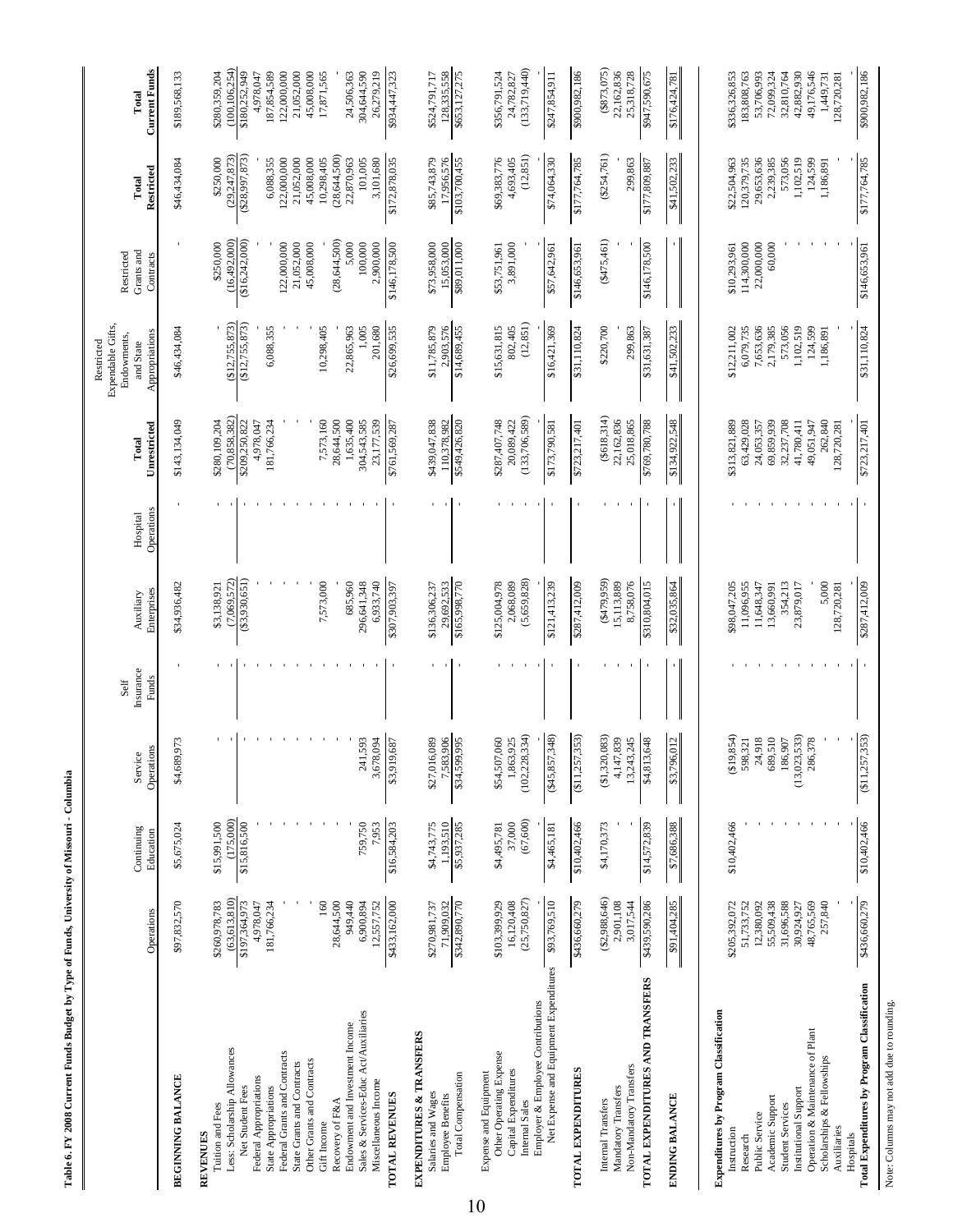Table 7. FY 2008 Current Funds Budget by Type of Funds, University of Missouri Extension **Table 7. FY 2008 Current Funds Budget by Type of Funds, University of Missouri Extension**

|                                                                             |              | Continuing | Service    | Insurance<br>Self | Auxiliary   | Hospital   | Total        | Expendable Gifts,<br>Endowments,<br>Restricted<br>and State | Grants and<br>Restricted | Total                  | <b>Total Current</b> |
|-----------------------------------------------------------------------------|--------------|------------|------------|-------------------|-------------|------------|--------------|-------------------------------------------------------------|--------------------------|------------------------|----------------------|
|                                                                             | Operations   | Education  | Operations | Funds             | Enterprises | Operations | Unrestricted | Appropriations                                              | Contracts                | Restricted             | <b>Funds</b>         |
| <b>BEGINNING BALANCE</b>                                                    | \$14,042,604 |            |            |                   |             |            | \$14,042,604 | \$895,000                                                   |                          | \$895,000              | \$14,937,604         |
| <b>REVENUES</b>                                                             |              |            |            |                   |             |            |              |                                                             |                          |                        |                      |
| Tuition and Fees                                                            |              |            |            |                   |             |            |              |                                                             |                          |                        |                      |
| Less: Scholarship Allowances                                                |              |            |            |                   |             |            |              |                                                             |                          |                        |                      |
| Federal Appropriations<br>Net Student Fees                                  | \$8,163,941  |            |            |                   |             |            | \$8,163,941  |                                                             |                          |                        | \$8,163,941          |
| State Appropriations                                                        | 27,173,801   |            |            |                   |             |            | 27,173,801   |                                                             |                          |                        | 27,173,801           |
| Federal Grants and Contracts                                                |              |            |            |                   |             |            |              |                                                             | \$5,476,000              | \$5,476,000            | 5,476,000            |
| State Grants and Contracts                                                  |              |            |            |                   |             |            |              |                                                             | 7,596,000                | 7,596,000              | 7,596,000            |
| Other Grants and Contracts                                                  |              |            |            |                   |             |            |              |                                                             | 1,004,000                | 1,004,000              | 1,004,000            |
| Gift Income                                                                 | 1,200,000    |            |            |                   |             |            | 1,200,000    | \$177,100                                                   | (1,200,000)              | (1,200,000)<br>177,100 | 177,100              |
| Endowment and Investment Income<br>Recovery of F&A                          | 3,500        |            |            |                   |             |            | 3,500        | 147,900                                                     |                          | 147,900                | 151,400              |
| Sales & Services-Educ Act/Auxiliaries                                       | 246,575      |            |            |                   |             |            | 246,575      |                                                             |                          |                        | 246,575              |
| Miscellaneous Income                                                        | 1,298,189    |            |            |                   |             |            | 1,298,189    | 17,200                                                      |                          | 17,200                 | 1,315,389            |
| <b>TOTAL REVENUES</b>                                                       | \$38,086,006 |            |            |                   |             |            | \$38,086,006 | \$342,200                                                   | \$12,876,000             | \$13,218,200           | \$51,304,206         |
|                                                                             |              |            |            |                   |             |            |              |                                                             |                          |                        |                      |
| EXPENDITURES & TRANSFERS<br>Salaries and Wages                              | \$25,692,254 |            |            |                   |             |            | \$25,692,254 | \$19,500                                                    | \$7,082,000              | \$7,101,500            | \$32,793,754         |
| Employee Benefits                                                           | 7,228,530    |            |            |                   |             |            | 7,228,530    | 3,100                                                       | 1,931,000                | 1,934,100              | 9,162,630            |
| Total Compensation                                                          | \$32,920,784 |            |            |                   |             |            | \$32,920,784 | \$22,600                                                    | \$9,013,000              | \$9,035,000            | \$41,956,384         |
| Expense and Equipment                                                       |              |            |            |                   |             |            |              |                                                             |                          |                        |                      |
| Other Operating Expense                                                     | \$6,272,891  |            |            |                   |             |            | \$6,272,891  | \$95,100                                                    | \$3,863,000              | \$3,958,100            | \$10,230,991         |
| Capital Expenditures                                                        | 5,800        |            |            |                   |             |            | 5,800        |                                                             |                          |                        | 5,800                |
| Internal Sales                                                              | (378, 198)   |            |            |                   |             |            | (378, 198)   |                                                             |                          |                        | (378, 198)           |
| Net Expense and Equipment Expenditures<br>Employer & Employee Contributions | £67'006'S\$  |            |            |                   |             |            | \$5,900,493  | \$95,100                                                    | \$3,863,000              | \$3,958,100            | \$9,858,593          |
|                                                                             |              |            |            |                   |             |            |              |                                                             |                          |                        |                      |
| TOTAL EXPENDITURES                                                          | \$38,821,278 |            |            |                   |             |            | \$38,821,278 | \$117,700                                                   | \$12,876,000             | \$12,993,700           | \$51,814,978         |
| Internal Transfers                                                          | \$925,490    |            |            |                   |             |            | \$925,490    |                                                             |                          |                        | \$925,490            |
| Mandatory Transfers                                                         |              |            |            |                   |             |            |              |                                                             |                          |                        |                      |
| Non-Mandatory Transfers                                                     |              |            |            |                   |             |            |              |                                                             |                          |                        |                      |
| TOTAL EXPENDITURES AND TRANSFERS                                            | \$39,746,768 |            |            |                   |             |            | 839,746,768  | \$117,700                                                   | \$12,876,000             | \$12,993,700           | \$52,740,468         |
| ENDING BALANCE                                                              | \$12,381,842 |            |            |                   |             |            | \$12,381,842 | 005'611'1\$                                                 |                          | 81,119,500             | \$13,501,342         |
|                                                                             |              |            |            |                   |             |            |              |                                                             |                          |                        |                      |
| Expenditures by Program Classification                                      |              |            |            |                   |             |            |              |                                                             |                          |                        |                      |
| Instruction                                                                 |              |            |            |                   |             |            |              |                                                             |                          |                        |                      |
| Public Service<br>Research                                                  | \$38,821,278 |            |            |                   |             |            | \$38,821,278 | \$114,500                                                   | \$12,876,000             | \$12,990,500           | \$51,811,778         |
| Academic Support                                                            |              |            |            |                   |             |            |              |                                                             |                          |                        |                      |
| <b>Student Services</b>                                                     |              |            |            |                   |             |            |              |                                                             |                          |                        |                      |
| Institutional Support                                                       |              |            |            |                   |             |            |              |                                                             |                          |                        |                      |
| Operation & Maintenance of Plant                                            |              |            |            |                   |             |            |              |                                                             |                          |                        |                      |
| Scholarships & Fellowships<br>Auxiliaries                                   |              |            |            |                   |             |            |              | 3,200                                                       |                          | 3,200                  | 3,200                |
| Hospitals                                                                   |              |            |            |                   |             |            |              |                                                             |                          |                        |                      |
| Total Expenditures by Program Classification                                | \$38,821,278 |            |            |                   |             |            | \$38,821,278 | \$117,700                                                   | \$12,876,000             | \$12,993,700           | 871,814,978          |

Hospitals<br>Total Expenditures by Program Classification 538,821,278<br>Note: Columns may not add due to rounding. Note: Columns may not add due to rounding.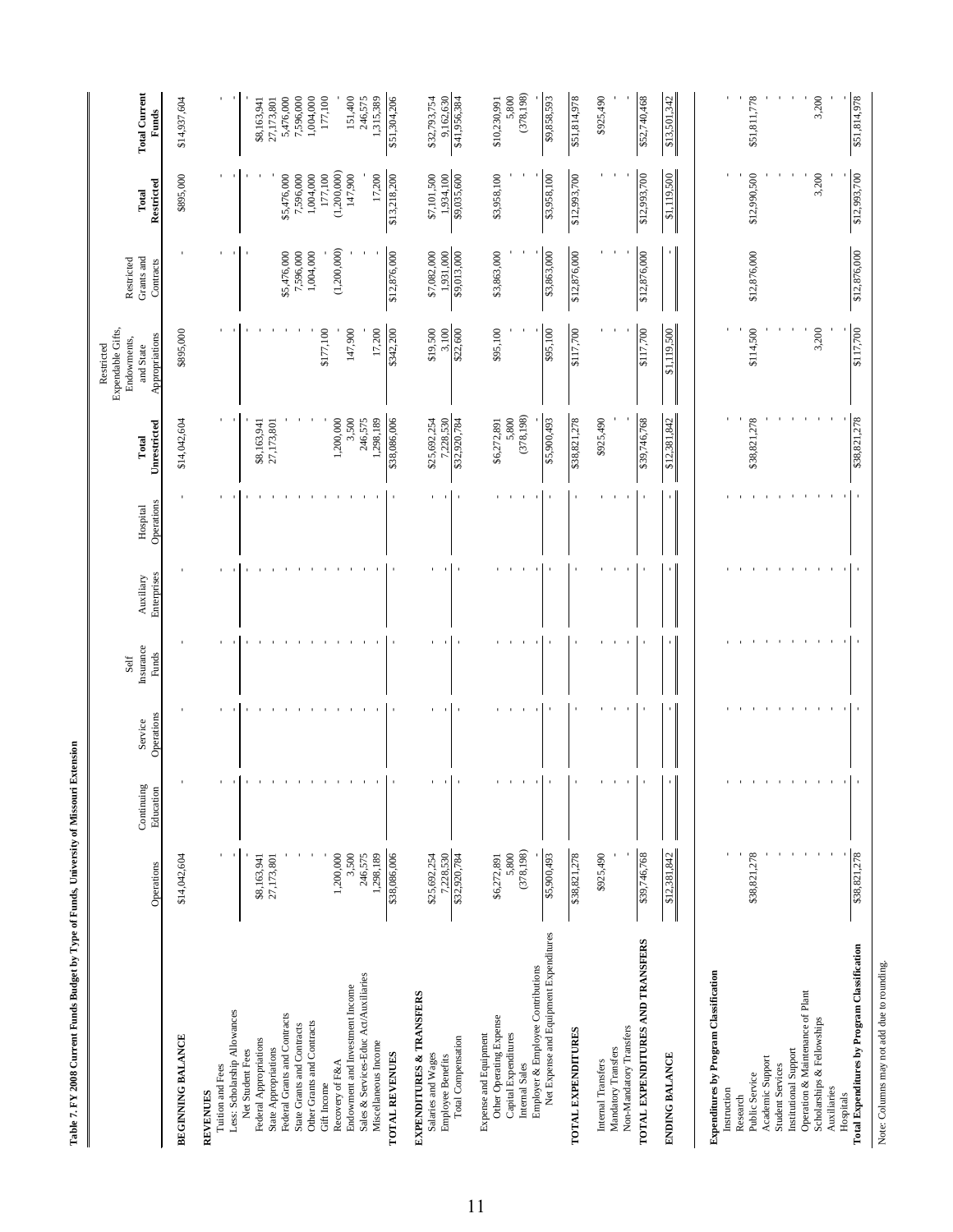| i<br>List                                                       |  |
|-----------------------------------------------------------------|--|
| j<br>֖֧֧֧֧֧֧֪֧֧֚֚֚֚֚֚֚֚֚֚֚֚֚֚֚֚֚֚֚֚֚֚֚֡֬֕֝֬֝֓֝֬֝֬֝֓֝֬֝֓֝֬֝֬֝֬֝֬ |  |
|                                                                 |  |
|                                                                 |  |
|                                                                 |  |
| ;<br>;                                                          |  |
|                                                                 |  |
|                                                                 |  |
|                                                                 |  |
| Î                                                               |  |
|                                                                 |  |
| j                                                               |  |
|                                                                 |  |
|                                                                 |  |
|                                                                 |  |
|                                                                 |  |
|                                                                 |  |
|                                                                 |  |
| ť                                                               |  |
|                                                                 |  |
| $\ddot{ }$                                                      |  |
| ī                                                               |  |
|                                                                 |  |
|                                                                 |  |
|                                                                 |  |
|                                                                 |  |
|                                                                 |  |
|                                                                 |  |
|                                                                 |  |
|                                                                 |  |
|                                                                 |  |
|                                                                 |  |
|                                                                 |  |
|                                                                 |  |
|                                                                 |  |
|                                                                 |  |
| Table 8. FY 2008 Ct<br>d                                        |  |

|                                                      | Operations | Continuing<br>Education | Operations<br>Service | Insurance<br>Funds<br>Self | Enterprises<br>Auxiliary | Operations<br>Hospital         | Unrestricted<br>Total          | Expendable Gifts,<br>Appropriations<br>Endowments,<br>Restricted<br>and State | Grants and<br>Restricted<br>Contracts | Restricted<br>Total | <b>Total Current</b><br><b>Funds</b> |
|------------------------------------------------------|------------|-------------------------|-----------------------|----------------------------|--------------------------|--------------------------------|--------------------------------|-------------------------------------------------------------------------------|---------------------------------------|---------------------|--------------------------------------|
| <b>BEGINNING BALANCE</b>                             |            |                         |                       |                            |                          | \$221,650,048                  | \$221,650,048                  | \$3,549,683                                                                   |                                       | \$3,549,683         | \$225,199,731                        |
|                                                      |            |                         |                       |                            |                          |                                |                                |                                                                               |                                       |                     |                                      |
| Tuition and Fees<br><b>REVENUES</b>                  |            |                         |                       |                            |                          |                                |                                |                                                                               |                                       |                     |                                      |
| Less: Scholarship Allowances                         |            |                         |                       |                            |                          |                                |                                |                                                                               |                                       |                     |                                      |
| Net Student Fees                                     |            |                         |                       |                            |                          |                                |                                |                                                                               |                                       |                     |                                      |
| Federal Appropriations                               |            |                         |                       |                            |                          | \$24,129,166                   |                                |                                                                               |                                       |                     |                                      |
| Federal Grants and Contracts<br>State Appropriations |            |                         |                       |                            |                          |                                | \$24,129,166                   |                                                                               |                                       |                     | \$24,129,166                         |
| State Grants and Contracts                           |            |                         |                       |                            |                          |                                |                                |                                                                               |                                       |                     |                                      |
| Other Grants and Contracts                           |            |                         |                       |                            |                          |                                |                                |                                                                               |                                       |                     |                                      |
| Recovery of F&A<br>Gift Income                       |            |                         |                       |                            |                          |                                |                                | \$2,300,000                                                                   |                                       | \$2,300,000         | 2,300,000                            |
| Endowment and Investment Income                      |            |                         |                       |                            |                          | 7,243,090                      | 7,243,090                      | 214,600                                                                       |                                       | 214,600             | 7,457,690                            |
| Sales & Services-Educ Act/Auxiliaries                |            |                         |                       |                            |                          | 561,257,106                    | 561,257,106                    | 68,850                                                                        |                                       | 68,850              | 561,325,956                          |
| Miscellaneous Income                                 |            |                         |                       |                            |                          | 1,745,625                      | 1,745,625                      |                                                                               |                                       |                     | 1,745,625                            |
| TOTAL REVENUES                                       |            |                         |                       |                            |                          | \$594,374,987                  | £86'r4'314'85                  | \$2,583,450                                                                   |                                       | \$2,583,450         | \$596,958,437                        |
| EXPENDITURES & TRANSFERS                             |            |                         |                       |                            |                          |                                |                                |                                                                               |                                       |                     |                                      |
| Salaries and Wages                                   |            |                         |                       |                            |                          | \$218,545,751                  | \$218,545,751                  | \$259,139                                                                     |                                       | \$259,139           | \$218,804,890                        |
| Total Compensation<br><b>Employee Benefits</b>       |            |                         |                       |                            |                          | \$281,320,296<br>62,774,545    | \$281,320,296<br>62,774,545    | \$334,109<br>74,970                                                           |                                       | \$334,109<br>74,970 | 62,849,515<br>\$281,654,405          |
|                                                      |            |                         |                       |                            |                          |                                |                                |                                                                               |                                       |                     |                                      |
| Other Operating Expense<br>Expense and Equipment     |            |                         |                       |                            |                          | \$249,489,828                  | \$249,489,828                  | \$354,300                                                                     |                                       | \$354,300           | \$249,844,128                        |
| Capital Expenditures                                 |            |                         |                       |                            |                          |                                |                                |                                                                               |                                       |                     |                                      |
| Employer & Employee Contributions<br>Internal Sales  |            |                         |                       |                            |                          | (11,927,885)                   | (11, 927, 885)                 | (50,000)                                                                      |                                       | (50,000)            | (11,977,885)                         |
| Net Expense and Equipment Expenditures               |            |                         |                       |                            |                          | \$237,561,943                  | \$237,561,943                  | \$304,300                                                                     |                                       | \$304,300           | \$237,866,243                        |
| TOTAL EXPENDITURES                                   |            |                         |                       |                            |                          | \$518,882,239                  | \$518,882,239                  | \$638,409                                                                     |                                       | \$638,409           | \$519,520,648                        |
|                                                      |            |                         |                       |                            |                          |                                |                                |                                                                               |                                       |                     |                                      |
| Internal Transfers                                   |            |                         |                       |                            |                          | \$3,456,498                    | \$3,456,498                    |                                                                               |                                       |                     | \$3,456,498<br>11,507,847            |
| Non-Mandatory Transfers<br>Mandatory Transfers       |            |                         |                       |                            |                          | 11,507,847<br>62,220,000       | 11,507,847<br>62,220,000       |                                                                               |                                       |                     | 62,220,000                           |
| TOTAL EXPENDITURES AND TRANSFERS                     |            |                         |                       |                            |                          | \$596,066,584                  | \$596,066,584                  | \$638,409                                                                     |                                       | 8638,409            | \$596,704,993                        |
| <b>ENDING BALANCE</b>                                |            |                         |                       |                            |                          | \$219,958,451                  | \$219,958,451                  | \$5,494,724                                                                   |                                       | \$5,494,724         | \$225,453,175                        |
|                                                      |            |                         |                       |                            |                          |                                |                                |                                                                               |                                       |                     |                                      |
| Expenditures by Program Classification               |            |                         |                       |                            |                          |                                |                                |                                                                               |                                       |                     |                                      |
| Instruction                                          |            |                         |                       |                            |                          |                                |                                |                                                                               |                                       |                     |                                      |
| Research                                             |            |                         |                       |                            |                          |                                |                                |                                                                               |                                       |                     |                                      |
| Public Service                                       |            |                         |                       |                            |                          |                                |                                |                                                                               |                                       |                     |                                      |
| Academic Support<br><b>Student Services</b>          |            |                         |                       |                            |                          |                                |                                |                                                                               |                                       |                     |                                      |
| Institutional Support                                |            |                         |                       |                            |                          |                                |                                |                                                                               |                                       |                     |                                      |
| Operation & Maintenance of Plant                     |            |                         |                       |                            |                          |                                |                                |                                                                               |                                       |                     |                                      |
| Scholarships & Fellowships<br>Auxiliaries            |            |                         |                       |                            |                          |                                |                                |                                                                               |                                       |                     |                                      |
| Hospitals                                            |            |                         |                       |                            |                          |                                |                                | \$638,409                                                                     |                                       | \$638,409           | \$519,520,648                        |
| Total Expenditures by Program Classification         |            |                         |                       |                            |                          | \$518,882,239<br>\$518,882,239 | \$518,882,239<br>\$518,882,239 | \$638,409                                                                     |                                       | \$638,409           | \$519,520,648                        |
|                                                      |            |                         |                       |                            |                          |                                |                                |                                                                               |                                       |                     |                                      |

Note: Columns may not add due to rounding.<br>  $\ast$  Excludes University Physicians Note: Columns may not add due to rounding. \* Excludes University Physicians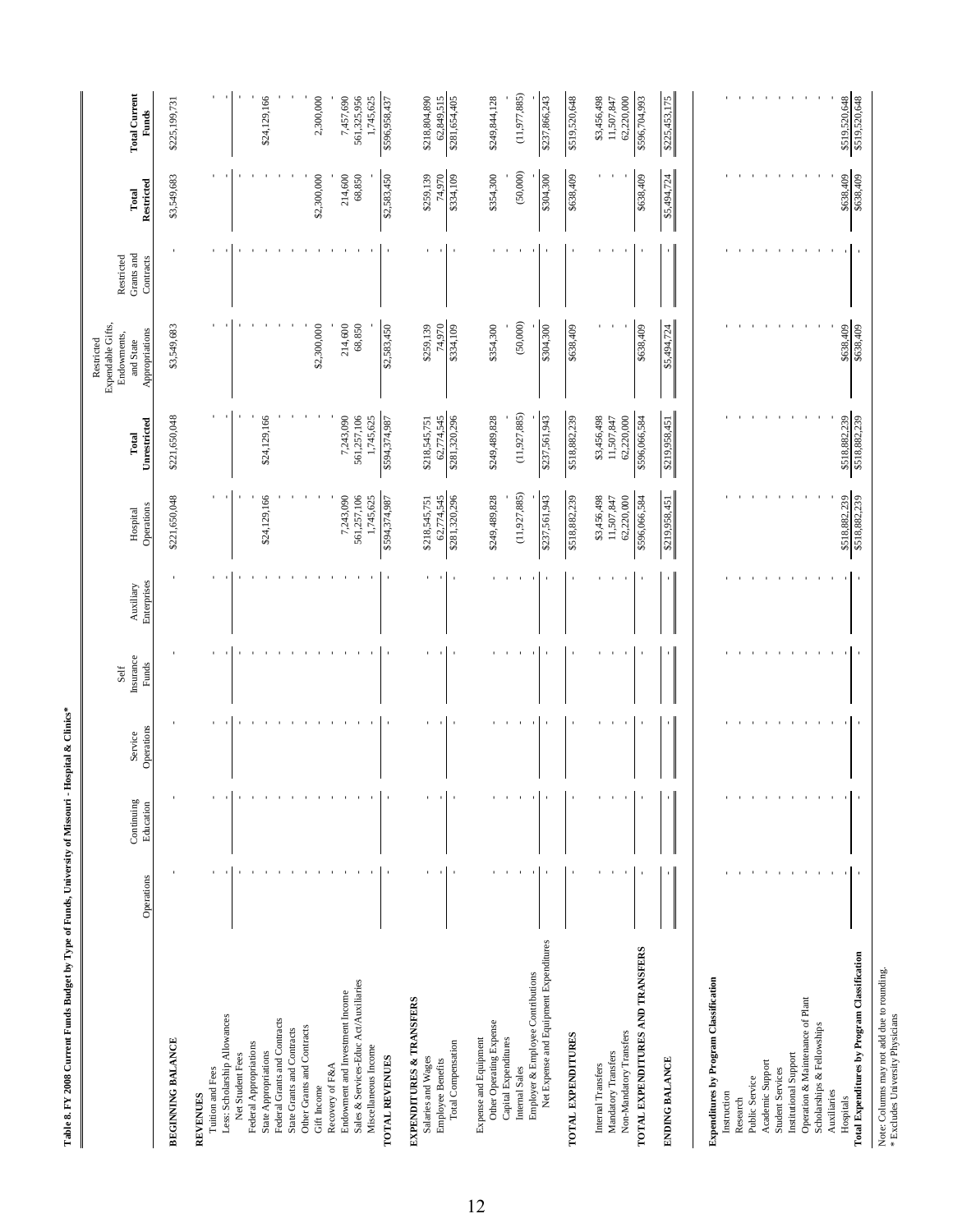|                                                                                                                                                                                                                                                                                                                  | Operations                                                                                                                  | Continuing<br>Education                 | Operations<br>Service                                          | Insurance<br><b>Funds</b><br>Self | Enterprises<br>Auxiliary                                                              | Operations<br>Hospital | Unrestricted<br>Total                                                                                                                     | Expendable Gifts,<br>Appropriations<br>Endowments,<br>Restricted<br>and State                                     | Grants and<br>Restricted<br>Contracts                            | Restricted<br>Total                                                                                                   | <b>Current Funds</b><br>Total                                                                                                                 |
|------------------------------------------------------------------------------------------------------------------------------------------------------------------------------------------------------------------------------------------------------------------------------------------------------------------|-----------------------------------------------------------------------------------------------------------------------------|-----------------------------------------|----------------------------------------------------------------|-----------------------------------|---------------------------------------------------------------------------------------|------------------------|-------------------------------------------------------------------------------------------------------------------------------------------|-------------------------------------------------------------------------------------------------------------------|------------------------------------------------------------------|-----------------------------------------------------------------------------------------------------------------------|-----------------------------------------------------------------------------------------------------------------------------------------------|
| <b>BEGINNING BALANCE</b>                                                                                                                                                                                                                                                                                         | \$28,157,793                                                                                                                | \$369,233                               | \$244,812                                                      |                                   | \$4,146,323                                                                           |                        | \$32,918,161                                                                                                                              | \$28,749,068                                                                                                      | \$640,000                                                        | \$29,389,068                                                                                                          | \$62,307,229                                                                                                                                  |
| Less: Scholarship Allowances<br>Net Student Fees<br>Tuition and Fees<br><b>REVENUES</b>                                                                                                                                                                                                                          | $(24, 401, 983)$<br>$$92, 501, 652$<br>\$116,903,635                                                                        | (146,000)<br>\$9,213,390<br>\$9,067,390 | \$100,000<br>\$100,000                                         |                                   | (865, 628)<br>\$4,432,445<br>\$5,298,073                                              |                        | (25, 413, 611)<br>\$131,515,098<br>\$106,101,487                                                                                          | (1,996,985)<br>$(\$1,996,985)$                                                                                    | (\$7,750,000)                                                    | $(89,746,985)$<br>$(89,746,985)$                                                                                      | (35,160,596)<br>\$131,515,098<br>\$96,354,502                                                                                                 |
| Federal Grants and Contracts<br>State Grants and Contracts<br>Federal Appropriations<br>State Appropriations                                                                                                                                                                                                     | 80,616,686                                                                                                                  |                                         |                                                                |                                   |                                                                                       |                        | 80,616,686                                                                                                                                |                                                                                                                   | 30,000,000<br>5,300,000                                          | 30,000,000<br>5,300,000                                                                                               | 80,616,686<br>30,000,000<br>5,300,000                                                                                                         |
| Sales & Services-Educ Act/Auxiliaries<br>Endowment and Investment Income<br>Other Grants and Contracts<br>Miscellaneous Income<br>Recovery of F&A<br>Gift Income                                                                                                                                                 | 5,500,000<br>142,700<br>640,000<br>24,100,816<br>3,544,111                                                                  | 3,190<br>6,210<br>40,057                | 155,100<br>202,025                                             |                                   | 15,000<br>19,052,043<br>1,549,556                                                     |                        | 5,500,000<br>640,000<br>43,314,169<br>160,890<br>5,335,749                                                                                | 6,919,136<br>7,333,813<br>1,462,786                                                                               | (5,500,000)<br>12,600,000                                        | (5,500,000)<br>12,600,000<br>6,919,136<br>7,333,813<br>1,462,786                                                      | 12,600,000<br>43,314,169<br>7,080,026<br>7,973,813<br>6,798,535                                                                               |
| TOTAL REVENUES                                                                                                                                                                                                                                                                                                   | \$207,045,965                                                                                                               | \$9,116,847                             | \$457,125                                                      |                                   | \$25,049,044                                                                          |                        | \$241,668,981                                                                                                                             | \$13,718,750                                                                                                      | \$34,650,000                                                     | \$48,368,750                                                                                                          | \$290,037,731                                                                                                                                 |
| EXPENDITURES & TRANSFERS<br>Total Compensation<br>Salaries and Wages<br><b>Employee Benefits</b>                                                                                                                                                                                                                 | \$130,265,147<br>32,527,900<br>\$162,793,047                                                                                | 461,912<br>\$2,805,823<br>\$2,343,911   | ,018,048<br>1,372,650<br>\$3,354,602<br> ऊ                     |                                   | 3,105,515<br>\$10,383,944<br>\$13,489,459                                             |                        | 37,113,375<br>\$183,460,979<br>\$146,347,604                                                                                              | \$5,033,572<br>\$6,370,673<br>1,337,101                                                                           | \$19,277,500<br>3,855,500<br>\$23,133,000                        | \$24,311,072<br>5,192,601<br>\$29,503,673                                                                             | 42,305,976<br>\$170,658,676<br>\$212,964,652                                                                                                  |
| Net Expense and Equipment Expenditures<br>Employer & Employee Contributions<br>Other Operating Expense<br>Capital Expenditures<br>Expense and Equipment<br>Internal Sales                                                                                                                                        | (977, 679)<br>\$41,099,692<br>9,377,944<br>LS6'66t'6t\$                                                                     | (6,000)<br>\$1,526,325<br>\$1,520,325   | (\$87,785)<br>,720,127)<br>,685,392<br>416,950<br>Ş<br>p<br>l£ |                                   | (56, 217)<br>\$9,265,195<br>256,676<br>\$9,465,654                                    |                        | (8,760,023)<br>10,051,570<br>\$55,576,604<br>\$56,868,151                                                                                 | (17,550)<br>\$8,543,256<br>\$7,969,853<br>590,953                                                                 | 811,917,000<br>\$11,566,500<br>350,500                           | (17,550)<br>\$20,460,256<br>\$19,536,353<br>941,453                                                                   | (8,777,573)<br>10,993,023<br>\$77,328,407<br>\$75,112,957                                                                                     |
| TOTAL EXPENDITURES                                                                                                                                                                                                                                                                                               | \$212,293,004                                                                                                               | \$4,326,148                             | \$754,865                                                      |                                   | \$22,955,113                                                                          |                        | \$240,329,130                                                                                                                             | \$14,913,929                                                                                                      | \$35,050,000                                                     | \$49,963,929                                                                                                          | \$290,293,059                                                                                                                                 |
| TOTAL EXPENDITURES AND TRANSFERS<br>Non-Mandatory Transfers<br>Mandatory Transfers<br>Internal Transfers                                                                                                                                                                                                         | ( \$1,649,320)<br>25,000<br>\$210,762,615<br>93,931                                                                         | \$4,349,515<br>\$8,675,663              | \$136,130<br>\$890,995                                         |                                   | $(\$2,802,154)$<br>1,370,688<br>\$24,906,772<br>3,383,125                             |                        | 1,464,619<br>\$245,236,045<br>3,408,125<br>\$34,171                                                                                       | (11,823)<br>\$1,262,220<br>\$16,165,726<br>1,400                                                                  | $(*400,000)$<br>\$34,650,000                                     | (11, 823)<br>\$862,220<br>\$50,815,726<br>1,400                                                                       | 1,466,019<br>3,396,302<br>\$296,051,771<br>\$896,391                                                                                          |
| ENDING BALANCE                                                                                                                                                                                                                                                                                                   | \$24,441,143                                                                                                                | \$810,417                               | \$189,058)                                                     |                                   | \$4,288,595                                                                           |                        | \$29,351,097                                                                                                                              | \$26,302,092                                                                                                      | \$640,000                                                        | \$26,942,092                                                                                                          | \$56,293,189                                                                                                                                  |
| Total Expenditures by Program Classification<br><b>Expenditures by Program Classification</b><br>Operation & Maintenance of Plant<br>Scholarships & Fellowships<br>Institutional Support<br>Academic Support<br><b>Student Services</b><br>Public Service<br>Auxiliaries<br>Instruction<br>Hospitals<br>Research | \$212,293,004<br>3,378,158<br>3,701,568<br>12,472,346<br>20,554,973<br>\$116,168,847<br>28,912,054<br>119,047<br>26,986,011 | 10,250<br>\$4,326,148<br>\$4,315,898    | \$754,865<br>6,200<br>84,500<br>5,000<br>528,804<br>\$130,361  |                                   | \$22,955,113<br>173,848<br>458,500<br>16,654,083<br>\$4,692,470<br>867,512<br>108,700 |                        | \$240,329,130<br>29,549,558<br>20,559,973<br>\$125,307,576<br>3,378,158<br>3,891,866<br>13,339,858<br>16,654,083<br>27,529,011<br>119,047 | \$14,913,929<br>1,002,754<br>2,716,795<br>172,978<br>\$6,863,324<br>1,432,873<br>167,917<br>,221,511<br>1,335,777 | \$35,050,000<br>16,000,000<br>\$5,444,000<br>13,600,000<br>6,000 | \$49,963,929<br>172,978<br>17,002,754<br>16,316,795<br>\$12,307,324<br>1,438,873<br>167,917<br>1,221,511<br>1,335,777 | 28,967,884<br>13,507,775<br>30,885,335<br>1,340,558<br>16,654,083<br>\$290,293,059<br>\$137,614,900<br>20,380,912<br>20,208,661<br>20,732,951 |

Table 9. FY 2008 Current Funds Budget by Type of Funds, University of Missouri - Kansas City **Table 9. FY 2008 Current Funds Budget by Type of Funds, University of Missouri - Kansas City**

Note: Columns may not add due to rounding. Note: Columns may not add due to rounding.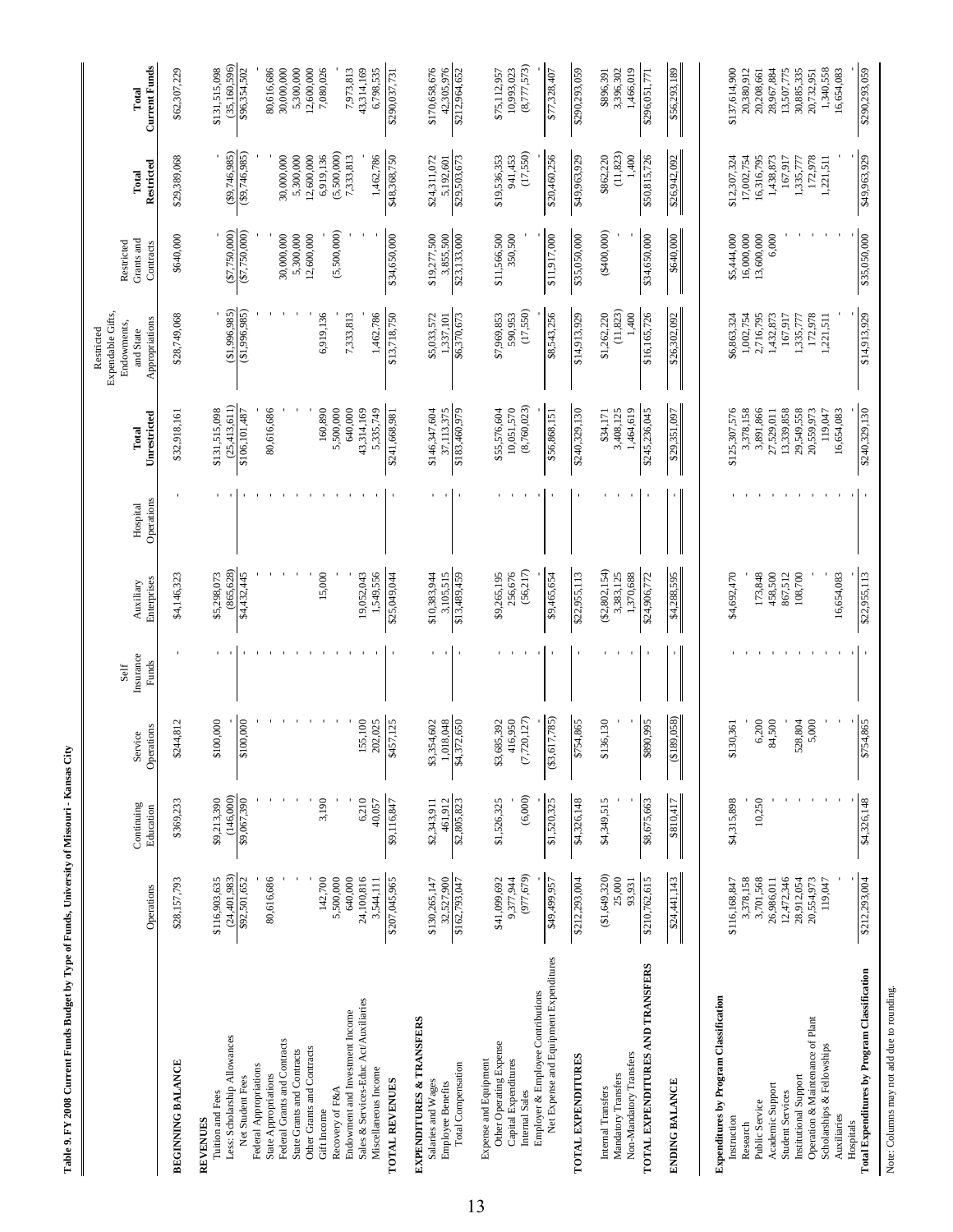|                                                 |                           |                         |                        | Self               |                          |                        |                            | Expendable Gifts,<br>Endowments,<br>Restricted | Restricted               |                          |                            |
|-------------------------------------------------|---------------------------|-------------------------|------------------------|--------------------|--------------------------|------------------------|----------------------------|------------------------------------------------|--------------------------|--------------------------|----------------------------|
|                                                 | Operations                | Continuing<br>Education | Operations<br>Service  | Insurance<br>Funds | Enterprises<br>Auxiliary | Operations<br>Hospital | Unrestricted<br>Total      | Appropriations<br>and State                    | Grants and<br>Contracts  | Restricted<br>Total      | Current Funds<br>Total     |
| BEGINNING BALANCE                               | \$13,253,947              | \$572,416               | \$1,046,733            |                    | \$486,041                |                        | \$15,359,137               | \$15,587,122                                   |                          | \$15,587,122             | \$30,946,259               |
| Tuition and Fees<br><b>REVENUES</b>             | \$56,428,018              | \$4,479,794             |                        |                    | \$1,482,000              |                        | \$62,389,812               |                                                |                          |                          | \$62,389,812               |
| Less: Scholarship Allowances                    | (17,600,320)              | (3,500)                 |                        |                    | (360,000)                |                        | (17,963,820)               | ( \$3,304,291)                                 | ( \$5, 300, 000)         | ( \$8,604,291)           | (26, 568, 111)             |
| Net Student Fees                                | \$38,827,698              | \$4,476,294             |                        |                    | \$1,122,000              |                        | \$44,425,992               | $(\$3,304,291)$                                | $(*5,300,000)$           | (88,604,291)             | \$35,821,701               |
| Federal Appropriations<br>State Appropriations  | 48,321,939                |                         |                        |                    |                          |                        | 48,321,939                 |                                                |                          |                          | 48,321,939                 |
| Federal Grants and Contracts                    |                           |                         |                        |                    |                          |                        |                            |                                                | 22,500,000               | 22,500,000               | 22,500,000                 |
| State Grants and Contracts                      |                           |                         |                        |                    |                          |                        |                            |                                                | 2,800,000                | 2,800,000                | 2,800,000                  |
| Other Grants and Contracts<br>Gift Income       | 950,600                   |                         |                        |                    |                          |                        | 950,600                    | 3,959,632                                      | 9,500,000                | 9,500,000<br>3,959,632   | 9,500,000<br>4,910,232     |
| Recovery of F&A                                 | 5,700,000                 |                         |                        |                    |                          |                        | 5,700,000                  |                                                | (5,700,000)              | (5,700,000)              |                            |
| Endowment and Investment Income                 | 335,925                   |                         |                        |                    | 70,000                   |                        | 405,925                    | 4,365,975                                      |                          | 4,365,975                | 4,771,900                  |
| Sales & Services-Educ Act/Auxiliaries           | 586,471                   | 5,900                   |                        |                    | 10,590,000               |                        | 11,182,371                 |                                                |                          |                          | 11,182,371                 |
| Miscellaneous Income<br>TOTAL REVENUES          | \$96,112,645<br>1,390,012 | 41,500<br>\$4,523,694   | 68,450<br>\$68,450     |                    | \$12,111,000<br>329,000  |                        | \$112,815,789<br>1,828,962 | \$5,140,716<br>119,400                         | \$23,800,000             | \$28,940,716<br>119,400  | \$141,756,505<br>1,948,362 |
|                                                 |                           |                         |                        |                    |                          |                        |                            |                                                |                          |                          |                            |
| EXPENDITURES & TRANSFERS<br>Salaries and Wages  | \$59,024,914              | \$610,162               | \$2,258,879            |                    | \$1,865,594              |                        | \$63,759,549               | \$2,064,219                                    | \$12,359,000             | \$14,423,219             | \$78,182,768               |
| Employee Benefits                               | 16,345,004                | 142,423                 | 674,434                |                    | 466,664                  |                        | 17,628,525                 | 451,461                                        | 1,854,000                | 2,305,461                | 19,933,985                 |
| Total Compensation                              | \$75,369,918              | \$752,585               | \$2,933,313            |                    | \$2,332,258              |                        | \$81,388,074               | \$2,515,680                                    | \$14,213,000             | \$16,728,680             | \$98,116,754               |
| Expense and Equipment                           |                           |                         |                        |                    |                          |                        |                            |                                                |                          |                          |                            |
| Other Operating Expense<br>Capital Expenditures | \$20,850,504<br>4,188,841 | 5,000<br>\$614,906      | 205,000<br>\$5,635,994 |                    | \$5,820,300<br>100,000   |                        | \$32,921,704<br>4,498,841  | \$2,473,299<br>584,135                         | \$6,976,000<br>1,700,000 | \$9,449,299<br>2,284,135 | \$42,371,002<br>6,782,976  |
| Internal Sales                                  | (921,081)                 |                         | (9,420,271)            |                    | (306,000)                |                        | (10, 647, 352)             | (210, 120)                                     |                          | (210, 120)               | (10, 857, 472)             |
| Employer & Employee Contributions               |                           |                         |                        |                    |                          |                        |                            |                                                |                          |                          |                            |
| Net Expense and Equipment Expenditures          | \$24,118,263              | \$619,906               | (5, 579, 277)          |                    | \$5,614,300              |                        | \$26,773,192               | \$2,847,314                                    | \$8,676,000              | \$11,523,314             | \$38,296,506               |
| TOTAL EXPENDITURES                              | \$99,488,182              | \$1,372,491             | (\$645,964)            |                    | \$7,946,58               |                        | \$108,161,266              | \$5,362,994                                    | \$22,889,000             | \$28,251,994             | \$136,413,260              |
| Internal Transfers                              | ( \$3,297,302)            | \$3,059,778             | (\$23,250)             |                    |                          |                        | $(\$260,774)$              | \$75,851                                       | \$225,000                | \$300,851                | \$40,077                   |
| Non-Mandatory Transfers<br>Mandatory Transfers  | 139,726<br>6,120          |                         | 8,000                  |                    | \$2,988,857<br>1,280,000 |                        | 3,128,583<br>1,294,120     | (281, 863)<br>(35,000)                         | 352,000                  | (281, 863)<br>317,000    | 2,846,720<br>1,611,120     |
| TOTAL EXPENDITURES AND TRANSFERS                | \$96,336,726              | \$4,432,269             | ( \$661, 214)          |                    | \$12,215,415             |                        | \$112,323,195              | \$5,121,982                                    | \$23,466,000             | \$28,587,982             | \$140,911,177              |
|                                                 |                           |                         |                        |                    |                          |                        |                            |                                                |                          |                          |                            |
| <b>ENDING BALANCE</b>                           | \$13,029,866              | \$663,841               | \$1,776,397            |                    | \$381,627                |                        | \$15,851,731               | \$15,605,856                                   | \$334,000                | \$15,939,856             | \$31,791,587               |
| Expenditures by Program Classification          |                           |                         |                        |                    |                          |                        |                            |                                                |                          |                          |                            |
| Instruction                                     | \$52,770,286              | \$1,372,491             |                        |                    |                          |                        | \$54,142,777               | \$3,345,947                                    | \$2,739,000              | \$6,084,947              | \$60,227,724               |
| Research                                        | 5,798,364                 |                         |                        |                    |                          |                        | 5,798,364                  | 829,016                                        | 17,800,000               | 18,629,016               | 24,427,380                 |
| Public Service                                  | 1,111,682                 |                         |                        |                    |                          |                        | 1,111,682                  | 280,272                                        | 2,350,000                | 2,630,272                | 3,741,954                  |
| Academic Support<br><b>Student Services</b>     | 10,530,376<br>6,643,967   |                         | \$7,737                |                    |                          |                        | 6,651,704<br>0,530,376     | 350,355<br>221,655                             |                          | 350,355<br>221,655       | 6,873,360<br>10,880,731    |
| Institutional Support                           | 9,847,643                 |                         | 183,600                |                    |                          |                        | 10,031,243                 | 65,221                                         |                          | 65,221                   | 10,096,464                 |
| Operation & Maintenance of Plant                | 12,711,340                |                         | (837,301)              |                    |                          |                        | 11,874,039                 | 500                                            |                          | 500                      | 11,874,539                 |
| Scholarships & Fellowships<br>Auxiliaries       | 74,522                    |                         |                        |                    | \$7,946,558              |                        | 7,946,558<br>74,522        | 270,028                                        |                          | 270,028                  | 7,946,558<br>344,550       |
| Hospitals                                       |                           |                         |                        |                    |                          |                        |                            |                                                |                          |                          |                            |
| Total Expenditures by Program Classification    | \$99,488,182              | \$1,372,491             | $(\$645,964)$          |                    | \$7,946,58               |                        | \$108,161,266              | \$5,362,994                                    | \$22,889,000             | \$28,251,994             | \$136,413,260              |

Total Expenditures by Program Classification<br>Note: Columns may not add due to rounding. Note: Columns may not add due to rounding.

**Table 10. FY 2008 Current Funds Budget by Type of Funds, University of Missouri - Rolla**

Table 10. FY 2008 Current Funds Budget by Type of Funds, University of Missouri - Rolla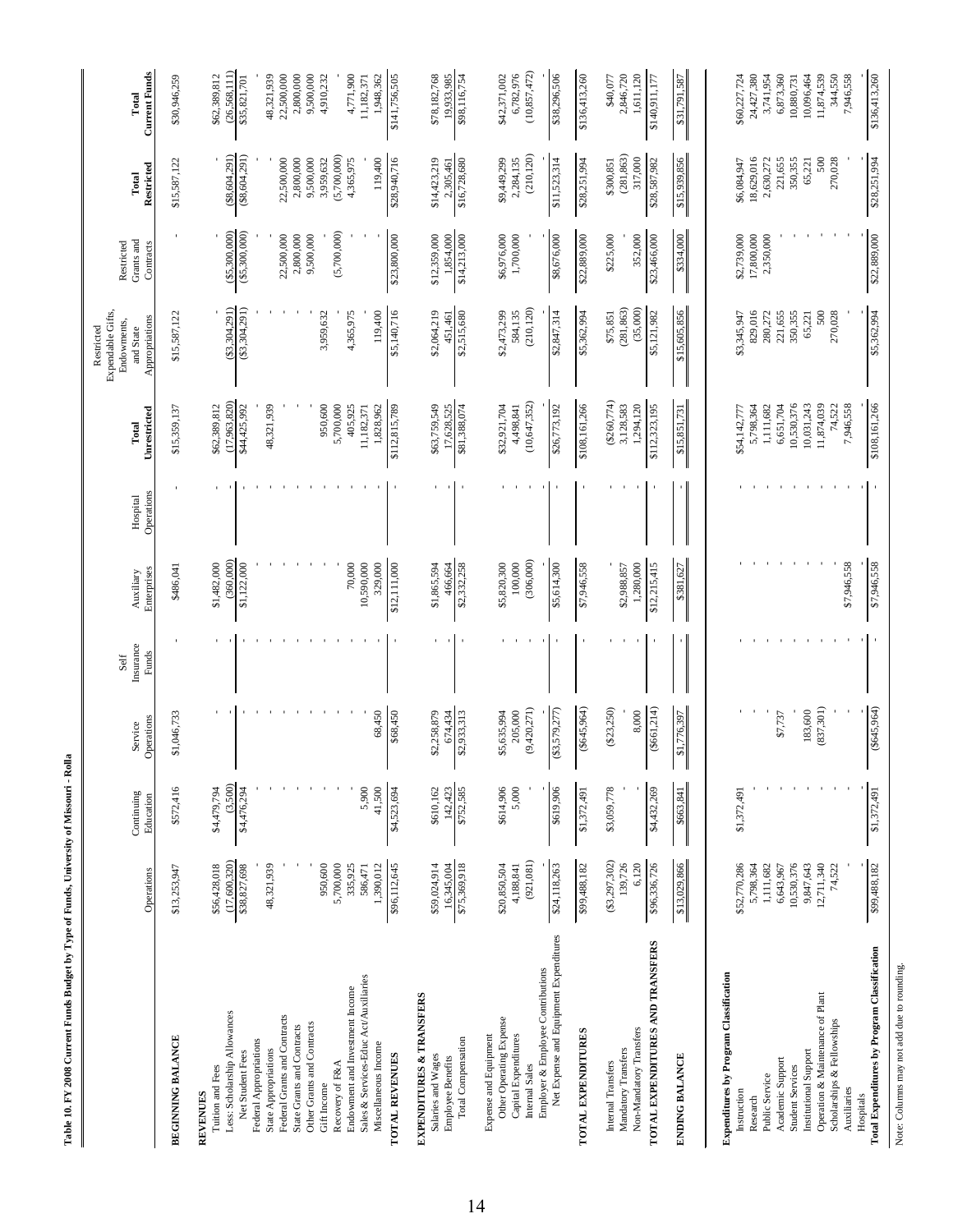|                                                                          | Operations                    | Continuing<br>Education   | Operations<br>Service  | Insurance<br>Funds<br>Self | Enterprises<br>Auxiliary | Operations<br>Hospital | Unrestricted<br>Total          | Expendable Gifts,<br>Appropriations<br>Endowments,<br>Restricted<br>and State | Grants and<br>Restricted<br>Contracts | Restricted<br>Total       | <b>Current Funds</b><br>Total |
|--------------------------------------------------------------------------|-------------------------------|---------------------------|------------------------|----------------------------|--------------------------|------------------------|--------------------------------|-------------------------------------------------------------------------------|---------------------------------------|---------------------------|-------------------------------|
| <b>BEGINNING BALANCE</b>                                                 | \$16,313,189                  | \$2,380,229               | \$92,510               |                            | \$78,020                 |                        | \$18,863,948                   | \$7,403,993                                                                   |                                       | \$7,403,993               | \$26,267,940                  |
| Less: Scholarship Allowances<br>Tuition and Fees<br><b>REVENUES</b>      | (13,666,920)<br>\$82,580,378  | (228, 150)<br>\$7,099,101 |                        |                            | (757,000)<br>\$6,781,520 |                        | (14, 652, 070)<br>\$96,460,999 | (\$1,222,157)                                                                 | $(\$9,000,000)$                       | (\$10,222,157)            | (24,874,227)<br>\$96,460,999  |
| Federal Appropriations<br>Net Student Fees                               | \$68,913,458                  | \$6,870,951               |                        |                            | \$6,024,520              |                        | \$81,808,929                   | (\$1,222,157)                                                                 | $(*9,000,000)$                        | (\$10,222,157)            | \$71,586,772                  |
| Federal Grants and Contracts<br>State Appropriations                     | 56,071,743                    |                           |                        |                            |                          |                        | 56,071,743                     |                                                                               | 17,500,000                            | 17,500,000                | 56,071,743<br>17,500,000      |
| State Grants and Contracts                                               |                               |                           |                        |                            |                          |                        |                                |                                                                               | 3,000,000                             | 3,000,000                 | 3,000,000                     |
| Other Grants and Contracts<br>Gift Income                                |                               |                           |                        |                            |                          |                        |                                | 4,586,393                                                                     | 5,500,000                             | 5,500,000<br>4,586,393    | 5,500,000<br>4,586,393        |
| Recovery of F&A                                                          | 2,150,000                     |                           |                        |                            |                          |                        | 2,150,000                      |                                                                               | (2,150,000)                           | (2,150,000)               |                               |
| Sales & Services-Educ Act/Auxiliaries<br>Endowment and Investment Income | 160,400<br>556,000<br>804,356 | 31,850                    |                        |                            | 20,149,013               |                        | 160,400<br>20,736,863          | 2,722,902<br>100                                                              |                                       | 100<br>2,722,902          | 20,736,963<br>2,883,302       |
| Miscellaneous Income<br>TOTAL REVENUES                                   | \$128,655,957                 | 277,000<br>\$7,179,801    | \$251,113<br>251,113   |                            | 132,254<br>\$26,305,787  |                        | \$162,392,658<br>1,464,723     | \$6,248,878<br>161,640                                                        | \$14,850,000                          | \$21,098,878<br>161,640   | \$183,491,536<br>1,626,363    |
| <b>EXPENDITURES &amp; TRANSFERS</b><br>Salaries and Wages                | \$79,148,097                  | \$3,538,447               | \$2,847,982            |                            | \$3,443,150              |                        | \$88,977,676                   | \$2,351,642                                                                   | \$8,400,000                           | \$10,751,642              | \$99,729,318                  |
| Total Compensation<br>Employee Benefits                                  | 21,541,762<br>\$100,689,859   | \$4,344,138<br>805,691    | \$3,653,460<br>805,478 |                            | 907,139<br>\$4,350,289   |                        | 24,060,070<br>\$113,037,746    | \$2,926,019<br>574,377                                                        | 1,730,000<br>\$10,130,000             | \$13,056,019<br>2,304,377 | \$126,093,765<br>26,364,447   |
| Other Operating Expense<br>Expense and Equipment                         | \$27,727,146                  | \$1,738,020               | \$5,407,198            |                            | \$14,941,522             |                        |                                | \$3,539,816                                                                   | \$4,632,149                           | \$8,171,965               |                               |
| Capital Expenditures                                                     | 3,214,687                     | 5,000                     | 60,000                 |                            | 10,000                   |                        | \$49,813,886<br>3,289,687      | 230,348                                                                       | 300,000                               | 530,348                   | $$57,985,851$<br>3,820,035    |
| Employer & Employee Contributions<br>Internal Sales                      | (755, 687)                    | (27,900)                  | ,044,063)<br>ಲಿ        |                            | (662,500)                |                        | (10, 490, 150)                 | (5,200)                                                                       |                                       | (5,200)                   | (10, 495, 350)                |
| Net Expense and Equipment Expenditures                                   | \$30,186,146                  | \$1,715,120               | (33,576,865)           |                            | \$14,289,022             |                        | \$42,613,423                   | \$3,764,964                                                                   | \$4,932,149                           | \$8,697,113               | \$51,310,536                  |
| TOTAL EXPENDITURES                                                       | \$130,876,005                 | \$6,059,258               | \$76,595               |                            | \$18,639,311             |                        | \$155,651,168                  | \$6,690,983                                                                   | \$15,062,149                          | \$21,753,132              | \$177,404,300                 |
| Internal Transfers                                                       | \$337,339                     | \$714,500                 | \$85,642               |                            | ( \$560,749)             |                        | \$576,732                      |                                                                               | (S212, 149)                           | (\$212,149)               | \$364,583                     |
| Non-Mandatory Transfers<br>Mandatory Transfers                           | 54,312<br>1,188,838           |                           | 11,887                 |                            | 5,300,801<br>2,788,093   |                        | 5,355,113<br>3,988,818         | (\$1,000]                                                                     |                                       | (1,000)                   | 5,355,113<br>3,987,818        |
| TOTAL EXPENDITURES AND TRANSFERS                                         | \$132,456,494                 | \$6,773,758               | \$174,124              |                            | \$26,167,456             |                        | \$165,571,831                  | \$6,689,983                                                                   | \$14,850,000                          | \$21,539,983              | \$187,111,814                 |
| ENDING BALANCE                                                           | \$12,512,652                  | \$2,786,272               | \$169,499              |                            | \$216,351                |                        | \$15,684,774                   | \$6,962,887                                                                   |                                       | \$6,962,887               | \$22,647,662                  |
| Expenditures by Program Classification                                   |                               |                           |                        |                            |                          |                        |                                |                                                                               |                                       |                           |                               |
| Instruction                                                              | \$65,464,782                  | \$5,620,690               | \$1,000                |                            |                          |                        | \$71,086,472                   | \$2,651,871                                                                   | \$1,862,149                           | \$4,514,020               | \$75,600,492                  |
| Research                                                                 | 5,159,286                     |                           |                        |                            |                          |                        | 5,159,286                      | 127,856                                                                       | 4,500,000                             | 4,627,856                 | 9,787,142                     |
| Academic Support<br>Public Service                                       | 4,223,729<br>20,999,272       | 12,568<br>426,000         | (183,600)              |                            |                          |                        | 4,236,297<br>21,241,672        | 2,982,473<br>684,019                                                          | 8,700,000                             | 11,682,473<br>684,019     | 15,918,770<br>21,925,691      |
| <b>Student Services</b>                                                  | 9,795,375                     |                           |                        |                            |                          |                        | 9,795,375                      | 88,510                                                                        |                                       | 88,510                    | 9,883,885                     |
| Operation & Maintenance of Plant<br>Institutional Support                | 11,610,884<br>13,612,677      |                           | (1, 285)<br>260,480    |                            |                          |                        | 11,609,599<br>13,873,157       | 128,600<br>500                                                                |                                       | 128,600<br>500            | 11,610,099<br>14,001,757      |
| Scholarships & Fellowships                                               | 10,000                        |                           |                        |                            |                          |                        | 10,000                         | 27,154                                                                        |                                       | 27,154                    | 37,154                        |
| Auxiliaries<br>Hospitals                                                 |                               |                           |                        |                            | \$18,639,311             |                        | 18,639,311                     |                                                                               |                                       |                           | 18,639,311                    |
| Total Expenditures by Program Classification                             | \$130,876,005                 | \$6,059,258               | \$76,595               |                            | \$18,639,311             |                        | \$155,651,168                  | \$6,690,983                                                                   | \$15,062,149                          | \$21,753,132              | \$177,404,300                 |

Table 11. FY 2008 Current Funds Budget by Type of Funds, University of Missouri - St. Louis **Table 11. FY 2008 Current Funds Budget by Type of Funds, University of Missouri - St. Louis**

Note: Columns may not add due to rounding. Note: Columns may not add due to rounding.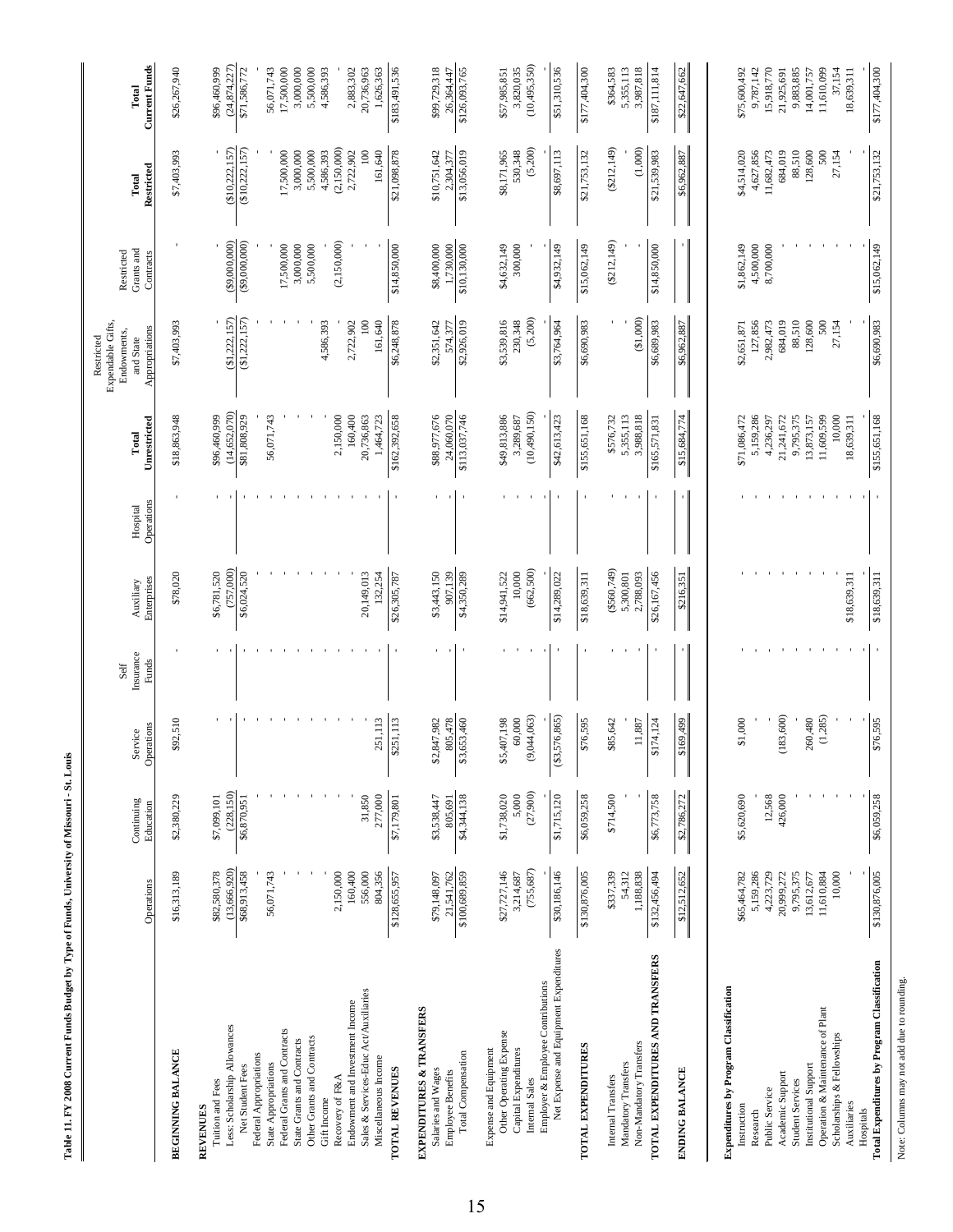|                                                            | Operations                | Continuing<br>Education | Operations<br>Service     | Insurance<br>Funds<br>Self | Enterprises<br>Auxiliary | Operations<br>Hospital | Unrestricted<br>Total     | Expendable Gifts,<br>Appropriations<br>Endowments,<br>Restricted<br>and State | Grants and<br>Restricted<br>Contracts | Restricted<br>Total     | <b>Total Current</b><br>Funds |
|------------------------------------------------------------|---------------------------|-------------------------|---------------------------|----------------------------|--------------------------|------------------------|---------------------------|-------------------------------------------------------------------------------|---------------------------------------|-------------------------|-------------------------------|
| <b>BEGINNING BALANCE</b>                                   | \$24,617,334              |                         | \$177,600                 |                            | (96,000)                 |                        | \$24,698,934              | \$320,796                                                                     |                                       | \$320,796               | \$25,019,730                  |
| Tuition and Fees<br><b>REVENUES</b>                        |                           |                         |                           |                            |                          |                        |                           |                                                                               |                                       |                         |                               |
| Less: Scholarship Allowances<br>Net Student Fees           | ( \$6,400)                |                         |                           |                            |                          |                        | ( \$6,400)                |                                                                               |                                       |                         | $(*6,400)$<br>$(*6,400)$      |
| Federal Appropriations                                     | (86, 400)                 |                         |                           |                            |                          |                        | $(*6,400)$                |                                                                               |                                       |                         |                               |
| State Appropriations                                       | 18,677,222                |                         |                           |                            |                          |                        | 18,677,222                | \$12,759,974                                                                  |                                       | \$12,759,974            | 31,437,196                    |
| Federal Grants and Contracts<br>State Grants and Contracts |                           |                         |                           |                            |                          |                        |                           |                                                                               | \$3,160,000                           | 3,160,000               | 3,160,000                     |
| Other Grants and Contracts                                 |                           |                         |                           |                            |                          |                        |                           |                                                                               |                                       |                         |                               |
| Gift Income                                                | 300                       |                         |                           |                            |                          |                        | 300                       | 694,800                                                                       |                                       | 694,800                 | 695,100                       |
| Endowment and Investment Income<br>Recovery of F&A         | 161,880<br>9,581,000      |                         |                           |                            |                          |                        | 161,880<br>9,581,000      | 34,133                                                                        | (161, 880)                            | (161, 880)<br>34,133    | 9,615,133                     |
| Sales & Services-Educ Act/Auxiliaries                      | 131,100                   |                         |                           |                            | $(*265,246)$             |                        | (134, 146)                |                                                                               |                                       |                         | (134, 146)                    |
| Miscellaneous Income                                       | 13,279,359                |                         | \$781,700                 |                            | 2,130,299                |                        | 16,191,358                | 1,000                                                                         |                                       | 1,000                   | 16,192,358                    |
| TOTAL REVENUES                                             | \$41,824,461              |                         | 8781,700                  |                            | \$1,865,053              |                        | \$44,471,214              | 206'687'51\$                                                                  | \$2,998,120                           | \$16,488,027            | \$60,959,241                  |
| EXPENDITURES & TRANSFERS                                   |                           |                         |                           |                            |                          |                        |                           |                                                                               |                                       |                         |                               |
| Salaries and Wages<br>Employee Benefits                    | \$27,405,533<br>7,912,092 |                         | 151,334<br>43,900<br>مخ   |                            | \$1,057,821<br>316,751   |                        | \$28,614,688<br>8,272,743 | \$27,000<br>7,300                                                             | \$74,000<br>20,000                    | \$101,000<br>27,300     | \$28,715,688<br>8,300,043     |
| Total Compensation                                         | \$35,317,625              |                         | 195,234<br>$\overline{S}$ |                            | \$1,374,572              |                        | \$36,887,431              | \$34,300                                                                      | \$94,000                              | \$128,300               | \$37,015,731                  |
| Expense and Equipment                                      |                           |                         |                           |                            |                          |                        |                           |                                                                               |                                       |                         |                               |
| Other Operating Expense<br>Capital Expenditures            | \$19,192,379<br>91,758    |                         | \$429,639<br>80,000       |                            | \$1,203,503              |                        | 171,758<br>\$20,825,521   | 761,000<br>11,992,347                                                         | \$2,904,120                           | 761,000<br>\$14,896,467 | \$35,721,988<br>932,758       |
| Internal Sales                                             | (2,179,038)               |                         | (70, 130)                 |                            |                          |                        | (2,249,168)               |                                                                               |                                       |                         | (2,249,168)                   |
| Employer & Employee Contributions                          |                           |                         |                           |                            |                          |                        |                           |                                                                               |                                       |                         |                               |
| Net Expense and Equipment Expenditures                     | \$17,105,099              |                         | \$439,509                 |                            | \$1,203,503              |                        | \$18,748,111              | \$12,753,347                                                                  | \$2,904,120                           | \$15,657,467            | \$34,405,578                  |
| TOTAL EXPENDITURES                                         | \$52,422,724              |                         | \$634,743                 |                            | \$2,578,075              |                        | \$55,635,542              | \$12,787,647                                                                  | \$2,998,120                           | \$15,785,767            | \$71,421,309                  |
| Internal Transfers                                         | ( \$6,204,885)            |                         | $(\$200, 593)$            |                            | $(*732,022)$             |                        | ( \$7, 137, 500)          | \$289,336                                                                     |                                       | \$289,336               | ( \$6,848,164)                |
| Non-Mandatory Transfers<br>Mandatory Transfers             | 1,885,122                 |                         | 236,810                   |                            | 19,000                   |                        | 2,140,932                 |                                                                               |                                       |                         | 2,140,932                     |
| TOTAL EXPENDITURES AND TRANSFERS                           | \$48,102,961              |                         | \$670,960                 |                            | \$1,865,053              |                        | \$50,638,974              | \$13,076,983                                                                  | \$2,998,120                           | \$16,075,103            | \$66,714,077                  |
| ENDING BALANCE                                             | \$18,338,834              |                         | \$288,340                 |                            | (96,000)                 |                        | \$18,531,174              | \$733,720                                                                     |                                       | \$733,720               | \$19,264,894                  |
| Expenditures by Program Classification                     |                           |                         |                           |                            |                          |                        |                           |                                                                               |                                       |                         |                               |
| Instruction                                                |                           |                         |                           |                            |                          |                        |                           | \$388,000                                                                     |                                       | \$388,000               | \$388,000                     |
| Public Service<br>Research                                 | \$12,373,582              |                         |                           |                            |                          |                        | \$12,373,582              | 12,379,847                                                                    | \$2,998,120                           | 15,377,967              | 27,751,549                    |
| Academic Support                                           | 12,584,910                |                         |                           |                            | \$2,578,075              |                        | 15,162,985                | 18,800                                                                        |                                       | 18,800                  | 15,181,785                    |
| <b>Student Services</b>                                    | 1,722,856                 |                         |                           |                            |                          |                        | 1,722,856                 |                                                                               |                                       |                         | 1,722,856                     |
| Operation & Maintenance of Plant<br>Institutional Support  | 999,305<br>24,732,071     |                         | \$634,743                 |                            |                          |                        | 25,366,814<br>999,305     | 1,000                                                                         |                                       | 1,000                   | 25,367,814<br>999,305         |
| Scholarships & Fellowships                                 | 10,000                    |                         |                           |                            |                          |                        | 10,000                    |                                                                               |                                       |                         | 10,000                        |
| Auxiliaries<br>Hospitals                                   |                           |                         |                           |                            |                          |                        |                           |                                                                               |                                       |                         |                               |
| Total Expenditures by Program Classification               | \$52,422,724              |                         | \$634,743                 |                            | \$2,578,075              |                        | \$55,635,542              | \$12,787,647                                                                  | 2,998,120                             | \$15,785,767            | \$71,421,309                  |

Note: Columns may not add due to rounding. Note: Columns may not add due to rounding.

**Table 12. FY 2008 Current Funds Budget by Type of Funds, University of Missouri - System Administration**

Table 12. FY 2008 Current Funds Budget by Type of Funds, University of Missouri - System Administration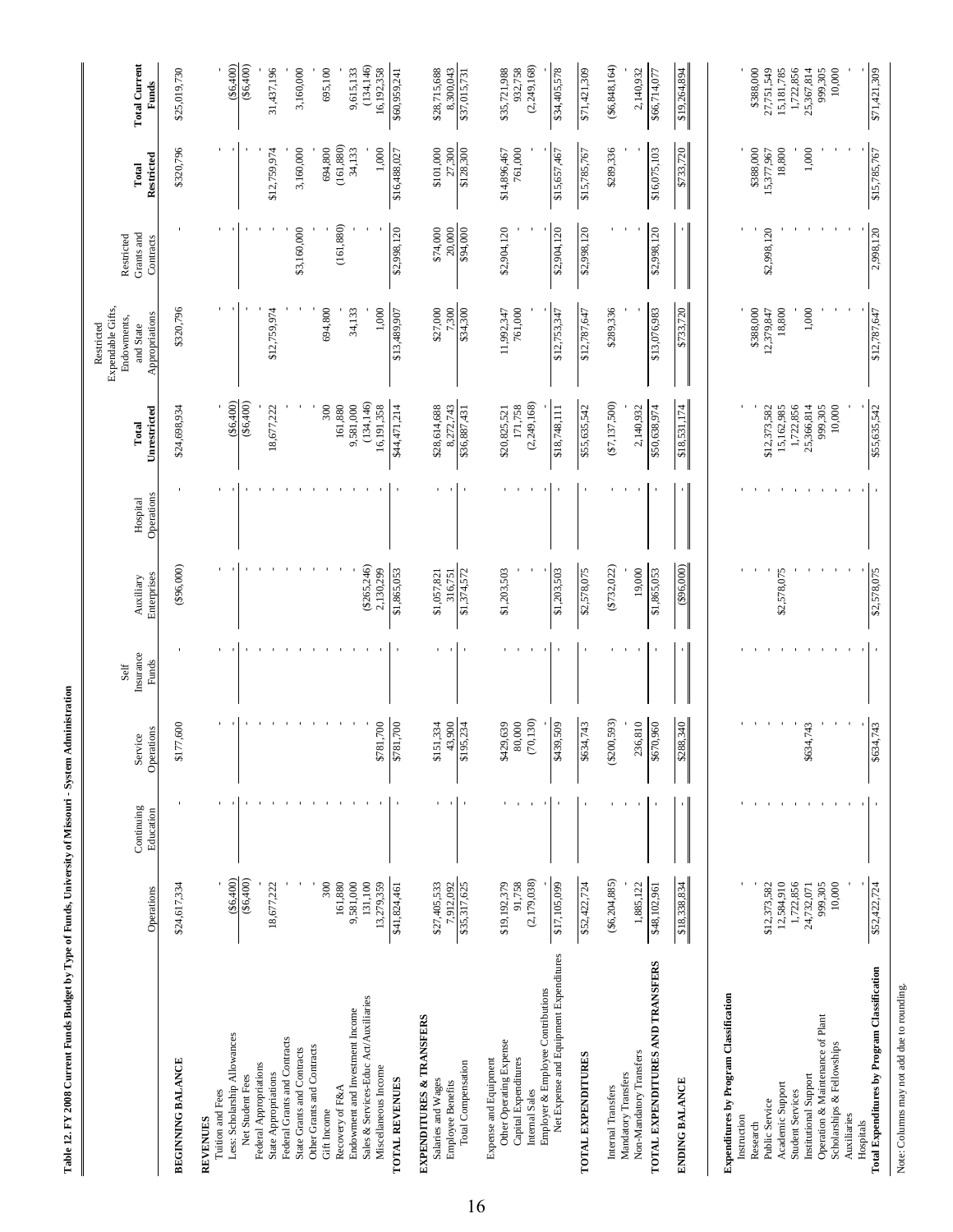|                                                                             | Operations         | Continuing<br>Education | perations<br>Service<br>O | Insurance<br><b>Funds</b><br>Self   | Enterprises<br>Auxiliary | Operations<br>Hospital | Unrestricted<br>Total              | Expendable Gifts,<br>Appropriations<br>Endowments,<br>Restricted<br>and State | Grants and<br>Restricted<br>Contracts | Restricted<br>Total | <b>Current Funds</b><br>Total     |
|-----------------------------------------------------------------------------|--------------------|-------------------------|---------------------------|-------------------------------------|--------------------------|------------------------|------------------------------------|-------------------------------------------------------------------------------|---------------------------------------|---------------------|-----------------------------------|
| <b>BEGINNING BALANCE</b>                                                    | \$3,155,000        |                         |                           | \$104,347,273                       |                          |                        | \$107,502,273                      | \$4,000                                                                       |                                       | \$4,000             | \$107,506,273                     |
| <b>REVENUES</b>                                                             |                    |                         |                           |                                     |                          |                        |                                    |                                                                               |                                       |                     |                                   |
| Less: Scholarship Allowances<br>Tuition and Fees                            | $(*40,000)$        |                         |                           |                                     |                          |                        | $(*40,000)$                        | $(*3,000)$                                                                    |                                       | $(*3,000)$          | $(*3,000)$                        |
| Net Student Fees                                                            | $(*40,000)$        |                         |                           |                                     |                          |                        | $(*40,000)$                        | ( \$3,000)                                                                    |                                       | $(*3,000)$          | $(*3,000)$                        |
| Federal Appropriations                                                      |                    |                         |                           |                                     |                          |                        |                                    |                                                                               |                                       |                     |                                   |
| Federal Grants and Contracts<br>State Appropriations                        | 5,381,088          |                         |                           |                                     |                          |                        | 5,381,088                          |                                                                               |                                       |                     | 5,381,088                         |
| State Grants and Contracts                                                  |                    |                         |                           |                                     |                          |                        |                                    |                                                                               |                                       |                     |                                   |
| Other Grants and Contracts                                                  |                    |                         |                           |                                     |                          |                        |                                    |                                                                               |                                       |                     |                                   |
| Gift Income                                                                 |                    |                         |                           |                                     |                          |                        |                                    |                                                                               |                                       |                     |                                   |
| Endowment and Investment Income<br>Recovery of F&A                          | 2,300,000          |                         |                           | \$7,375,289                         |                          |                        | 9,675,289                          | (4, 877, 088)                                                                 |                                       | (4,877,088)         | 4,798,201                         |
| Sales & Services-Educ Act/Auxiliaries                                       |                    |                         |                           |                                     |                          |                        |                                    |                                                                               |                                       |                     |                                   |
| Miscellaneous Income                                                        |                    |                         |                           | 2,336,763                           |                          |                        | 2,336,763                          |                                                                               |                                       |                     | 2,336,763                         |
| TOTAL REVENUES                                                              | \$7,641,088        |                         |                           | \$9,712,052                         |                          |                        | \$17,353,140                       | (880,088)                                                                     |                                       | (\$4,880,088)       | \$12,473,052                      |
| EXPENDITURES & TRANSFERS                                                    |                    |                         |                           |                                     |                          |                        |                                    |                                                                               |                                       |                     |                                   |
| Salaries and Wages<br>Employee Benefits                                     | \$80,000<br>15,000 |                         |                           | \$456,870                           |                          |                        | \$536,870                          |                                                                               |                                       |                     | \$536,870                         |
| Total Compensation                                                          | \$95,000           |                         |                           | 134,270<br>\$591,140                |                          |                        | 149,270<br>\$686,140               |                                                                               |                                       |                     | 149,270<br>\$686,140              |
| Expense and Equipment                                                       |                    |                         |                           |                                     |                          |                        |                                    |                                                                               |                                       |                     |                                   |
| Other Operating Expense                                                     | \$25,000           |                         |                           | \$183,596,723                       |                          |                        | \$183,621,723                      |                                                                               |                                       |                     | \$183,621,723                     |
| Capital Expenditures<br>Internal Sales                                      |                    |                         |                           |                                     |                          |                        |                                    |                                                                               |                                       |                     |                                   |
| Net Expense and Equipment Expenditures<br>Employer & Employee Contributions | \$25,000           |                         |                           | $(180, 834, 986)$<br>$$2, 761, 737$ |                          |                        | $(180, 834, 986)$<br>$$2,786, 737$ |                                                                               |                                       |                     | $(180, 834, 986)$<br>$$2,786,737$ |
|                                                                             |                    |                         |                           |                                     |                          |                        |                                    |                                                                               |                                       |                     |                                   |
| TOTAL EXPENDITURES                                                          | \$120,000          |                         |                           | \$3,352,877                         |                          |                        | \$3,472,877                        |                                                                               |                                       |                     | \$3,472,877                       |
| Internal Transfers                                                          | \$6,880,288        |                         |                           | \$38,200                            |                          |                        | \$6,918,488                        | $(*4,880,288)$                                                                |                                       | $(*4,880,288)$      | \$2,038,200                       |
| Non-Mandatory Transfers<br>Mandatory Transfers                              | 460,800            |                         |                           |                                     |                          |                        | 460,800                            |                                                                               |                                       |                     | 460,800                           |
| TOTAL EXPENDITURES AND TRANSFERS                                            | 880'197'28         |                         |                           | \$3,391,077                         |                          |                        | \$10,852,165                       | $(*4,880,288)$                                                                |                                       | $(*4,880,288)$      | \$5,971,877                       |
| <b>ENDING BALANCE</b>                                                       | \$3,335,000        |                         |                           | \$110,668,248                       |                          |                        | \$114,003,248                      | \$4,200                                                                       |                                       | \$4,200             | 8114,007.448                      |
| Expenditures by Program Classification                                      |                    |                         |                           |                                     |                          |                        |                                    |                                                                               |                                       |                     |                                   |
| Instruction                                                                 |                    |                         |                           |                                     |                          |                        |                                    |                                                                               |                                       |                     |                                   |
| Research                                                                    |                    |                         |                           |                                     |                          |                        |                                    |                                                                               |                                       |                     |                                   |
| Academic Support<br>Public Service                                          | \$120,000          |                         |                           |                                     |                          |                        | \$120,000                          |                                                                               |                                       |                     | \$120,000                         |
| <b>Student Services</b>                                                     |                    | $\blacksquare$          |                           |                                     |                          |                        |                                    |                                                                               |                                       |                     |                                   |
| Operation & Maintenance of Plant<br>Institutional Support                   |                    |                         |                           | \$3,352,877                         |                          |                        | 3,352,877                          |                                                                               |                                       |                     | 3,352,877                         |
| Scholarships & Fellowships                                                  |                    |                         |                           |                                     |                          |                        |                                    |                                                                               |                                       |                     |                                   |
| Auxiliaries<br>Hospitals                                                    |                    |                         |                           |                                     |                          |                        |                                    |                                                                               |                                       |                     |                                   |
| Total Expenditures by Program Classification                                | \$120,000          |                         |                           | \$3,352,877                         |                          |                        | \$3,472,877                        |                                                                               |                                       |                     | \$3,472,877                       |
| Note: Columns may not add due to rounding.                                  |                    |                         |                           |                                     |                          |                        |                                    |                                                                               |                                       |                     |                                   |

Table 13. FY 2008 Current Funds Budget by Type of Funds, University of Missouri - University-wide Resources **Table 13. FY 2008 Current Funds Budget by Type of Funds, University of Missouri - University-wide Resources**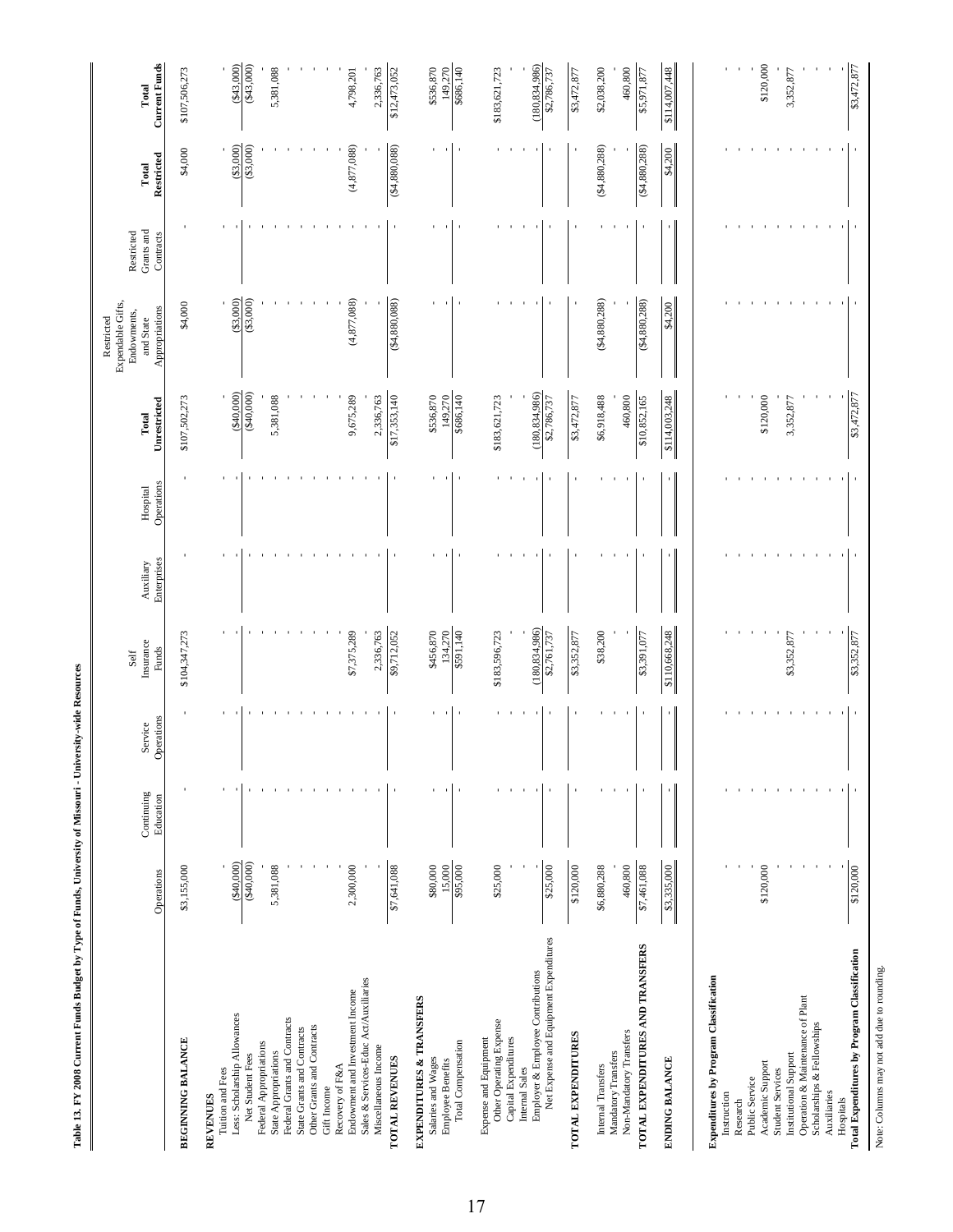#### **University of Missouri System FY 2008 Operations Fund Budget Summary**

The operations fund is where the majority of the University's instructional and public service activities are budgeted and accounted for. The operations fund comprises approximately 41.9% of the University's current funds budget. State appropriations are recorded here, with the exception of those appropriations that are line itemed for the University Hospitals and the other Curators' programs. The majority of student fees are also recorded in the operations fund. State appropriations and tuition and fees are the primary sources of revenue in the operations fund. Historically these two sources of funds accounted for over 91% of operations fund revenues, before scholarship allowances are applied. However, in recent years, they have dropped to about 87% of gross operations fund revenues. Of the FY 2008 budgeted gross operations fund revenues, 48.2% comes from tuition and fees before student aid and 39.0% comes from state appropriations.



#### **Gross Tuition and Fees and State Appropriations**

The operations fund revenue budget for the University of Missouri System for fiscal year 2008 totals \$952.5 million, net of student aid or scholarship allowances of \$119.3 million. The State of Missouri normally withholds 3.0% of the gross state appropriations; therefore, state funds are budgeted at 97.0% of the amount appropriated.

Gross tuition and fees of \$516.9 million contribute 48.2% of gross revenues, making them the largest contributor of gross revenues. State Appropriations contribute 39.0% of gross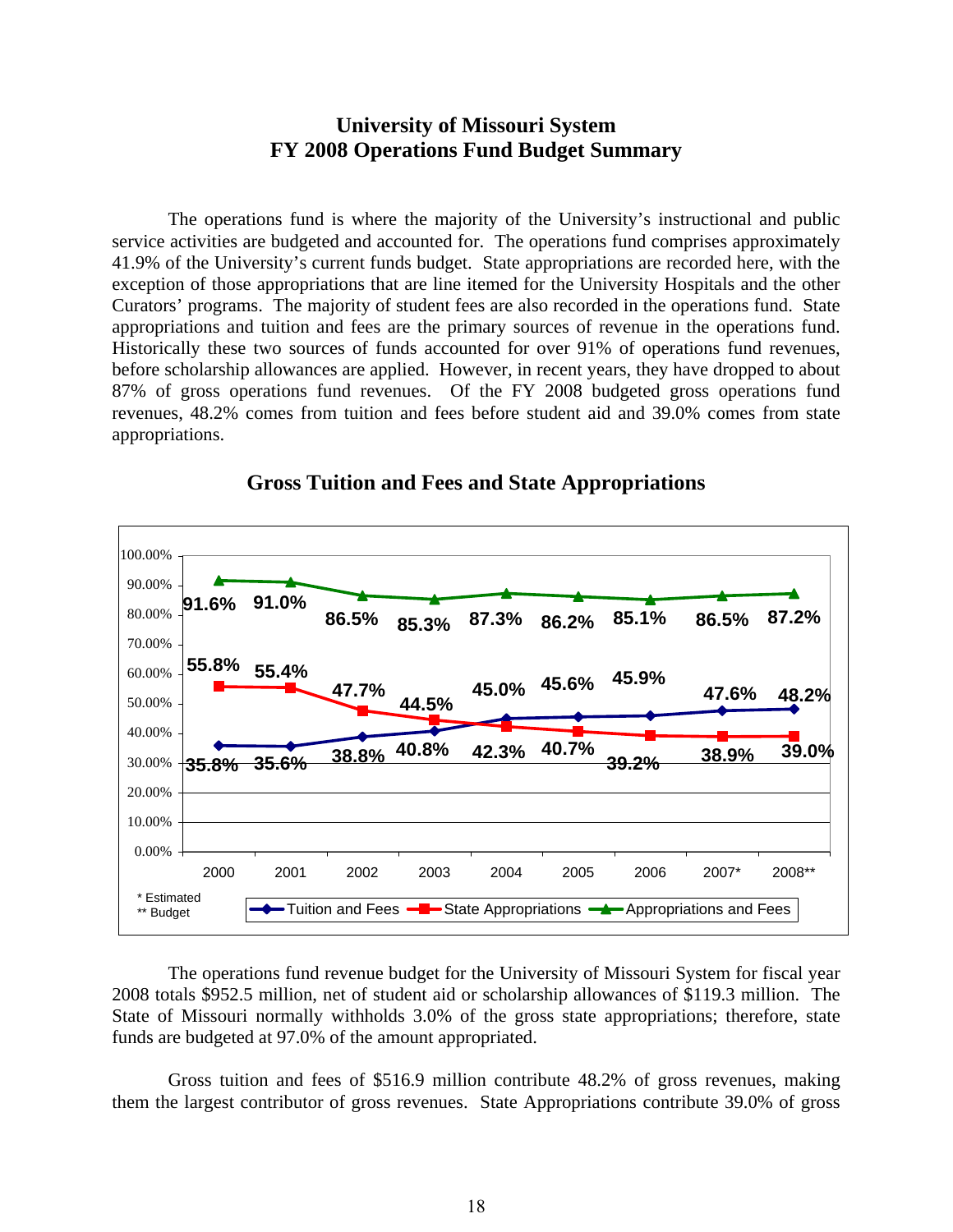revenues. When scholarship allowances, or financial aid, are netted against tuition and fees in accordance with GASB 34/35 the net student fees contribution declines to 41.7% of net revenues making them the second largest contributor with \$397.6 million. State appropriations, in the amount of \$418.0 million, is the largest source of net revenue at 43.9%. Together, they fund 85.6% of the operations fund budget. Table 14, displays the FY 2008 operations fund budget by source of funds and expenditure category along with the revenue contribution and the expense distribution percentage.

|                                               | <b>UM System</b><br><b>Total</b> | <b>Percent</b><br><b>Distribution</b> |
|-----------------------------------------------|----------------------------------|---------------------------------------|
| <b>BUDGETED BEGINNING BALANCE</b>             | \$197,372,437                    |                                       |
| <b>REVENUES</b>                               |                                  |                                       |
| <b>Gross Tuition and Fees</b>                 | \$516,890,814                    |                                       |
| Less: Scholarship Allowances                  | (119, 329, 433)                  |                                       |
| Net Tuition and Fees                          | \$397,561,381                    | 41.7%                                 |
| <b>Federal Appropriations</b>                 | 13,141,988                       | 1.4%                                  |
| <b>State Appropriations</b>                   | 418,008,713                      | 43.9%                                 |
| Gift Income                                   | 1,093,760                        | $0.1\%$                               |
| Recovery of Facilities & Administrative Costs | 43,356,380                       | 4.6%                                  |
| Endowment and Investment Income               | 13,970,265                       | 1.5%                                  |
| Sales & Services of Educational Activities    | 32,521,856                       | 3.4%                                  |
| Miscellaneous Income                          | 32,873,779                       | 3.4%                                  |
| <b>TOTAL REVENUES</b>                         | \$952,528,122                    | 100.0%                                |
| <b>EXPENDITURES &amp; TRANSFERS</b>           |                                  |                                       |
| Salaries & Wages                              | \$592,597,683                    | 60.8%                                 |
| <b>Employee Benefits</b>                      | 157,479,321                      | 16.2%                                 |
| <b>Total Compensation</b>                     | \$750,077,003                    | 77.0%                                 |
| Expense & Equipment                           |                                  |                                       |
| <b>Other Operating Expenses</b>               | \$218,567,540                    | 22.4%                                 |
| Capital Expenditures                          | 32,999,438                       | 3.4%                                  |
| Internal Sales & Services                     | (30,962,510)                     | $-3.2%$                               |
| Net Expense & Equipment Expenditures          | \$220,604,468                    | 22.6%                                 |
| <b>TOTAL EXPENDITURES</b>                     | \$970,681,471                    | 99.6%                                 |
| <b>Internal Transfers</b>                     | $(\$5,997,036)$                  | $-0.6\%$                              |
| <b>Mandatory Transfers</b>                    | 3,120,146                        | 0.3%                                  |
| Non-Mandatory Transfers                       | 6,652,355                        | 0.7%                                  |
| <b>TOTAL EXPENDITURES &amp; TRANSFERS</b>     | \$974,456,937                    | 100.0%                                |
| <b>ENDING BALANCE</b>                         | \$175,443,623                    |                                       |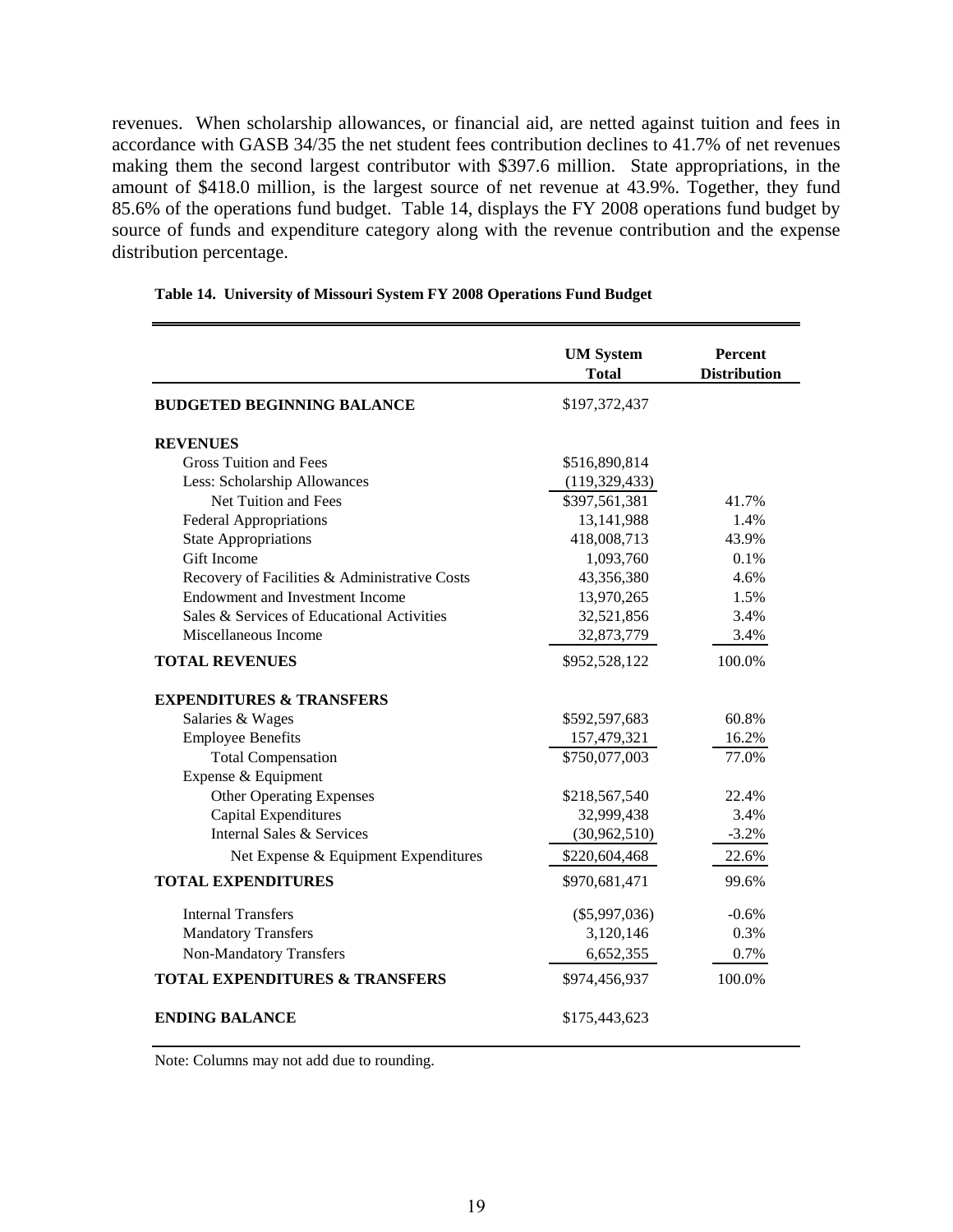Table 15 displays the percentage distribution of FY 2008 operations fund net revenues by major source for each campus, UM Extension, UM System Administration, and University-wide Resources.

|                                       |        |                  |             |            |             | <b>UM</b>     |                  |               |
|---------------------------------------|--------|------------------|-------------|------------|-------------|---------------|------------------|---------------|
|                                       |        | UM               |             |            |             | <b>System</b> | <b>U-wide</b>    | <b>System</b> |
|                                       | UMC    | <b>Extension</b> | <b>UMKC</b> | <b>UMR</b> | <b>UMSL</b> | Admin.        | <b>Resources</b> | <b>Total</b>  |
| Net Tuition and Fees                  | 41.7%  | $0.0\%$          | 44.7%       | 40.4%      | 53.6%       | $0.0\%$       | $-0.5\%$         | 41.7%         |
| <b>Federal Appropriations</b>         | 1.4%   | 21.4%            | $0.0\%$     | $0.0\%$    | $0.0\%$     | $0.0\%$       | $0.0\%$          | 1.4%          |
| <b>State Appropriations</b>           | 43.9%  | 71.4%            | 38.9%       | 50.3%      | 43.6%       | 44.7%         | 70.4%            | 43.9%         |
| Gift Income                           | 0.1%   | $0.0\%$          | 0.1%        | 1.0%       | $0.0\%$     | $0.0\%$       | $0.0\%$          | $0.1\%$       |
| Recovery of F&A                       | 4.5%   | 3.2%             | 2.7%        | 5.9%       | 1.7%        | $0.4\%$       | $0.0\%$          | 4.6%          |
| Endowment & Investment Income         | 1.5%   | $0.0\%$          | 0.3%        | 0.4%       | 0.1%        | 22.9%         | 30.1%            | 1.5%          |
| Sales & Services-Education Activities | 3.4%   | 0.6%             | 11.6%       | 0.6%       | 0.4%        | 0.3%          | $0.0\%$          | 3.4%          |
| Miscellaneous Income                  | 3.5%   | 3.4%             | 1.7%        | 1.4%       | 0.6%        | 31.7%         | $0.0\%$          | 3.4%          |
| <b>Total Revenues</b>                 | 100.0% | 100.0%           | 100.0%      | 100.0%     | 100.0%      | 100.0%        | 100.0%           | 100.0%        |

**Table 15. Percentage Distribution of FY 2008 Operations Fund Revenue Budgets by Major Source, by Campus**

Note: University of Missouri Extension is a cooperative effort administered by the University of Missouri - Columbia

Tuition and fees (net of scholarship allowances) and state appropriations are the primary sources of revenue for all four campuses. These two sources of revenue fund 85.6% of the operations fund budget at the University of Missouri-Columbia, 83.6% at the University of Missouri-Kansas City, 90.7% at the University of Missouri-Rolla, and 97.2% at the University of Missouri-St. Louis. University of Missouri Extension is funded primarily by state and federal appropriations. At the University of Missouri System Administration, the major sources of funds are state appropriations and miscellaneous income. State appropriations and endowment and investment income are the only material sources of revenue for University-wide Resources.

Compensation expenditures make up 77.0% of the operations fund budget. Salaries and wages of \$592.6 million, account for 60.8% of the budget and employee benefits estimated at \$157.5 million account for another 16.2%. Expense and equipment expenditures of \$220.6 million are 22.6% of the total. The remaining 0.4% represents net transfers from the operations fund to other funds. Internal transfers into the operations fund are primarily from continuing education and auxiliaries and internal transfers out are to support research and endowed chairs matching commitments. The result is \$6.0 million net internal transfers into operations. The \$9.8 million of mandatory and non-mandatory transfers out are primarily to the plant fund for debt service and maintenance and repair projects.

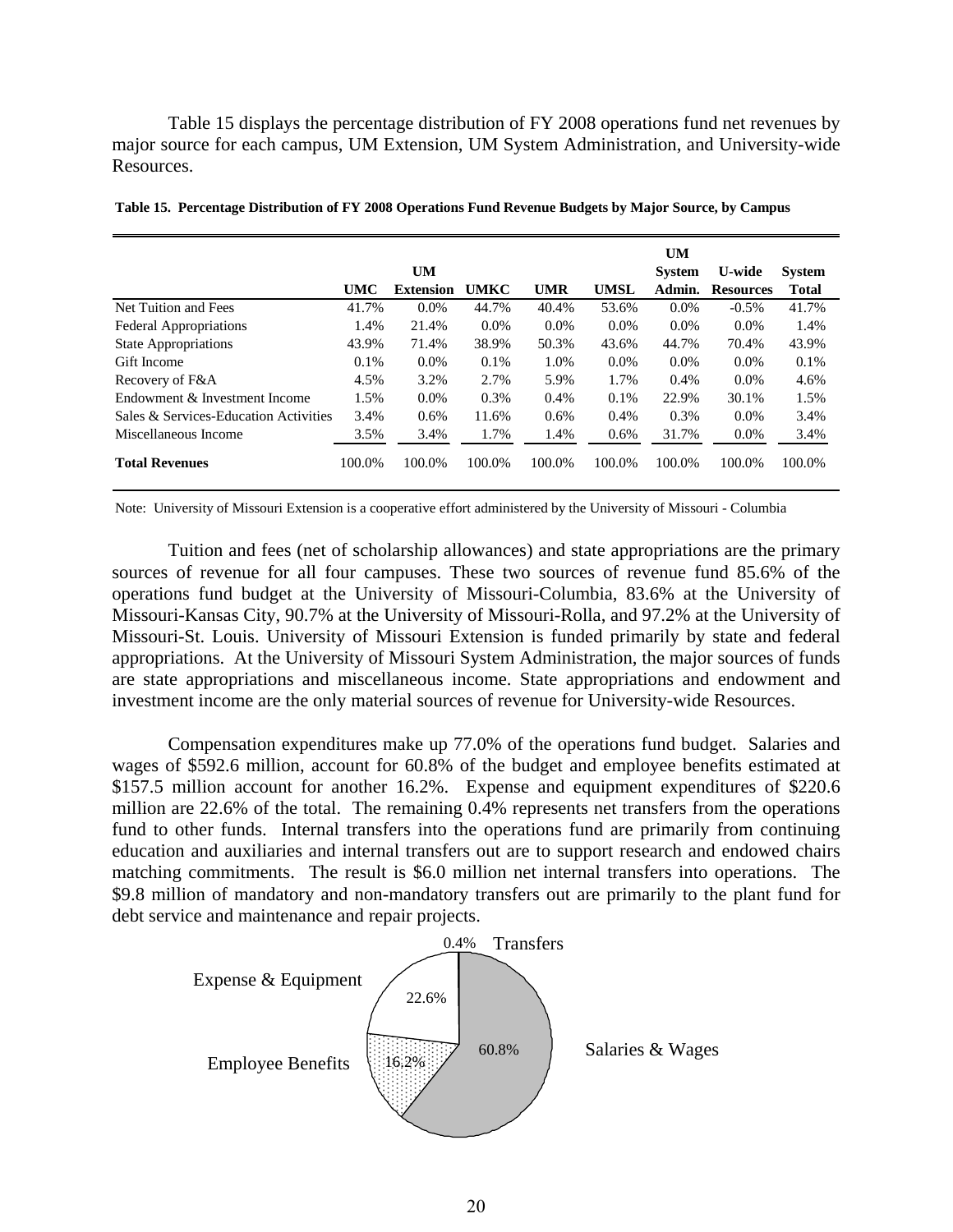Table 16 displays the percentage distribution of the operations fund expenditure budgets by object of expense by campus for FY 2008. Compensation accounts for the majority of the expenditures for each unit except University-wide Resources, which primarily budgets funds that are used for cooperative programming, much of which is transferred to the campuses during the year.

|                                           |            |                  |             |            |             | <b>UM</b>     |                  |               |
|-------------------------------------------|------------|------------------|-------------|------------|-------------|---------------|------------------|---------------|
|                                           |            | <b>UM</b>        |             |            |             | <b>System</b> | <b>U-wide</b>    | <b>System</b> |
|                                           | <b>UMC</b> | <b>Extension</b> | <b>UMKC</b> | <b>UMR</b> | <b>UMSL</b> | Admin.        | <b>Resources</b> | <b>Total</b>  |
| Salaries & Wages                          | 61.6%      | 64.7%            | 61.8%       | 61.3%      | 59.7%       | 57.0%         | 1.1%             | 60.8%         |
| <b>Employee Benefits</b>                  | 16.4%      | 18.2%            | 15.4%       | 17.0%      | 16.3%       | 16.4%         | 0.2%             | 16.2%         |
| <b>Total Compensation</b>                 | 78.0%      | 82.9%            | 77.2%       | 78.3%      | 76.0%       | 73.4%         | 1.3%             | 77.0%         |
| <b>Expense and Equipment</b>              | 17.6%      | 14.8%            | 19.1%       | 20.7%      | 20.4%       | 35.4%         | 0.3%             | 19.2%         |
| Capital Expenditures                      | 3.7%       | $0.0\%$          | 4.4%        | 4.3%       | 2.4%        | 0.2%          | $0.0\%$          | 3.4%          |
| <b>Total Expenditures</b>                 | 99.3%      | 97.7%            | 100.7%      | 103.3%     | 98.8%       | 109.0%        | 1.6%             | 99.6%         |
| <b>Transfers</b>                          | 0.7%       | 2.3%             | $-0.7\%$    | $-3.3%$    | 1.2%        | $-9.0\%$      | 98.4%            | 0.4%          |
| <b>Total Expenditures &amp; Transfers</b> | 100.0%     | 100.0%           | 100.0%      | 100.0%     | 100.0%      | 100.0%        | 100.0%           | 100.0%        |

| Table 16. Percentage Distribution of FY 2008 Operations Fund Expenditure Budgets by Object of Expense, by Campus |  |  |  |
|------------------------------------------------------------------------------------------------------------------|--|--|--|
|------------------------------------------------------------------------------------------------------------------|--|--|--|

Note: University of Missouri Extension is a cooperative effort administered by the University of Missouri - Columbia

As shown in Table 17, 59.6% of the recurring expenditures for the University system in the operations fund budget are devoted to the primary missions of instruction, research, and public service. When academic support is included, this distribution reaches 72.3%. Other classifications are student services, with a system total of 6.8%, institutional support, of 11.1%, operation & maintenance of physical plant of 9.8%, and scholarships and fellowships of .02%. Most student aid is shown as scholarship allowances, a reduction of tuition and fee income, instead of as scholarships and fellowships expenditures, as directed by GASB 34/35.

|                                  |            |                  |             |            |             | <b>UM</b>     |                  |               |
|----------------------------------|------------|------------------|-------------|------------|-------------|---------------|------------------|---------------|
|                                  |            | <b>UM</b>        |             |            |             | <b>System</b> | <b>U-wide</b>    | <b>System</b> |
|                                  | <b>UMC</b> | <b>Extension</b> | <b>UMKC</b> | <b>UMR</b> | <b>UMSL</b> | Admin.        | <b>Resources</b> | <b>Total</b>  |
| Instruction                      | 47.0%      | $0.0\%$          | 54.7%       | 53.0%      | 50.1%       | $0.0\%$       | $0.0\%$          | 45.3%         |
| Research                         | 11.8%      | $0.0\%$          | 1.6%        | 5.8%       | 3.9%        | $0.0\%$       | $0.0\%$          | 6.8%          |
| <b>Public Service</b>            | 2.8%       | 100.0%           | 1.7%        | 1.1%       | 3.2%        | 23.6%         | $0.0\%$          | 7.5%          |
| Academic Support                 | 12.7%      | $0.0\%$          | 12.7%       | 6.7%       | 16.0%       | 24.0%         | 100.0%           | 12.7%         |
| <b>Student Services</b>          | 7.3%       | $0.0\%$          | 5.9%        | 10.6%      | 7.5%        | 3.3%          | $0.0\%$          | 6.8%          |
| <b>Institutional Support</b>     | 7.1%       | $0.0\%$          | 13.6%       | 9.9%       | 10.4%       | 47.2%         | $0.0\%$          | 11.1%         |
| Operation & Maintenance of Plant | 11.2%      | $0.0\%$          | 9.7%        | 12.8%      | 8.9%        | 1.9%          | $0.0\%$          | 9.8%          |
| Scholarships & Fellowships       | 0.1%       | 0.0%             | 0.1%        | 0.1%       | $0.0\%$     | $0.0\%$       | $0.0\%$          | $0.0\%$       |
| <b>Total Expenditures</b>        | 100.0%     | 100.0%           | 100.0%      | 100.0%     | 100.0%      | 100.0%        | 100.0%           | 100.0%        |

Note 1: University of Missouri Extension is a cooperative effort administered by the University of Missouri - Columbia Note 2: The majority of student aid is treated as a reduction of revenue rather than as a scholarship expense.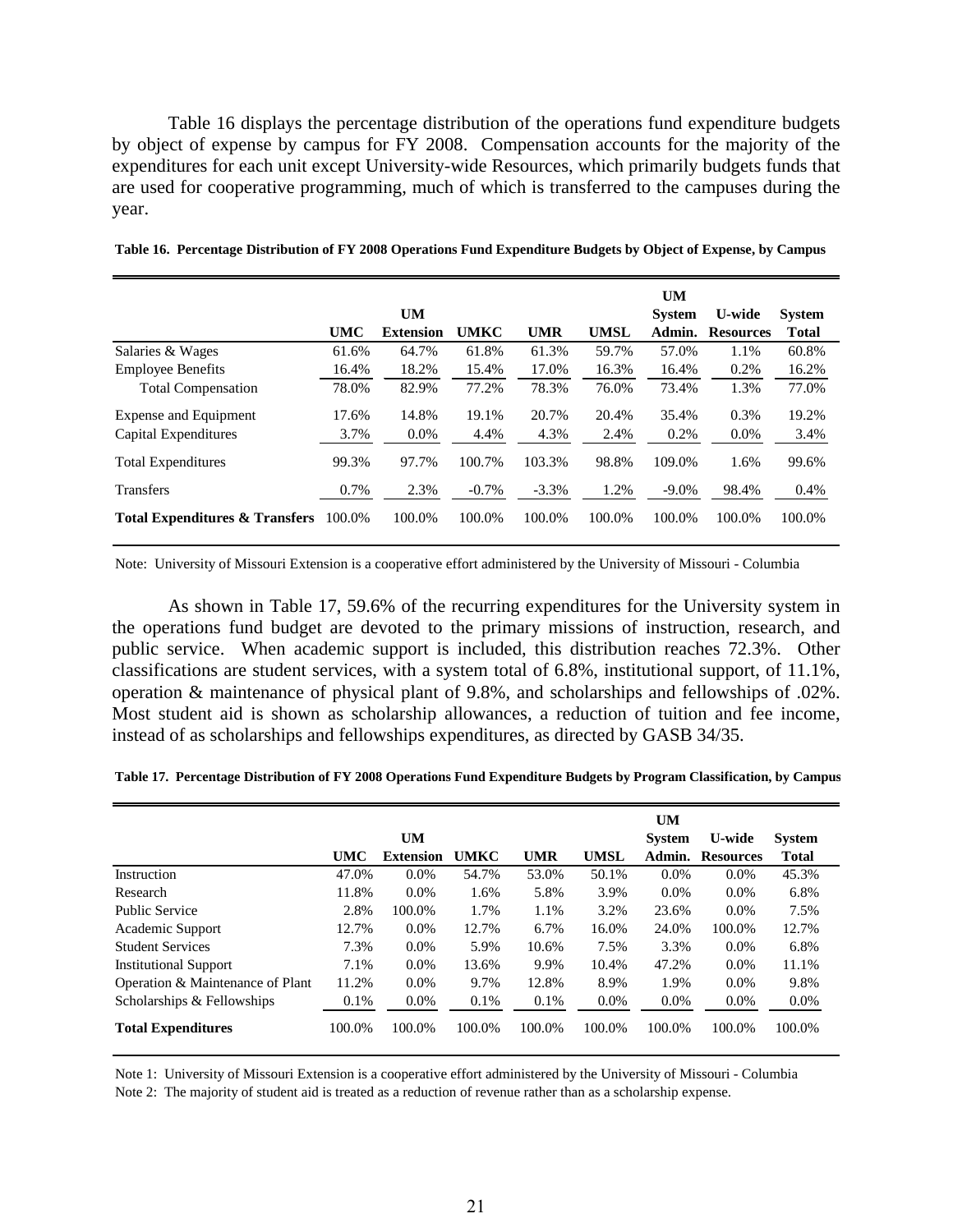Tables A1 through A7 in the appendix present the operations fund expenditure budgets by administrative division for each campus, University of Missouri Extension, UM System Administration, and University-wide Resources. The tables provide summary totals for salaries & wages, employee benefits, other operating expenses, capital expenditures, and transfers (by type), for each college, school, and division.

Tables A8 through A15 in the appendix present the operations fund budget by minor program classification (PCS) category for the campuses, University of Missouri Extension, UM System Administration, and University-wide Resources. The tables provide summary totals for salaries & wages, employee benefits, other operating expenses, capital expenditures, and transfers.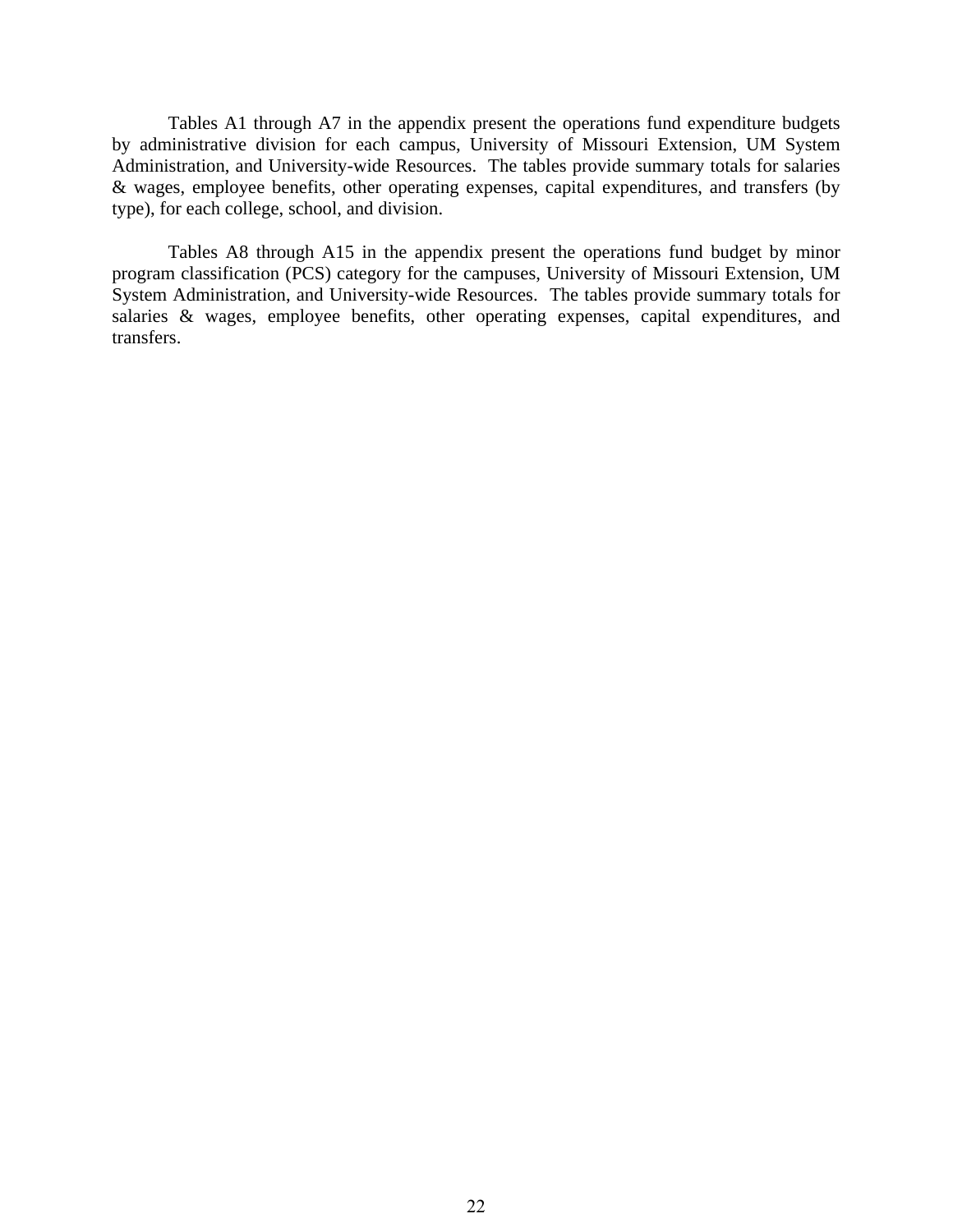#### **FY 2008 Other Curators' Programs Budget Summary**

 In addition to the general state appropriation for the operations of the University, the Curators receive line-itemed state appropriations for the University Hospitals & Clinics, Missouri Rehabilitation Center, Missouri Kidney Program, Missouri Institute of Mental Health, Missouri Telehealth Network, Spinal Cord Injury Research, Missouri Research and Education Network (MOREnet), and the State Historical Society of Missouri.

 Table 18 presents summary budget data for the Missouri Kidney Program, Missouri Institute of Mental Health, Missouri Telehealth Network and Spinal Cord Injury Research. These programs are recorded as restricted current funds.

|                                         |             | Missouri     |                |             |
|-----------------------------------------|-------------|--------------|----------------|-------------|
|                                         | Missouri    | Institute of | Missouri       | Spinal Cord |
|                                         | Kidney      | Mental       | Telehealth     | Injury      |
|                                         | Program     | Health       | <b>Network</b> | Research    |
|                                         | Fund 2010   | Fund 2020    | Fund 2015      | Fund 2050   |
| <b>BEGINNING BALANCE</b>                |             |              |                | \$36,000    |
| <b>REVENUES</b>                         |             |              |                |             |
| <b>State Appropriations</b>             | \$3,896,271 | \$1,784,684  | \$407,400      | \$388,000   |
| <b>TOTAL REVENUES</b>                   | \$3,896,271 | \$1,784,684  | \$407,400      | \$388,000   |
| <b>EXPENDITURES &amp; TRANSFERS</b>     |             |              |                |             |
| Salaries & Wages                        | \$465,726   | \$1,139,067  | \$215,625      | \$30,627    |
| <b>Employee Benefits</b>                | 115,509     | 323,679      | 51,258         | 9,317       |
| <b>Expense and Equipment</b>            | 3,315,036   | 321,938      | 140,517        | 381,000     |
| <b>TOTAL EXPENDITURES</b>               | \$3,896,271 | \$1,784,684  | \$407,400      | \$420,944   |
| <b>TRANSFERS</b>                        |             |              |                |             |
| <b>TOTAL EXPENDITURES AND TRANSFERS</b> | \$3,896,271 | \$1,784,684  | \$407,400      | \$420,944   |
| <b>ENDING BALANCE</b>                   |             |              |                | \$3,056     |
|                                         |             |              |                |             |

#### **Table 18. FY 2008 Operating Budget Summaries for the Missouri Kidney Program, the Missouri Institute of Mental Health, Missouri Telehealth Network, and Spinal Cord Injury Research**

Table 19, on the following page, is a budget summary of the activities of the Missouri Research and Education Network (MOREnet) and provides separate budgets by type of fund.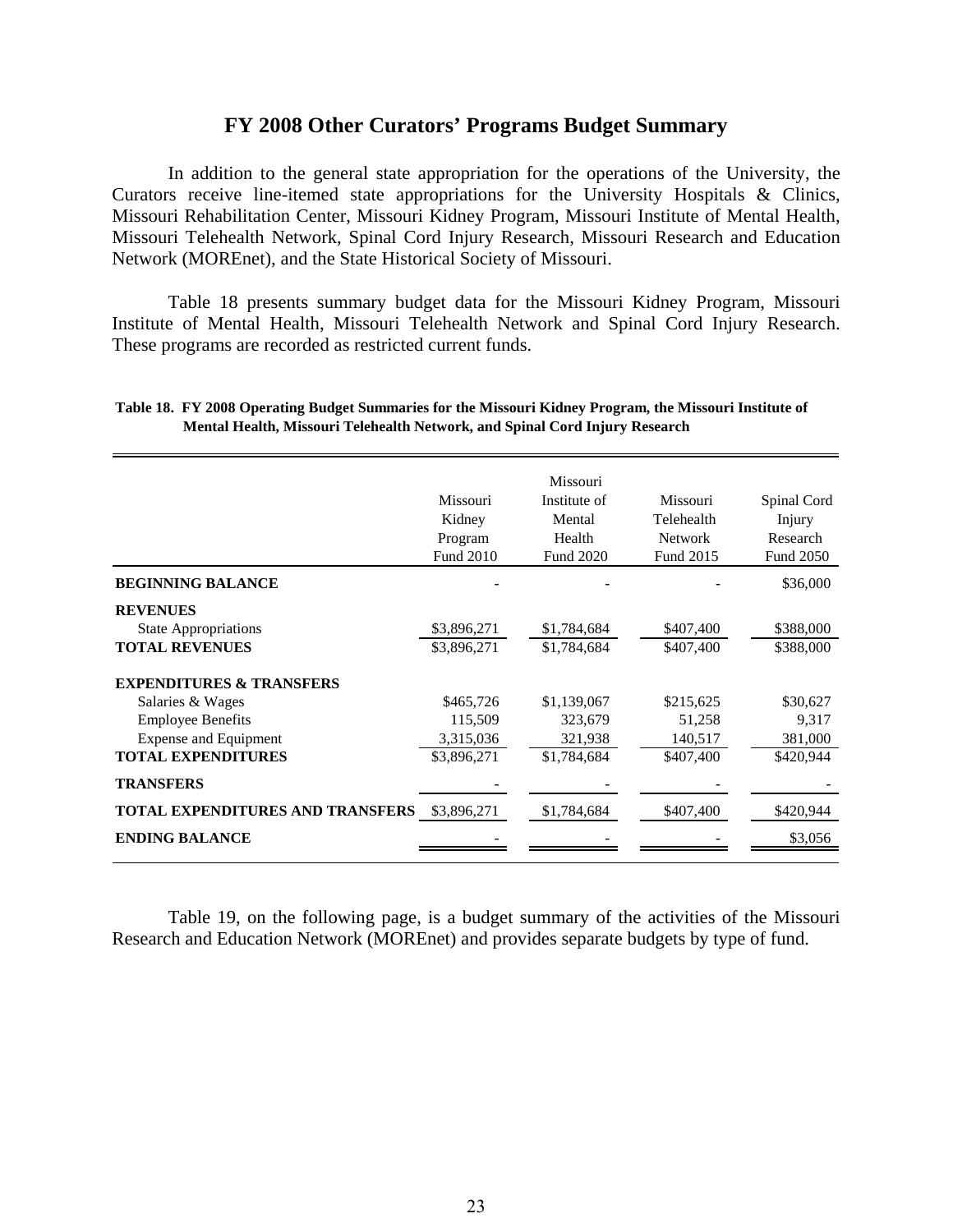**Table 19. FY 2008 Operating Budget Summary for the Missouri Research and Education Network (MOREnet)**

|                                         | Operations<br><b>Fund 0000</b> | Restricted<br>Expendable<br>Gifts $\&$<br>Endowment<br>Income<br><b>Fund 2000</b> | <b>Restricted State</b><br>Appropriations<br>Fund 2040 | <b>FY Estimate</b><br>of Grants &<br>Contracts<br>Project<br><b>Budgets</b> | Total for<br><b>MOREnet</b> |
|-----------------------------------------|--------------------------------|-----------------------------------------------------------------------------------|--------------------------------------------------------|-----------------------------------------------------------------------------|-----------------------------|
| <b>BEGINNING BALANCE</b>                | \$13,492,573                   | \$94,720                                                                          |                                                        |                                                                             | \$13,587,293                |
| <b>REVENUES</b>                         |                                |                                                                                   |                                                        |                                                                             |                             |
| <b>State Appropriations</b>             |                                |                                                                                   | \$12,371,974                                           |                                                                             | \$12,371,974                |
| <b>State Grants</b>                     |                                |                                                                                   |                                                        | \$3,160,000                                                                 | 3,160,000                   |
| Recovery of F&A                         | \$11,880                       |                                                                                   |                                                        | (161,880)                                                                   | (150,000)                   |
| <b>Investment Income</b>                |                                | \$2,842                                                                           |                                                        |                                                                             | 2,842                       |
| Miscellaneous Income                    | 6,443,891                      |                                                                                   |                                                        |                                                                             | 6,443,891                   |
| <b>TOTAL REVENUES</b>                   | \$6,455,771                    | \$2.842                                                                           | \$12,371,974                                           | \$2,998,120                                                                 | \$21,828,707                |
| <b>EXPENDITURES &amp; TRANSFERS</b>     |                                |                                                                                   |                                                        |                                                                             |                             |
| Salaries & Wages                        | \$6,122,037                    |                                                                                   |                                                        | \$74,000                                                                    | \$6,196,037                 |
| <b>Employee Benefits</b>                | 1,820,260                      |                                                                                   |                                                        | 20,000                                                                      | 1,840,260                   |
| <b>Expense and Equipment</b>            |                                |                                                                                   |                                                        |                                                                             |                             |
| <b>Other Operating Expenses</b>         | 5,883,477                      | \$8,008                                                                           | \$11,610,974                                           | 2,904,120                                                                   | 20,406,579                  |
| Capital Expenditures                    | 55,758                         |                                                                                   | 761,000                                                |                                                                             | 816,758                     |
| Internal Sales & Services               | (1,648,651)                    |                                                                                   |                                                        |                                                                             | (1,648,651)                 |
| Net Expense and Equipment Expenditures  | \$4,290,584                    | \$8,008                                                                           | \$12,371,974                                           | \$2,904,120                                                                 | \$19,574,686                |
| <b>TOTAL EXPENDITURES</b>               | \$12,232,881                   | \$8,008                                                                           | \$12,371,974                                           | \$2,998,120                                                                 | \$27,610,983                |
| <b>TRANSFERS</b>                        |                                |                                                                                   |                                                        |                                                                             |                             |
| <b>TOTAL EXPENDITURES AND TRANSFERS</b> | \$12,232,881                   | \$8,008                                                                           | \$12,371,974                                           | \$2,998,120                                                                 | \$27,610,983                |
| <b>ENDING BALANCE</b>                   | \$7,715,463                    | \$89,554                                                                          |                                                        |                                                                             | \$7,805,017                 |

 Table 20 presents a budget summary for the State Historical Society of Missouri and the Missouri Bibliographic and Information User System (MOBIUS). Both operations are recorded as agency funds.

#### **Table 20. FY 2008 Other Curators' Programs Agency Fund Budgets**

|                                                     | <b>State Historical</b> |               |
|-----------------------------------------------------|-------------------------|---------------|
|                                                     | Society                 | <b>MOBIUS</b> |
|                                                     | Fund 6030               | Fund 6020     |
| <b>BEGINNING BALANCE</b>                            | $(\$66,000)*$           | \$375,209     |
| <b>REVENUES</b>                                     |                         |               |
| <b>State Appropriations</b>                         | \$1,473,974             |               |
| Sales & Services-Educational Activities/Auxiliaries |                         |               |
| Miscellaneous Income                                |                         | \$2,498,614   |
| <b>TOTAL REVENUES</b>                               | \$1,473,974             | \$2,498,614   |
| <b>EXPENDITURES &amp; TRANSFERS</b>                 |                         |               |
| Salaries & Wages                                    | \$938,160               | \$572,695     |
| <b>Employee Benefits</b>                            | 280,467                 | 173,984       |
| Expense and Equipment                               | 255,347                 | 1,752,009     |
| <b>TOTAL EXPENDITURES</b>                           | \$1,473,974             | \$2,498,688   |
| <b>TRANSFERS</b>                                    |                         |               |
| <b>TOTAL EXPENDITURES AND TRANSFERS</b>             | \$1,473,974             | \$2,498,688   |
| <b>ENDING BALANCE</b>                               | $(\$66,000)$            | \$375,135     |
|                                                     |                         |               |

\* The negative beginning balance and ending balance represent vacation pay accruals.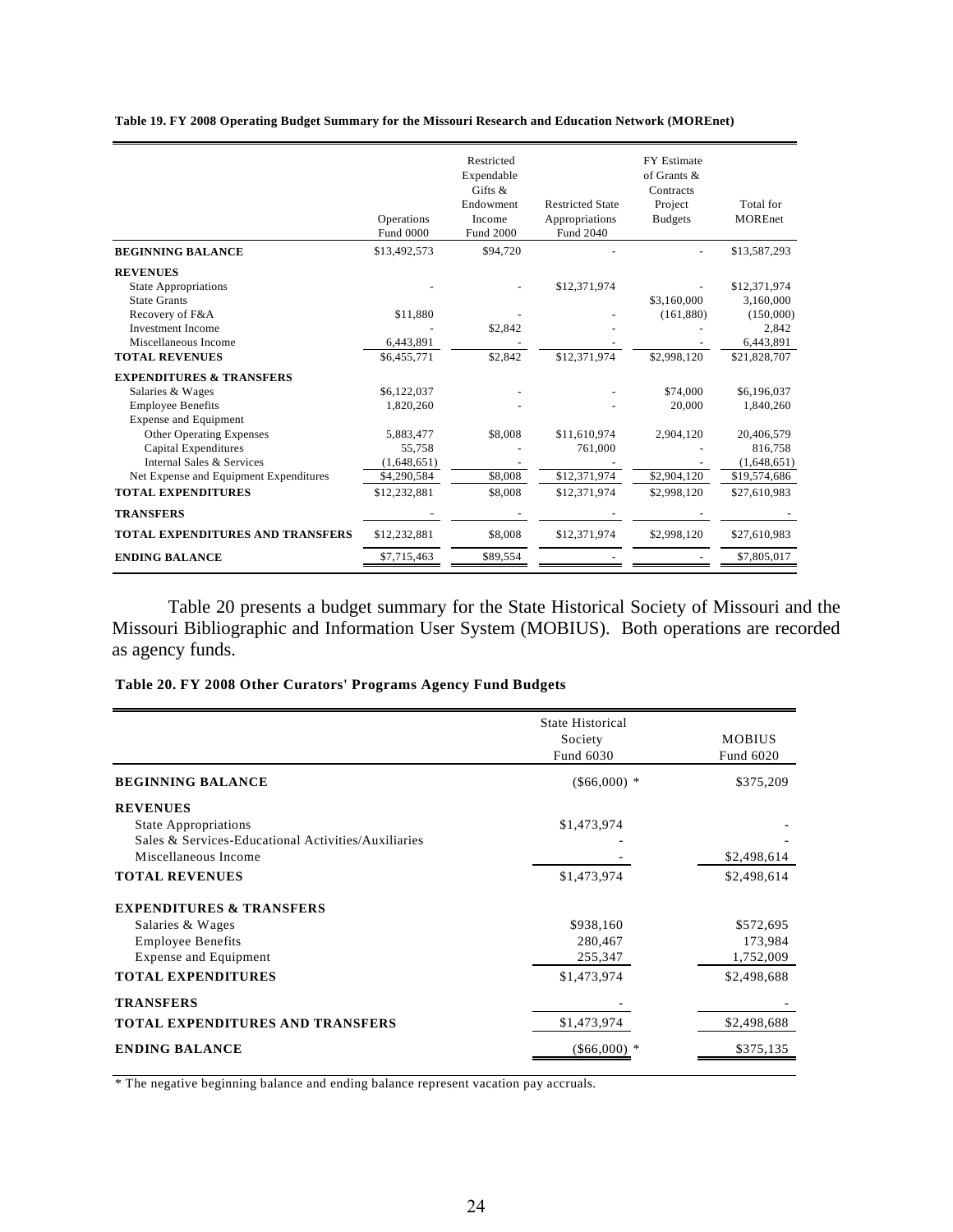## **University of Missouri System Operating Budget Fiscal Year 2008**

**Appendix**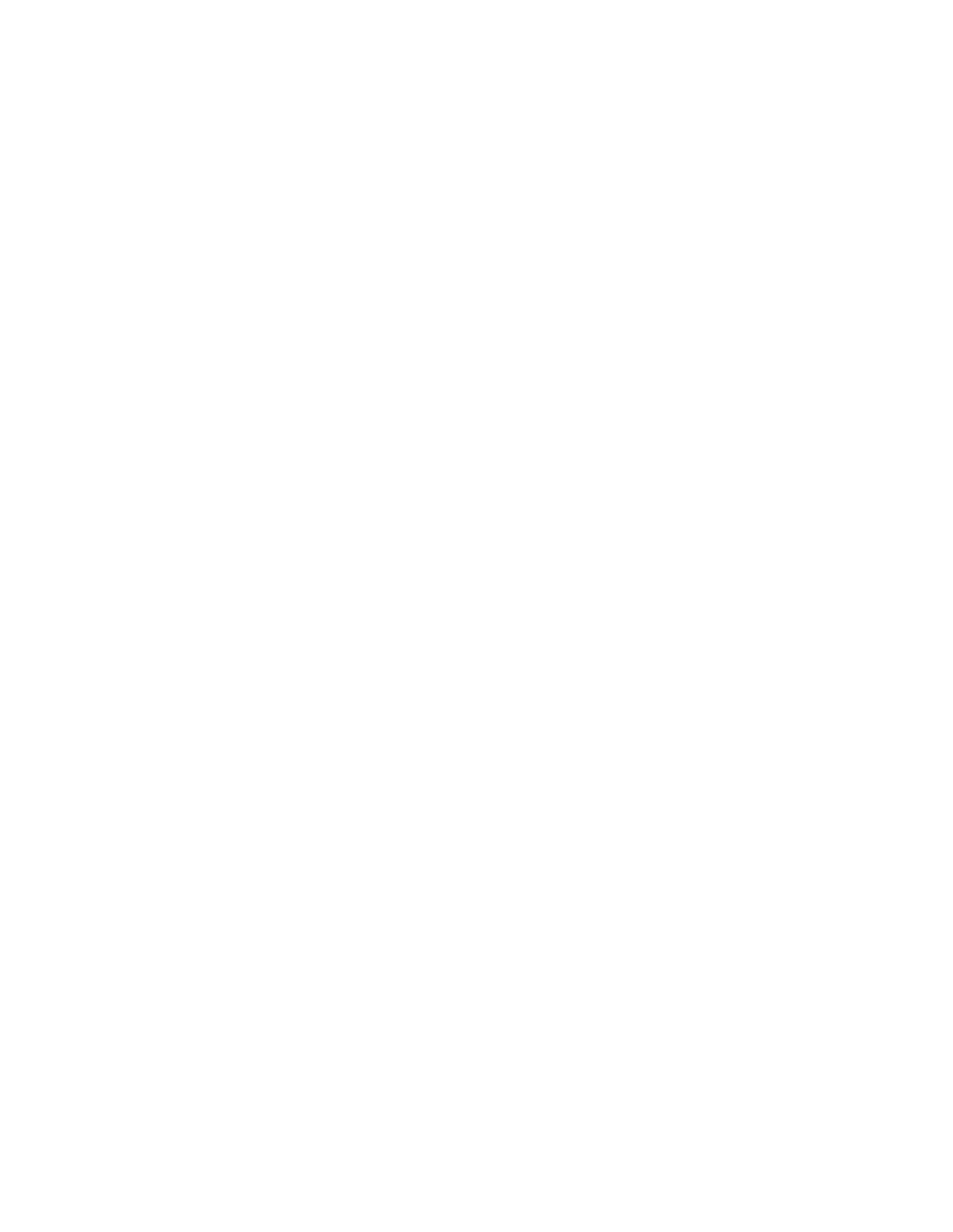#### **Table A1. FY2008 Operations Fund, Original Expenditure Budget, University of Missouri - Columbia, by Administrative Unit and Major Object of Expense**

|                                            | Salaries &<br>Wages    | Employee<br>Benefits   | Other<br>Operating<br>Expenses | Capital<br>Expenditures | Total<br>Expenditures   | Internal<br>Transfers    | Mandatory<br>and Non-<br>Mandatory<br>Transfers | Total<br>Expenditures<br>& Transfers |
|--------------------------------------------|------------------------|------------------------|--------------------------------|-------------------------|-------------------------|--------------------------|-------------------------------------------------|--------------------------------------|
|                                            |                        |                        |                                |                         |                         |                          |                                                 |                                      |
| College/School/Division<br>Chancellor      |                        |                        |                                |                         |                         |                          |                                                 |                                      |
| Chancellor                                 | \$1,195,150            | \$349,995              | \$239,889                      |                         | \$1,785,034             | \$1,611,200              |                                                 | \$3,396,234                          |
| <b>University Affairs</b>                  |                        |                        |                                |                         |                         |                          |                                                 |                                      |
| <b>University Affairs</b>                  | \$1,757,649            | \$496,717              | \$854,134                      | \$5,001                 | \$3,113,501             |                          |                                                 | \$3,113,501                          |
| <b>Intercollegiate Athletics</b>           |                        |                        |                                |                         |                         |                          |                                                 |                                      |
| <b>Intercollegiate Athletics</b>           | \$734,684              | \$213,174              | $(\$212,517)$                  |                         | \$735,341               | $(\$350,700)$            |                                                 | \$384,641                            |
| Campus Budget                              |                        |                        |                                |                         |                         |                          |                                                 |                                      |
| Campus Budget                              | \$200,000              | \$60,600               | \$3,500                        |                         | \$264,100               |                          |                                                 | \$264,100                            |
| <b>Administrative Services</b>             |                        |                        |                                |                         |                         |                          |                                                 |                                      |
| <b>Administrative Services</b>             | \$7,440,035            | \$2,007,414            | \$710,515                      |                         | \$10,157,963            | \$219,621                | \$19,000                                        | \$10,396,584                         |
| <b>Campus Facilities</b>                   | 9,843,097              | 2,974,831              | 31,462,500                     | \$3,044,680             | 47,325,108              | (146, 169)               | 3,658,255                                       | 50,837,194                           |
| <b>Business Services-Gen Admin</b>         | 637,638                | 151,501                | 2,878,743                      |                         | 3,667,882               | (37,000)                 | 20,000                                          | 3,650,882                            |
| <b>Total Admin Services</b>                | \$17,920,770           | \$5,133,746            | \$35,051,758                   | \$3,044,680             | \$61,150,953            | \$36,452                 | \$3,697,255                                     | \$64,884,660                         |
| VC Development and Alumni Relations        |                        |                        |                                |                         |                         |                          |                                                 |                                      |
| Alumni & Development                       | \$4,872,697            | \$2,066,594            | \$1,228,409                    |                         | \$8,167,700             | \$22,300                 |                                                 | \$8,190,000                          |
| Total VC Dev and Alumni Relations          | \$4,872,697            | \$2,066,594            | \$1,228,409                    |                         | \$8,167,700             | \$22,300                 |                                                 | \$8,190,000                          |
| Provost                                    |                        |                        |                                |                         |                         |                          |                                                 |                                      |
| Information & Access Tech Svcs             | \$4,729,371            | \$1,436,785            | \$1,736,044                    | \$65,120                | \$7,967,320             | \$3,664,517              | \$395,916                                       | \$12,027,753                         |
| <b>Enrollment Management</b>               | 4,344,374              | 1,268,563              | 3,614,975                      | 39,506                  | 9,267,418               | (250,000)                | (2,770,300)                                     | 6,247,118                            |
| Office of Research                         | 11,715,822             | 3,501,507              | 2,813,477                      | 3,430,501               | 21,461,307              | 4,898,117                |                                                 | 26,359,424                           |
| Provost                                    | 11,439,135             | 2,815,041              | 6,793,414                      | 358,800                 | 21,406,390              | 4,957,613                | ä,                                              | 26,364,003                           |
| Ag, Food & Nat. Resources                  |                        |                        |                                |                         |                         |                          |                                                 |                                      |
| CAFNR - College                            | 15,344,958             | 3,853,730              | 5,915,951                      | 659,600                 | 25,774,239              | (372, 393)               |                                                 | 25,401,846                           |
| Ag Experiment Station                      | 6,274,320              | 1,553,148              | 5,538,520                      | 696,918                 | 14,062,906              | (237, 866)               |                                                 | 13,825,040                           |
| Total Ag, Food & Nat. Resources            | 21,619,278             | 5,406,878              | 11,454,471                     | 1,356,518               | 39,837,146              | (610, 259)               | $\blacksquare$                                  | 39,226,887                           |
| Library                                    | 5,717,722              | 1,607,840              | 2,860,664                      | 3,070,570               | 13,256,796              | (592, 455)               | 160,000                                         | 12,824,341                           |
| Arts & Science                             | 53,610,055             | 13,814,065             | 5,561,220                      | 562,730                 | 73,548,070              | (4,249,311)              |                                                 | 69,298,759                           |
| <b>Business</b>                            | 10,081,546             | 2,961,618              | 1,188,499                      |                         | 14,231,663              | (23, 926)                | $\sim$                                          | 14,207,737                           |
| Education                                  | 11,400,633             | 2,898,643              | 2,366,288                      | 40,000                  | 16,705,564              | (2, 499, 483)            | $\overline{\phantom{a}}$                        | 14,206,081                           |
| Engineering                                | 12,620,431             | 3,561,860              | 2,740,389                      | 291,500                 | 19,214,180              | (1,011,279)              |                                                 | 18,202,901                           |
| Extension/Continuing Education             | 1,733,748              | 491,856                | 3,306,517                      | 53,100                  | 5,585,221               | (418,616)                | 17,000                                          | 5,183,605                            |
| Graduate School                            | 4,000,549              | 1,093,038              | 715,241                        | 10,000                  | 5,818,828               | (409, 176)               |                                                 | 5,409,652                            |
| Human Environmental Sciences<br>Journalism | 5,234,833<br>6,486,033 | 1,514,555<br>1,700,093 | 1,062,471<br>2,050,670         | 49,000<br>10,000        | 7,860,859<br>10,246,796 | (155, 126)<br>(138, 395) | 63,910                                          | 7,705,733<br>10,172,311              |
| Law                                        | 5,851,943              | 1,690,123              | 825,338                        | 594,931                 | 8,962,335               | (85, 737)                |                                                 | 8,876,598                            |
| Medicine                                   | 41,571,057             | 10,633,796             | (10,979,033)                   | 2,256,075               | 43,481,895              | (5,771,847)              | 121,000                                         | 37,831,048                           |
| School of Health Professions               | 5,481,163              | 1,578,650              | 197,231                        | 45,000                  | 7,302,044               | (406, 125)               | 18,881                                          | 6,914,800                            |
| Nursing                                    | 3,639,453              | 1,033,793              | 381,800                        |                         | 5,055,046               | (1,343,095)              |                                                 | 3,711,951                            |
| Veterinary Medicine                        | 12,945,376             | 2,344,064              | 2,779,358                      | 632,811                 | 18,701,609              | (782, 114)               |                                                 | 17,919,495                           |
| Food for the 21st Century                  | 3,154,308              | 780,600                | 583,804                        | 164,565                 | 4,683,277               |                          |                                                 | 4,683,277                            |
| <b>Total Provost</b>                       | \$237,376,831          | \$62,133,368           | \$42,052,838                   | \$13,030,727            | \$354,593,764           | $(\$5,226,697)$          | (\$1,993,593)                                   | \$347,373,474                        |
| Vice Chancellor Student Affairs            |                        |                        |                                |                         |                         |                          |                                                 |                                      |
| <b>Student Affairs</b>                     | \$6,923,957            | \$1,454,838            | \$4,793,311                    | \$40,000                | \$13,212,106            | $(\$324,922)$            | \$4,214,990                                     | \$17,102,174                         |
| <b>Campus Departments</b>                  |                        |                        |                                |                         |                         |                          |                                                 |                                      |
| Recovery                                   |                        |                        | $(\$7,204,336)$                |                         | $(\$7,204,336)$         |                          |                                                 | $(\$7,204,336)$                      |
| <b>Campus Departments</b>                  |                        |                        | 842,116                        |                         | 842,116                 | \$1,686,369              |                                                 | 2,528,485                            |
| Campus Scholarships/Fellowships            |                        |                        |                                |                         |                         | (442, 647)               |                                                 | (442, 647)                           |
|                                            |                        | $\omega$               | $(\$6,362,220)$                | $\sim$                  | $(\$6,362,220)$         | \$1,243,722              | $\overline{\phantom{a}}$                        | $(\$5,118,498)$                      |
| <b>Total Expenditures and Transfers</b>    | \$270,981,737          | \$71,909,032           | \$77,649,102                   | \$16,120,408            | \$436,660,279           | (\$2,988,646)            | \$5,918,652                                     | \$439,590,286                        |

Note: Columns may not add due to rounding.

\* The negative amount represents hospital support which is reported as internal sales and services.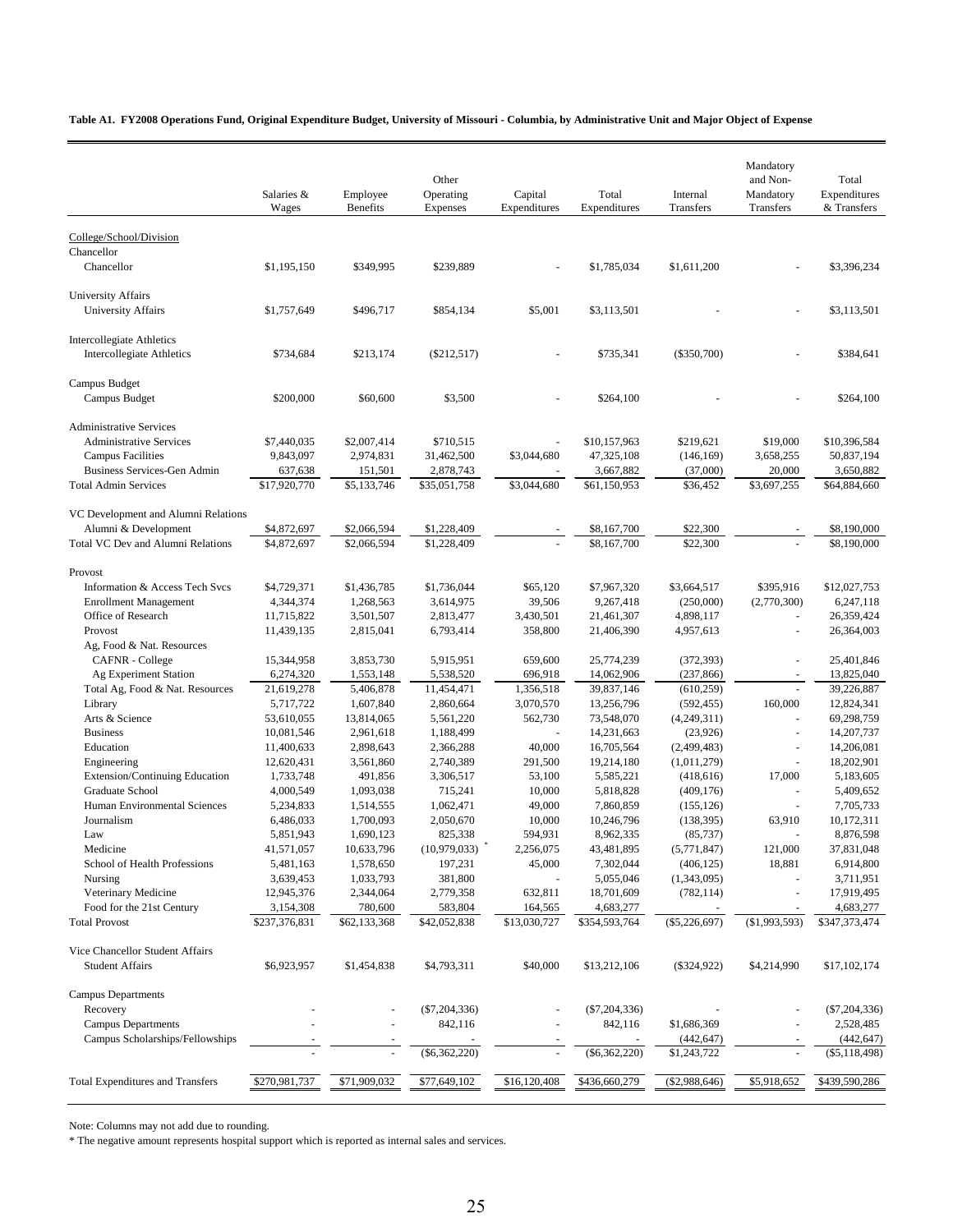#### **Table A2. FY2008 Operations Fund, Original Expenditure Budget, University of Missouri Extension by Administration Unit and Major Object of Expense**

|                                         | Salaries &<br>Wages | Employee<br><b>Benefits</b> | Other<br>Operating<br>Expenses | Capital<br>Expenditures  | Total<br>Expenditures | Internal<br>Transfers | Mandatory<br>and Non-<br>Mandatory<br>Transfers | Total<br>Expenditures<br>& Transfers |
|-----------------------------------------|---------------------|-----------------------------|--------------------------------|--------------------------|-----------------------|-----------------------|-------------------------------------------------|--------------------------------------|
| College/School/Division                 |                     |                             |                                |                          |                       |                       |                                                 |                                      |
| VP for Outreach & Extension             |                     |                             |                                |                          |                       |                       |                                                 |                                      |
| Agriculture & Natural Resources         | \$8,781,824         | \$2,150,254                 | \$620,361                      | \$5,800                  | \$11,558,239          | $(\$278,939)$         | $\overline{\phantom{a}}$                        | \$11,279,300                         |
| Business & Industry                     | 1,308,084           | 408,781                     | 146,300                        |                          | 1,863,165             | (66, 035)             |                                                 | 1,797,130                            |
| Human Environmental Sciences            | 3,855,953           | 1,148,983                   | 642,251                        | $\overline{\phantom{a}}$ | 5,647,187             | (316, 476)            | $\overline{\phantom{a}}$                        | 5,330,711                            |
| Youth                                   | 4,015,829           | 1,201,889                   | 293,528                        | $\overline{\phantom{a}}$ | 5,511,246             | (212,898)             | $\overline{\phantom{a}}$                        | 5,298,348                            |
| <b>Community Development</b>            | 2,014,882           | 628,053                     | 983,824                        | $\overline{\phantom{a}}$ | 3,626,759             | (197, 615)            | $\overline{\phantom{a}}$                        | 3,429,145                            |
| Health                                  | 79,000              | 19,779                      | 3,007                          | $\overline{\phantom{a}}$ | 101,786               | ٠                     | $\overline{\phantom{a}}$                        | 101,786                              |
| Vet Med                                 | 262,000             | 67,916                      | 36,000                         |                          | 365.916               | (139,000)             |                                                 | 226,916                              |
| Outreach Development Fund               |                     |                             | 10,000                         |                          | 10,000                | 1,160,003             |                                                 | 1,170,003                            |
| Administration                          | 2,128,870           | 642,918                     | 157,308                        | $\overline{\phantom{a}}$ | 2,929,096             |                       |                                                 | 2,929,096                            |
| Program Support                         | 3,245,812           | 959,957                     | 3,002,114                      |                          | 7,207,883             | 976,450               |                                                 | 8,184,333                            |
| <b>Total Expenditures and Transfers</b> | \$25,692,254        | \$7,228,530                 | \$5,894,693                    | \$5,800                  | \$38,821,278          | \$925,490             |                                                 | \$39,746,768                         |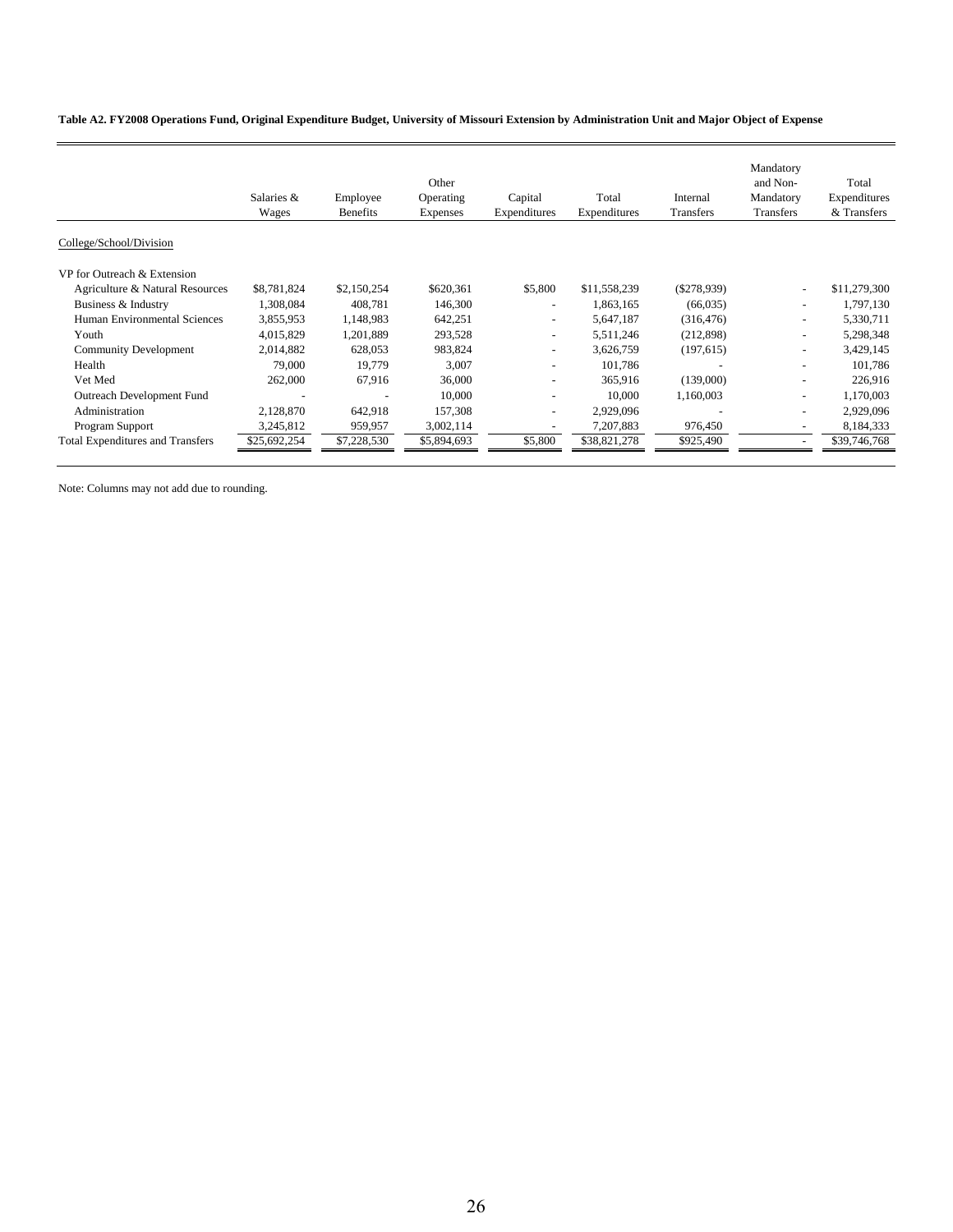#### **Table A3. FY2008 Operations Fund, Original Expenditure Budget, University of Missouri - Kansas City by Administrative Unit and Major Object of Expense**

|                                                                     | Salaries &<br>Wages    | Employee<br><b>Benefits</b> | Other<br>Operating<br>Expense | Capital<br>Expenditures | Total<br>Expenditures     | Internal<br><b>Transfers</b> | Mandatory<br>and Non-<br>Mandatory<br><b>Transfers</b> | Total<br>Expenditures<br>& Transfers |
|---------------------------------------------------------------------|------------------------|-----------------------------|-------------------------------|-------------------------|---------------------------|------------------------------|--------------------------------------------------------|--------------------------------------|
|                                                                     |                        |                             |                               |                         |                           |                              |                                                        |                                      |
| College/School/Division                                             |                        |                             |                               |                         |                           |                              |                                                        |                                      |
| Chancellor<br>Chancellor                                            | \$1,984,597            | \$563,381                   | \$593,316                     |                         | \$3,141,294               |                              |                                                        | \$3,097,221                          |
|                                                                     |                        |                             |                               |                         |                           | $(\$44,073)$                 |                                                        |                                      |
| Assoc VC of Public Affairs                                          |                        |                             |                               |                         |                           |                              |                                                        |                                      |
| <b>Public Affairs</b>                                               | \$1,104,907            | \$332,444                   | \$517,825                     | ä,                      | \$1,955,176               | $(\$226,130)$                |                                                        | \$1,729,046                          |
|                                                                     |                        |                             |                               |                         |                           |                              |                                                        |                                      |
| Vice Chancellor Student Affairs                                     |                        |                             |                               |                         |                           |                              |                                                        |                                      |
| Campus Scholarships & Waivers                                       |                        |                             |                               |                         |                           | (\$170,000)                  |                                                        | (\$170,000)                          |
| Vice Chancellor Student Affrs                                       | \$5,780,391            | \$1,570,074                 | \$2,309,773                   |                         | \$9,660,238               | 287,340                      | \$93,931                                               | 10,041,509                           |
| <b>Total VC Student Affairs</b>                                     | \$5,780,391            | \$1,570,074                 | \$2,309,773                   |                         | \$9,660,238               | \$117,340                    | \$93,931                                               | \$9,871,509                          |
| VC Administrative Affairs                                           |                        |                             |                               |                         |                           |                              |                                                        |                                      |
| VC Administration & Finance                                         | \$8,958,798            | \$2,697,070                 | \$13,581,392                  | \$4,446,076             | \$29,683,336              | $($ \$307,789)               |                                                        | \$29,375,547                         |
|                                                                     |                        |                             |                               |                         |                           |                              |                                                        |                                      |
| Campus Wide                                                         |                        |                             |                               |                         |                           |                              |                                                        |                                      |
| Campus Accounts                                                     |                        |                             | $(\$52,148)$                  |                         | $(\$52,148)$              | \$4,283,242                  | \$25,000                                               | \$4,256,094                          |
|                                                                     |                        |                             |                               |                         |                           |                              |                                                        |                                      |
| VC Academic Affairs                                                 |                        |                             |                               |                         |                           |                              |                                                        |                                      |
| School of Computing & Engineering<br><b>Information Services</b>    | \$4,393,770            | \$1,187,285                 | \$489,250<br>2,428,000        | 1,030,000               | \$6,070,305               |                              |                                                        | \$6,070,305<br>8,847,361             |
|                                                                     | 4,196,106              | 1,193,255                   |                               |                         | 8,847,361                 |                              |                                                        |                                      |
| VC Academic Affairs                                                 | 1,840,876              | 589,941<br>4,314,894        | 1,169,756                     |                         | 3,600,573                 | 76,554                       | ÷,                                                     | 3,677,127<br>21,967,553              |
| College of Arts & Sciences                                          | 18,521,615             | 1,128,155                   | 3,011,284<br>947,711          | 317,500<br>120,000      | 26,165,293                | (4, 197, 740)                | ÷,                                                     | 6,127,647                            |
| School of Biological Sciences                                       | 3,931,781              |                             |                               |                         | 6,127,647                 |                              |                                                        | 9,570,560                            |
| School of Business & Public Administration<br>Conservatory of Music | 7,795,792<br>4,034,910 | 1,439,119<br>1,118,476      | 1,040,649<br>310,735          | L.                      | 10,275,560<br>5,464,121   | (705,000)                    | ä,                                                     | 5,464,121                            |
| School of Dentistry                                                 | 12,251,191             | 3,677,767                   | 3,534,339                     | 50,000                  | 19,513,297                |                              |                                                        | 19,513,297                           |
| School of Education                                                 | 4,370,243              | 1,189,028                   | 548,682                       | 150,000                 | 6,257,953                 | (97, 554)                    | ä,                                                     | 6,160,399                            |
| School of Graduate Studies                                          | 746,800                | 56,000                      | 258,559                       |                         | 1,061,359                 | 186,635                      | ä,                                                     | 1,247,994                            |
| School of Law                                                       | 5,541,088              | 1,675,295                   | 679,613                       | 425,500                 | 8,321,496                 | (271, 605)                   | ä,                                                     | 8,049,891                            |
| Libraries                                                           | 3,375,157              | 920,415                     | 706,543                       | 2,438,591               | 7,440,706                 | $\sim$                       | ÷.                                                     | 7,440,706                            |
| School of Medicine                                                  | 27,558,825             | 4,955,401                   | 4,300,439                     | 313,000                 | 37,127,665                |                              |                                                        | 37,127,665                           |
| School of Nursing                                                   | 3,720,748              | 970,940                     | 601,078                       |                         | 5,292,766                 | (43,200)                     |                                                        | 5,249,566                            |
| School of Pharmacy                                                  | 5,135,372              | 1,468,161                   | 1,507,315                     | 87,277                  | 8,198,125                 |                              |                                                        | 8.198.125                            |
| Office of Cultural Events                                           | 668,362                | 203,048                     | 73,501                        |                         | 944,911                   |                              |                                                        | 944,911                              |
| <b>Institute for Human Development</b>                              | 235,612                | 75,500                      | 62,068                        |                         | 373,180                   | (50,000)                     |                                                        | 323,180                              |
| <b>Total VC Academic Affairs</b>                                    | \$108,318,248          | \$26,162,680                | \$21,669,522                  | \$4,931,868             | $\overline{$}161,082,318$ | $(\$5,101,910)$              |                                                        | \$155,980,408                        |
|                                                                     |                        |                             |                               |                         |                           |                              |                                                        |                                      |
| VC University Advancement                                           |                        |                             |                               |                         |                           |                              |                                                        |                                      |
| VC for University Advancement                                       | \$2,914,717            | \$876,882                   | \$850,185                     |                         | \$4,641,784               |                              |                                                        | \$4,641,784                          |
| VC for Research                                                     |                        |                             |                               |                         |                           |                              |                                                        |                                      |
| Research                                                            | \$1,203,489            | \$325,369                   | \$652,148                     | L,                      | \$2,181,006               | $(\$370,000)$                |                                                        | \$1,811,006                          |
|                                                                     |                        |                             |                               |                         |                           |                              |                                                        |                                      |
| Total Expenditures & Transfers                                      | \$130,265,147          | \$32,527,900                | \$40,122,013                  | \$9,377,944             | \$212,293,004             | (\$1,649,320)                | \$118,931                                              | \$210,762,615                        |
|                                                                     |                        |                             |                               |                         |                           |                              |                                                        |                                      |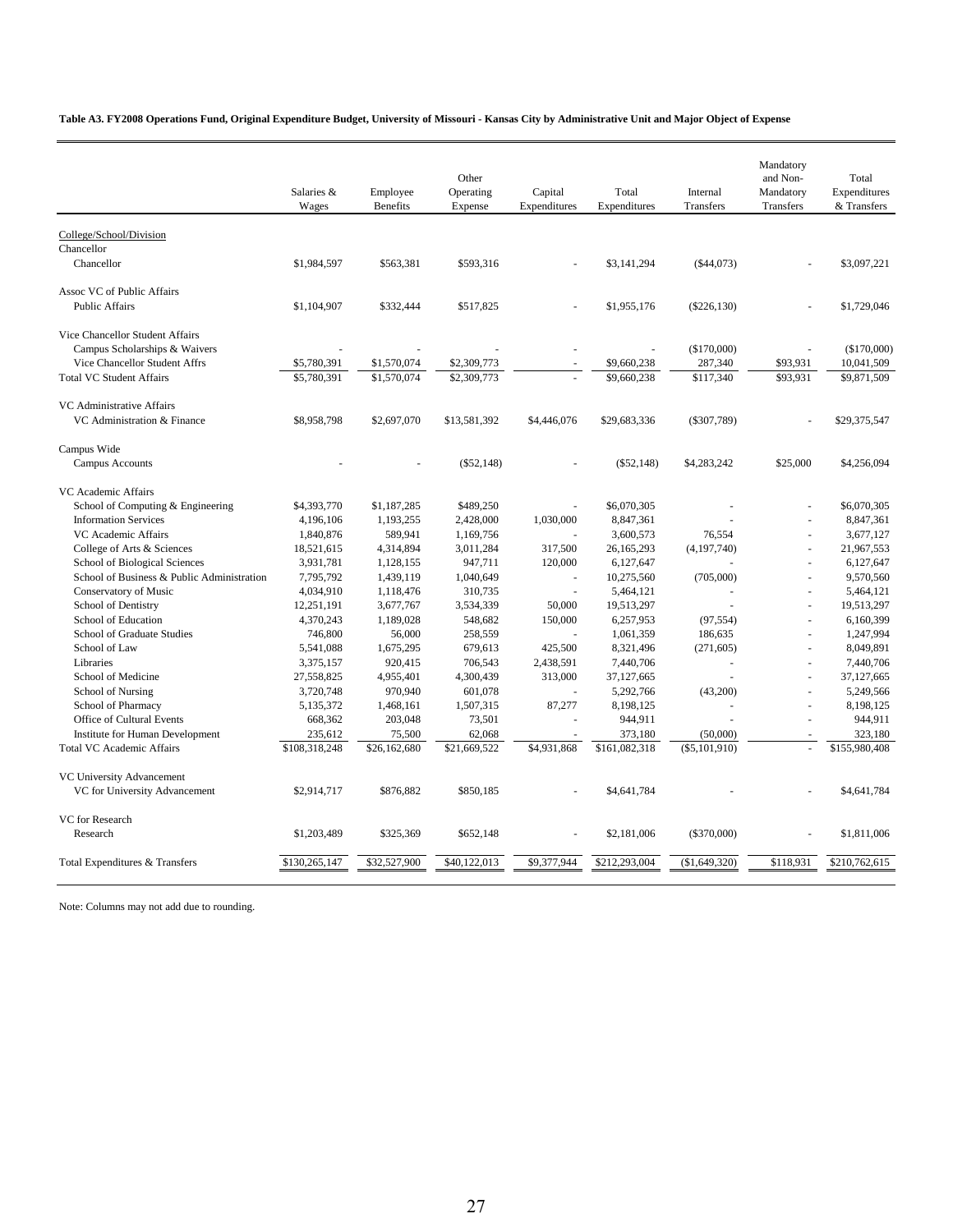#### **Table A4. FY2008 Operations Fund, Original Expenditure Budget, University of Missouri - Rolla by Administrative Unit and Major Object of Expense**

|                                         | Salaries &<br>Wages | Employee<br><b>Benefits</b> | Other<br>Operating<br>Expenses | Capital<br>Expenditures | Total<br>Expenditures | Internal<br><b>Transfers</b> | Mandatory<br>and Non-<br>Mandatory<br>Transfers | Total<br>Expenditures<br>& Transfers |
|-----------------------------------------|---------------------|-----------------------------|--------------------------------|-------------------------|-----------------------|------------------------------|-------------------------------------------------|--------------------------------------|
| College/School/Division                 |                     |                             |                                |                         |                       |                              |                                                 |                                      |
| Provost                                 |                     |                             |                                |                         |                       |                              |                                                 |                                      |
| Academic&Instruction Depts              | \$31,669,318        | \$8,761,849                 | \$2,581,046                    | \$115,411               | \$43,127,624          |                              |                                                 | \$43,127,624                         |
| Info Access & Tech Services             | 3.282.416           | 950,266                     | 2.166.951                      | 50,000                  | 6.449.633             | (S31.900)                    |                                                 | 6,417,733                            |
| School of Extended Learning             | 2,420,085           | 523,159                     | 1,001,396                      | $\overline{a}$          | 3,944,640             | (3,059,778)                  |                                                 | 884,862                              |
| <b>Undergraduate Studies</b>            | 820,680             | 237,727                     | 422,494                        | 50,000                  | 1,530,901             | (10,000)                     |                                                 | 1,520,901                            |
| <b>Sponsored Programs</b>               | 2,290,630           | 561.177                     | 698,508                        | 720,000                 | 4.270.315             | (339,517)                    |                                                 | 3,930,798                            |
| <b>Enrollment Management</b>            | 2,157,910           | 641.178                     | 885.141                        |                         | 3,684,229             |                              |                                                 | 3,684,229                            |
| Provost                                 | 3,988,530           | 1,186,660                   | 1,962,559                      | 1,159,307               | 8,297,056             |                              |                                                 | 8,297,056                            |
| <b>Graduate Studies</b>                 | 132,000             | 40,102                      |                                |                         | 172,102               |                              |                                                 | 172,102                              |
|                                         | \$46,761,569        | \$12,902,118                | \$9,718,095                    | \$2,094,718             | \$71,476,500          | $(\$3,441,195)$              | $\sim$                                          | \$68,035,305                         |
| Chancellor                              |                     |                             |                                |                         |                       |                              |                                                 |                                      |
| <b>Chancellors Office</b>               | \$526,766           | \$145,699                   | \$392,907                      |                         | \$1,065,372           | \$100,000                    |                                                 | \$1,165,372                          |
| Office of Administrative Services       |                     |                             |                                |                         |                       |                              |                                                 |                                      |
| Office of Administrative Services       | \$5,491,554         | \$1,627,504                 | \$3,041,621                    | \$2,079,123             | \$12,239,802          | (\$38,200)                   |                                                 | \$12,201,602                         |
| Office of Student Affairs               |                     |                             |                                |                         |                       |                              |                                                 |                                      |
| Office of Student Affairs               | \$3,058,996         | \$834,809                   | \$1,701,148                    | \$15,000                | \$5,609,953           | $(\$54,678)$                 | \$84,367                                        | \$5,639,642                          |
| Office of University Advancement        |                     |                             |                                |                         |                       |                              |                                                 |                                      |
| Office of University Advanceme          | \$2,266,929         | \$682,974                   | \$601,619                      |                         | \$3,551,522           | $(\$20,673)$                 |                                                 | \$3,530,849                          |
| <b>Campus Departments</b>               |                     |                             |                                |                         |                       |                              |                                                 |                                      |
| Chancellors Campus Dept - Campus        | \$919,100           | \$151,900                   | \$4,474,033                    |                         | \$5,545,033           | \$157,444                    | \$61,479                                        | \$5,763,956                          |
| <b>Total Expenditures and Transfers</b> | \$59,024,914        | \$16,345,004                | \$19,929,423                   | \$4,188,841             | \$99,488,182          | $(\$3,297,302)$              | \$145,846                                       | \$96,336,726                         |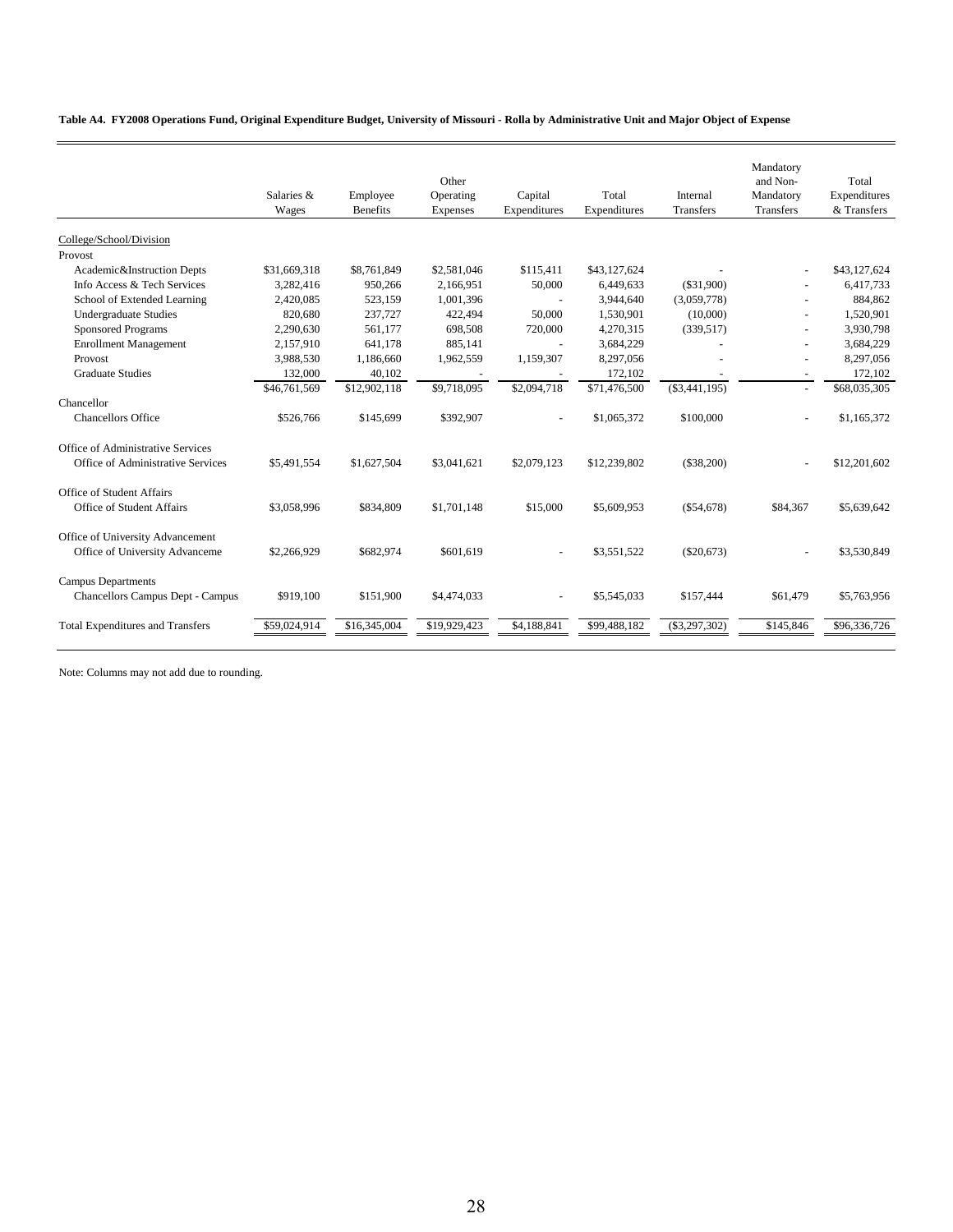#### **Table A5. FY2008 Operations Fund, Original Expenditure Budget, University of Missouri - St Louis by Administrative Unit and Major Object of Expense**

|                                                                         | Salaries &   | Employee        | Other<br>Operating | Capital              | Total         | Internal             | Mandatory<br>and Non-<br>Mandatory | Total<br>Expenditures |
|-------------------------------------------------------------------------|--------------|-----------------|--------------------|----------------------|---------------|----------------------|------------------------------------|-----------------------|
|                                                                         | Wages        | <b>Benefits</b> | Expenses           | Expenditures         | Expenditures  | Transfers            | Transfers                          | & Transfers           |
| College/School/Division                                                 |              |                 |                    |                      |               |                      |                                    |                       |
| VC for Academic Affairs                                                 |              |                 |                    |                      |               |                      |                                    |                       |
| College of Fine Arts & Commun                                           | \$4,661,592  | \$1,225,286     | \$795,740          | \$6,000              | \$6,688,618   | $(\$256,472)$        |                                    | \$6,432,146           |
| College of Arts & Sciences                                              | 19,527,928   | 4,788,347       | 1,575,534          | 160,000              | 26,051,809    | (689,000)            | $\overline{a}$                     | 25,362,809            |
| College of Business Administration                                      | 8,114,282    | 2.229.942       | 401,501            |                      | 10,745,725    | (367,203)            | L,                                 | 10,378,522            |
| College of Education                                                    | 7,192,451    | 1,968,082       | 587,286            | 72,700               | 9,820,519     | (827, 421)           | ÷,                                 | 8,993,098             |
| <b>Graduate School</b>                                                  | 680,027      | 190,069         | 93,701             | $\blacksquare$       | 963,797       |                      | L,                                 | 963,797               |
| <b>Extension Division</b>                                               | 1,729,286    | 451,164         | 173,363            | ÷,                   | 2,353,813     | (260, 405)           | L,                                 | 2,093,408             |
| Libraries                                                               | 2,266,101    | 651,075         | 138,853            | 1,907,987            | 4,964,016     | (201, 820)           | L.                                 | 4,762,196             |
| College of Optometry                                                    | 3,355,600    | 1,011,328       | 657,631            | 225,000              | 5,249,559     | 30,000               | ÷,                                 | 5,279,559             |
| VC Academic Affairs                                                     | 2,331,376    | 588,140         | 273,951            |                      | 3,193,467     | 878,619              | L,                                 | 4,072,086             |
| Vice Provost Student Affairs                                            | 4,205,678    | 1,304,215       | 1,753,106          | ÷,                   | 7,262,999     | (59, 500)            | L,                                 | 7,203,499             |
| College of Nursing                                                      | 4,395,354    | 1,253,397       | 757,752            | 300,000              | 6,706,503     | 819,325              | $\overline{a}$                     | 7,525,828             |
| <b>Honors College</b>                                                   | 687,962      | 167,545         | 93,300             |                      | 948,807       |                      |                                    | 948,807               |
| Center for International Studies                                        | 1,113,755    | 306,454         | 318,800            | ÷,                   | 1,739,009     | (102,000)            | L,                                 | 1,637,009             |
| Center for Academic Development                                         | 522,641      | 136,508         | 92,696             | ÷,                   | 751,845       | $\ddot{\phantom{1}}$ | ÷,                                 | 751,845               |
| Center for the Humanities                                               | 68,545       | 18,635          | 25,373             |                      | 112,553       | L,                   |                                    | 112,553               |
| UMSL/Washington Univ. Engineering                                       | 169,758      | 48,822          | 2,414,500          | ÷,                   | 2,633,080     |                      | L.                                 | 2,633,080             |
| VP Research                                                             | 1,552,738    | 430,889         | 2,159,273          | 100,000              | 4,242,900     | (689, 639)           | L,                                 | 3,553,261             |
| <b>Public Policy Research Centers</b>                                   | 294,170      | 83,886          | 82,511             |                      | 460,567       |                      | $\blacksquare$                     | 460,567               |
| Total VC for Academic Affairs                                           | \$62,869,244 | \$16,853,784    | \$12,394,871       | \$2,771,687          | \$94,889,586  | (\$1,725,516)        |                                    | \$93,164,070          |
| Chancellor                                                              |              |                 |                    |                      |               |                      |                                    |                       |
| Chancellor-Special Units                                                | \$302,985    | \$92,047        | \$16,668           |                      | \$411,700     |                      |                                    | \$411,700             |
| Chancellor                                                              | 476,406      | 134,541         | 230,962            |                      | 841,909       |                      |                                    | 841,909               |
| <b>Total Chancellor</b>                                                 | \$779,391    | \$226,588       | \$247,630          |                      | \$1,253,609   |                      |                                    | \$1,253,609           |
|                                                                         |              |                 |                    |                      |               |                      |                                    |                       |
| Vice Chancellor Administrative                                          |              |                 |                    |                      |               |                      |                                    |                       |
| VC Administrative Services                                              | \$315,856    | \$80,876        | \$1,142,822        | \$10,000             | \$1,549,554   | \$306,979            | \$100,000                          | \$1,956,533           |
| <b>ASD Finance Support</b>                                              | 130,661      | 36,821          | 395,334            |                      | 562,816       | 210,688              | 564,312                            | 1,337,816             |
| <b>Facilities Services</b>                                              | 3,354,508    | 973,851         | 5,647,665          | ä,                   | 9,976,024     | (1,200,504)          | 578,838                            | 9,354,358             |
| <b>Institutional Safety</b>                                             | 1,355,790    | 410,926         | 517,918            | ä,                   | 2,284,634     | 21,081               | ÷,                                 | 2,305,715             |
| Human Resources                                                         | 600,120      | 178,782         | 104,098            | $\ddot{\phantom{1}}$ | 883,000       | (8,000)              |                                    | 875,000               |
| <b>Facilities Planning</b>                                              | 134,258      | 36,899          | 30,843             | ä,                   | 202,000       |                      | $\overline{a}$                     | 202,000               |
| <b>KWMU Radio</b>                                                       | 239,372      | 72,718          | (61, 792)          |                      | 250,298       | 61,792               |                                    | 312,090               |
| Total Vice Chancellor Administrative                                    | \$6,130,565  | \$1,790,873     | \$7,776,888        | \$10,000             | \$15,708,326  | $(\$607,964)$        | \$1,243,150                        | \$16,343,512          |
| VC for University Relations                                             |              |                 |                    |                      |               |                      |                                    |                       |
| <b>VC University Relations</b>                                          | \$2,583,273  | \$700,696       | \$1,626,354        |                      | \$4,910,323   | (\$414,136)          |                                    | \$4,496,187           |
|                                                                         |              |                 |                    |                      |               |                      |                                    |                       |
| Budget Development & Planning                                           |              |                 |                    |                      |               |                      |                                    |                       |
| Budget Development & Planning                                           | \$369,663    | \$190,002       | \$518,790          |                      | \$1,078,455   | \$2,907,580          |                                    | \$3,986,035           |
|                                                                         |              |                 |                    |                      |               |                      |                                    |                       |
| VC for Managerial & Tech Services<br><b>Information Technology Svcs</b> |              |                 |                    |                      |               |                      |                                    |                       |
|                                                                         | \$3,873,436  | \$1,014,667     | \$4,264,555        | \$433,000            | \$9,585,658   | (\$108,698)          |                                    | \$9,476,960           |
| VC for Managerial & Technologies                                        | 467,153      | 141,576         | 23,818             |                      | 632,547       |                      |                                    | 632,547               |
| Finance                                                                 | 715,993      | 215,036         | 228,749            |                      | 1,159,778     | (77, 303)            |                                    | 1,082,475             |
| <b>Business Services</b>                                                | 276,105      | 79,441          | 8,725              |                      | 364,271       |                      |                                    | 364,271               |
| Total VC for Managerial & Tech Svcs                                     | \$5,332,687  | \$1,450,720     | \$4,525,847        | \$433,000            | \$11,742,254  | (\$186,001)          | $\omega$                           | \$11,556,253          |
| VC Development                                                          |              |                 |                    |                      |               |                      |                                    |                       |
| <b>University Development</b>                                           | \$1,083,274  | \$329,099       | (\$118,921)        |                      | \$1,293,452   | \$363,376            |                                    | \$1,656,828           |
|                                                                         |              |                 |                    |                      |               |                      |                                    |                       |
| <b>Total Expenditures and Transfers</b>                                 | \$79,148,097 | \$21,541,762    | \$26,971,459       | \$3,214,687          | \$130,876,005 | \$337,339            | \$1,243,150                        | \$132,456,494         |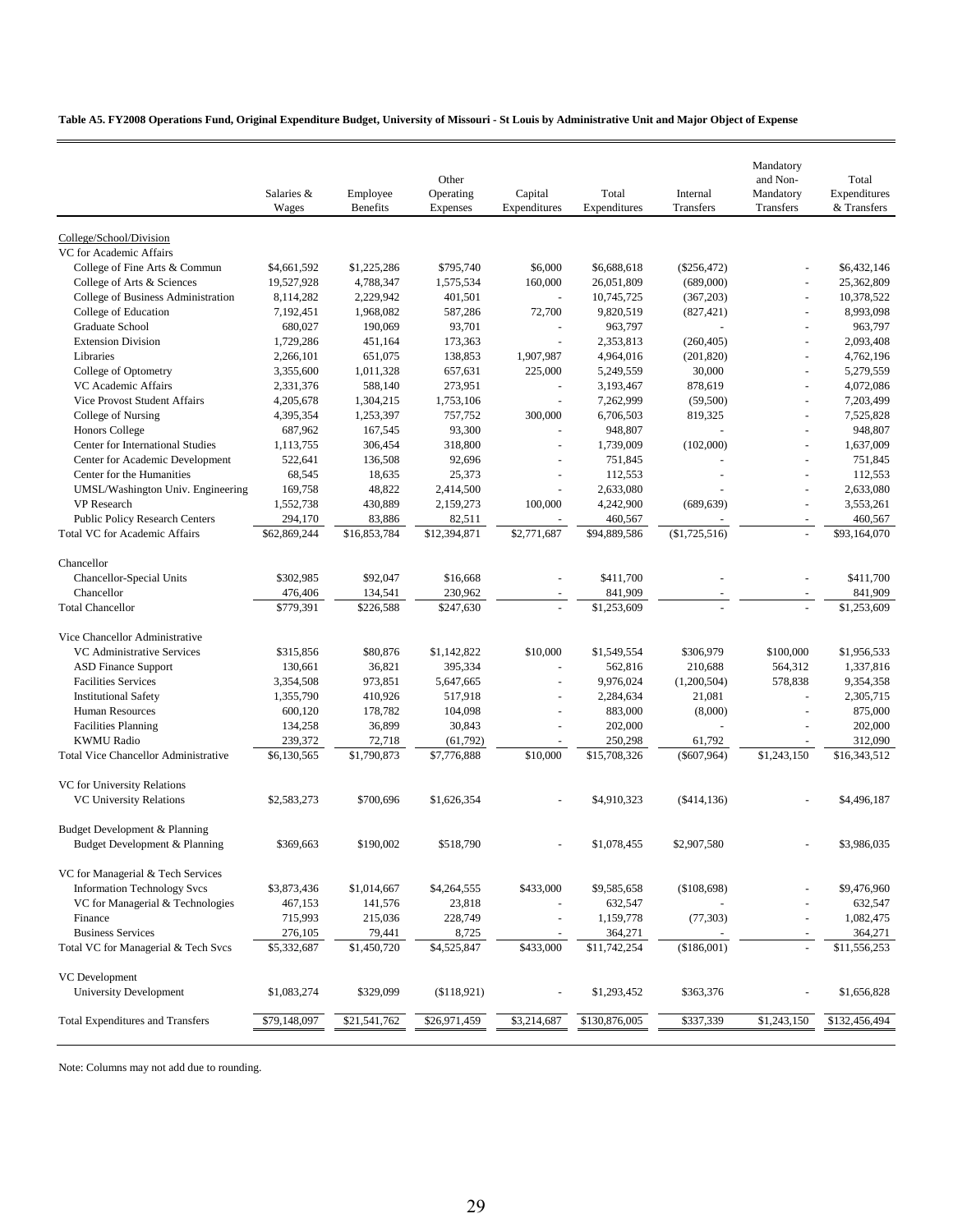**Table A6. FY2008, Operations Fund, Original Expenditure Budget, University of Missouri - System Administration by Administrative Unit and Major Object of Expense**

|                                                        | Salaries &   |                       | Other<br>Operating | Capital      | Total           | Internal                 | Mandatory<br>and Non-<br>Mandatory | Total<br>Expenditures |
|--------------------------------------------------------|--------------|-----------------------|--------------------|--------------|-----------------|--------------------------|------------------------------------|-----------------------|
|                                                        | Wages        | <b>Staff Benefits</b> | Expenses           | Expenditures | Expenditures    | Transfers                | Transfers                          | & Transfers           |
|                                                        |              |                       |                    |              |                 |                          |                                    |                       |
| College/School/Division<br>VP Finance & Administration |              |                       |                    |              |                 |                          |                                    |                       |
| VP Finance & Administration                            | \$611,718    | \$175,993             | \$145,000          |              | \$932,711       | \$13,500                 |                                    | \$946,211             |
| <b>Internal Auditing</b>                               |              |                       | 1,043,158          |              | 1,043,158       |                          |                                    | 1,043,158             |
| Controller                                             | 1,442,000    | 440,000               | 435,031            |              | 2,317,031       | (304, 826)               |                                    | 2,012,205             |
| Planning & Budget                                      | 327,114      | 98,450                | 29,000             | $\sim$       | 454,564         |                          |                                    | 454,564               |
| <b>Institutional Research</b>                          | 355,311      | 106,047               | 11,438             |              | 472,796         |                          |                                    | 472,796               |
| <b>Management Services</b>                             | 2,998,842    | 883,474               | 1,461,570          | \$1,000      | 5,344,886       | $\overline{\phantom{a}}$ | \$95,162                           | 5,440,048             |
| Treasurer's Office                                     | 589,000      | 178,938               | (554, 865)         |              | 213,073         |                          |                                    | 213,073               |
| Total VP Finance & Administration                      | \$6,323,985  | \$1,882,902           | \$2,570,332        | \$1,000      | \$10,778,219    | $(\$291,326)$            | \$95,162                           | \$10,582,055          |
| Campus Wide Departments                                |              |                       |                    |              |                 |                          |                                    |                       |
| Campus Wide Departments                                | \$400,000    | \$100,000             | $(\$3,370,337)$    |              | $(\$2,870,337)$ | \$2,918,226              |                                    | \$47,889              |
| General Counsel                                        |              |                       |                    |              |                 |                          |                                    |                       |
| General Counsel                                        | \$1,133,500  | \$327,000             | \$550,044          |              | \$2,010,544     | (\$175,000)              |                                    | \$1,835,544           |
| VP Academic Affairs                                    |              |                       |                    |              |                 |                          |                                    |                       |
| eMINTS National Center                                 | \$538,764    | \$175,490             | \$912,758          |              | \$1,627,012     |                          |                                    | \$1,627,012           |
| VP Academic Affairs Office                             | 725,500      | 211,348               | 152,981            |              | 1,089,829       | \$74,000                 |                                    | 1,163,829             |
| <b>University Press</b>                                |              |                       |                    |              |                 | 442,686                  |                                    | 442,686               |
| Western Historical Manuscripts                         | 754,682      | 227,024               | 35,747             |              | 1,017,453       |                          |                                    | 1,017,453             |
| <b>State Historical Society</b>                        |              |                       |                    |              |                 |                          |                                    |                       |
| <b>Total VP Academic Affairs</b>                       | \$2,018,946  | \$613,862             | \$1,101,486        |              | \$3,734,294     | \$516,686                |                                    | \$4,250,980           |
| President                                              |              |                       |                    |              |                 |                          |                                    |                       |
| President                                              | \$911,823    | \$258,301             | \$456,185          |              | \$1,626,309     | $(\$240,140)$            |                                    | \$1,386,169           |
| University Communications                              | 400,992      | 120,084               | 99,902             | \$10,000     | 630,978         |                          |                                    | 630,978               |
| <b>Total President</b>                                 | \$1,312,815  | \$378,385             | \$556,087          | \$10,000     | \$2,257,287     | $(\$240,140)$            |                                    | \$2,017,147           |
| <b>Board of Curators</b>                               |              |                       |                    |              |                 |                          |                                    |                       |
| <b>Board of Curators</b>                               | \$153,000    | \$46,000              | \$406,615          |              | \$605,615       | (\$157,700)              |                                    | \$447,915             |
|                                                        |              |                       |                    |              |                 |                          |                                    |                       |
| <b>Government Relations</b>                            |              |                       |                    |              |                 |                          |                                    |                       |
| <b>Government Relations</b>                            | \$827,250    | \$226,900             | \$517,079          | $\sim$       | \$1,571,229     | (\$387,000)              |                                    | \$1,184,229           |
| <b>Human Resources</b>                                 |              |                       |                    |              |                 |                          |                                    |                       |
| VP - Human Resources                                   | \$1,174,347  | \$201,025             | \$402,045          |              | \$1,777,417     |                          |                                    | \$1,777,417           |
| <b>Information Systems</b>                             |              |                       |                    |              |                 |                          |                                    |                       |
| Admin Info Technology Svcs                             | \$4,151,188  | \$1,245,357           | \$2,212,899        |              | \$7,609,444     | ( \$6,689,308)           |                                    | \$920,136             |
| VP Information Systems                                 | 1,068,959    | 324,750               | 91,364             |              | 1,485,073       | (614,000)                | \$225,000                          | 1,096,073             |
| UM Information & Computing Svc                         | 409,776      | 122,790               | 58,913             |              | 591,479         | (518, 333)               | 518,333                            | 591,479               |
| Management Information System                          |              |                       |                    |              |                 |                          |                                    |                       |
| <b>Library Systems</b><br><b>MOBIUS</b> Department     | 478,464      | 105,644               | 3,931,600          |              | 4,515,708       |                          |                                    | 4,515,708             |
| Telecommunications                                     | 67,177       | 20,408                | 1,970,590          |              | 2,058,175       |                          |                                    | 2,058,175             |
| MOREnet                                                | 6,122,037    | 1,820,260             | 4,234,826          | \$55,758     | 12,232,881      | $\overline{a}$           | 689,627                            | 12,922,508            |
| IT Systems Support                                     | 949,323      | 284,796               | 1,202,467          |              | 2,436,586       | (1,216,990)              |                                    | 1,219,596             |
| <b>Total Information Systems</b>                       | \$13,246,924 | \$3,924,005           | \$13,702,659       | \$55,758     | \$30,929,346    | $(\$9,038,631)$          | \$1,432,960                        | \$23,323,675          |
|                                                        |              |                       |                    |              |                 |                          |                                    |                       |
| VP Research & Economic Development                     |              |                       |                    |              |                 |                          |                                    |                       |
| VP Research & Economic Develop                         | \$814,766    | \$212,013             | \$577,331          | \$25,000     | \$1,629,110     | \$650,000                | \$357,000                          | \$2,636,110           |
| Total Expenditures and Transfers                       | \$27,405,533 | \$7,912,092           | \$17,013,341       | \$91,758     | \$52,422,724    | $(\$6,204,885)$          | \$1,885,122                        | \$48,102,961          |
|                                                        |              |                       |                    |              |                 |                          |                                    |                       |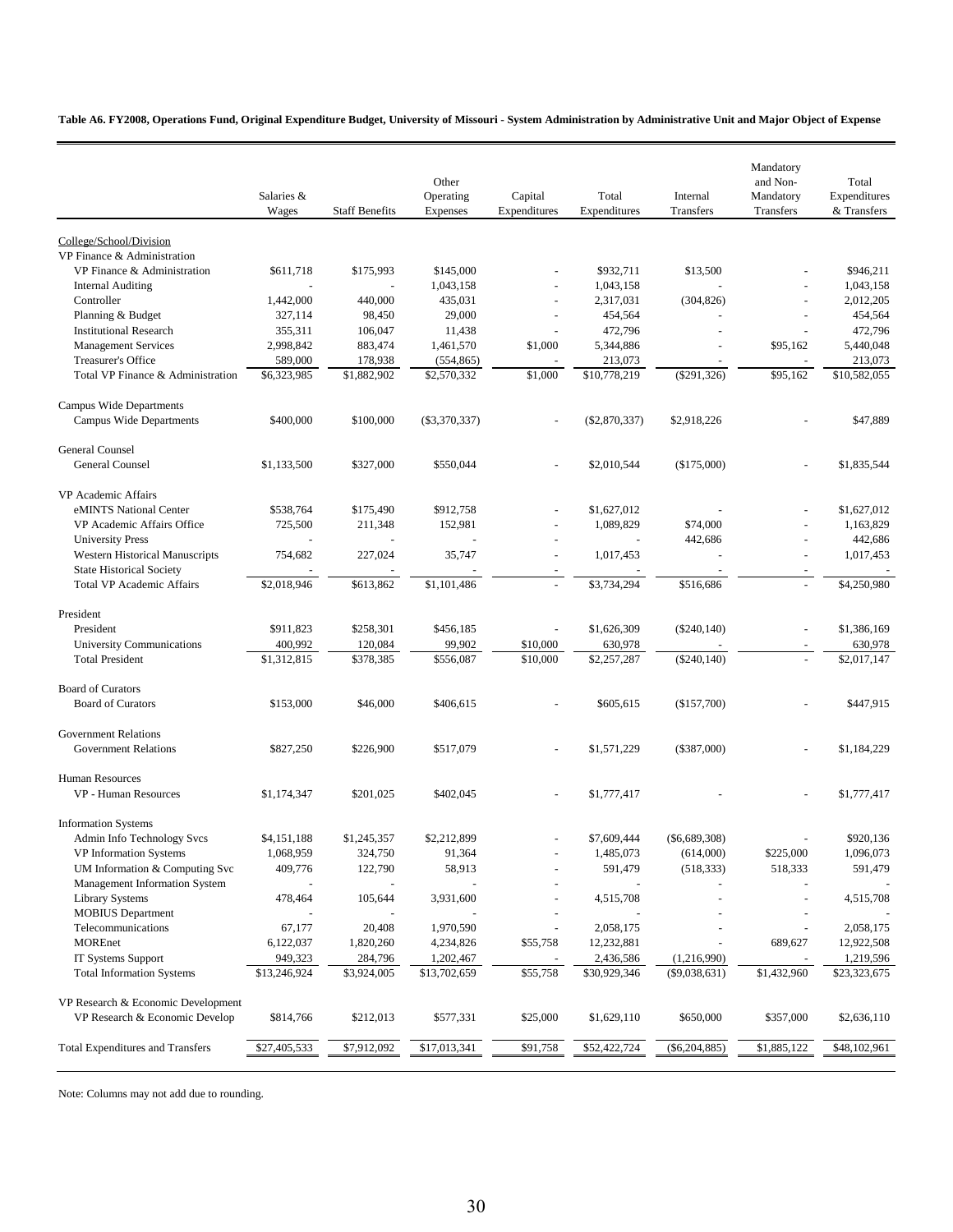#### **Table A7. FY 2008 Operations Fund, Original Expenditure Budget, University of Missouri - University-wide Resources by Administrative Unit and Major Object of Expense**

|                                                                                                   | Salaries &<br>Wages  | Employee<br>Benefits | Other<br>Operating<br>Expenses | Capital<br>Expenditures       | Total<br>Expenditures  | Internal<br>Transfers      | Mandatory<br>and Non-<br>Mandatory<br>Transfers | Total<br>Expenditures<br>& Transfers |
|---------------------------------------------------------------------------------------------------|----------------------|----------------------|--------------------------------|-------------------------------|------------------------|----------------------------|-------------------------------------------------|--------------------------------------|
| College/School/Division                                                                           |                      |                      |                                |                               |                        |                            |                                                 |                                      |
| University Wide Resources<br>University Wide Resources<br><b>Total Expenditures and Transfers</b> | \$80,000<br>\$80,000 | \$15,000<br>\$15,000 | \$25,000<br>\$25,000           | $\overline{\phantom{a}}$<br>٠ | \$120,000<br>\$120,000 | \$6,880,288<br>\$6,880,288 | \$460,800<br>\$460,800                          | \$7,461,088<br>\$7,461,088           |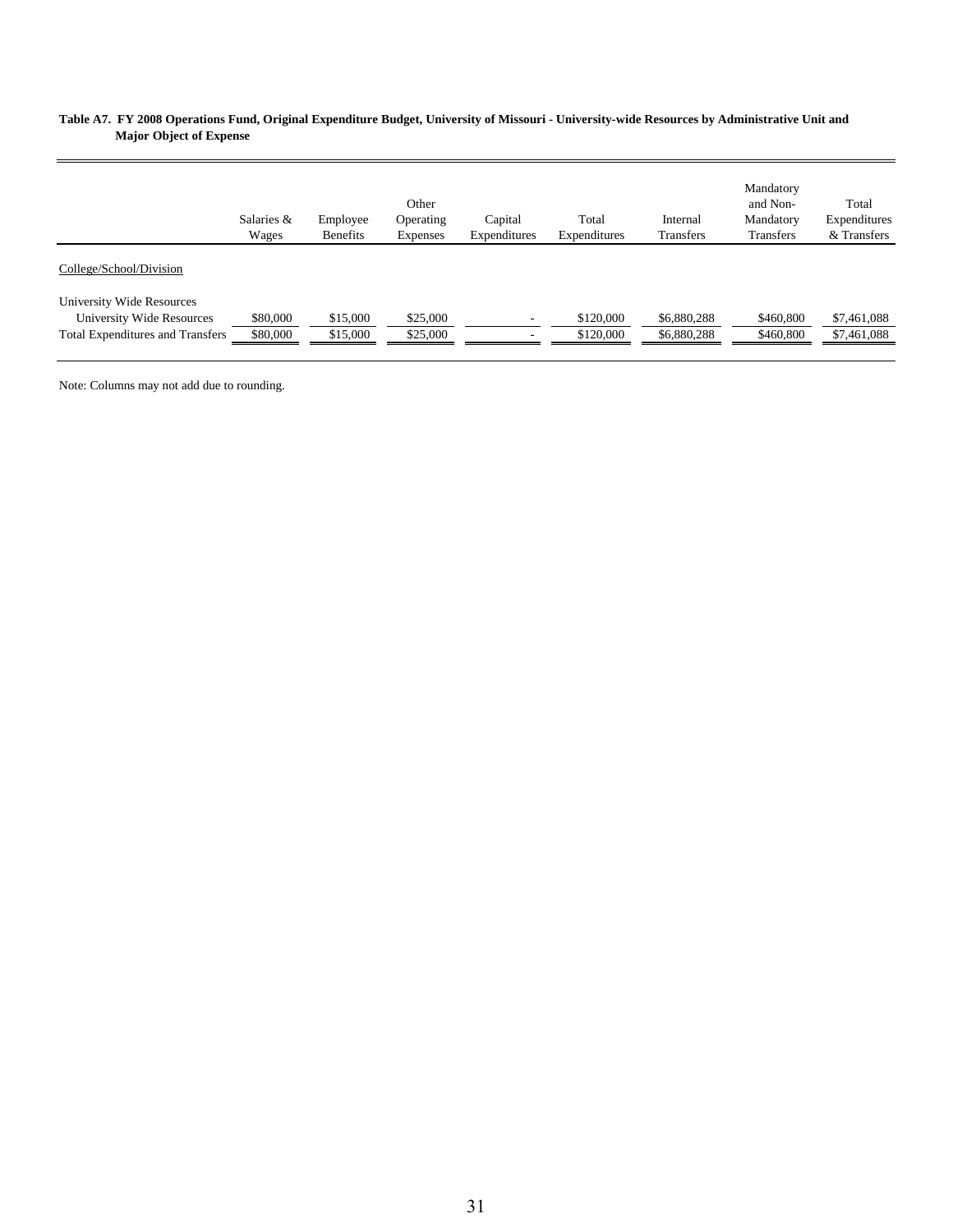#### **Table A8. FY2008 Operations Fund, Budgeted Expenditures by Program by Major Object of Expense, University of Missouri - Consolidated**

|                                                                     | Salaries &<br>Wages        | Employee<br>Benefits      | Other<br>Operating<br>Expenses | Capital<br>Expenditures | Total<br>Expenditures      | Internal<br>Transfers        | Mandatory<br>and Non-<br>Mandatory<br>Transfers | Total<br>Expenditures<br>& Transfers |
|---------------------------------------------------------------------|----------------------------|---------------------------|--------------------------------|-------------------------|----------------------------|------------------------------|-------------------------------------------------|--------------------------------------|
|                                                                     |                            |                           |                                |                         |                            |                              |                                                 |                                      |
| <b>INSTRUCTION</b>                                                  |                            |                           |                                |                         |                            |                              |                                                 |                                      |
| On-Campus General Academic Instruction                              | \$319,942,641              | \$81,201,801              | \$28,545,911                   | \$5,018,117             | \$434,708,470              | $(\$9,302,415)$              | (\$1,796,209)                                   | \$423,609,847                        |
| <b>Community Education</b>                                          | 846,446                    | 238,631                   | 958,417                        | ÷,                      | 2,043,494                  | 219,481                      | ×                                               | 2,262,975                            |
| Off Campus General Academic Instruction<br><b>TOTAL INSTRUCTION</b> | 1,804,000<br>\$322,593,087 | 318,433<br>\$81,758,865   | 921,590                        |                         | 3,044,023<br>\$439,795,987 | (2,280,889)                  |                                                 | 763,134<br>\$426,635,956             |
|                                                                     |                            |                           | \$30,425,918                   | \$5,018,117             |                            | (\$11,363,823)               | (\$1,796,209)                                   |                                      |
| <b>RESEARCH</b>                                                     |                            |                           |                                |                         |                            |                              |                                                 |                                      |
| <b>Institutes and Research Centers</b>                              | \$17,275,527               | \$4,494,529               | \$5,385,821                    | \$490,000               | \$27,645,877               | \$751,383                    | \$244,726                                       | \$28,641,986                         |
| Individual and Project Research                                     | 16,746,774                 | 4,186,537                 | 12,250,197                     | 5,240,176               | 38,423,684                 | (3,221,200)                  |                                                 | 35,202,483                           |
| <b>TOTAL RESEARCH</b>                                               | \$34,022,301               | \$8,681,066               | \$17,636,017                   | \$5,730,176             | \$66,069,560               | (\$2,469,817)                | \$244,726                                       | \$63,844,469                         |
| <b>PUBLIC SERVICE</b>                                               |                            |                           |                                |                         |                            |                              |                                                 |                                      |
| <b>Community Service</b>                                            | \$16,737,030               | \$4,617,654               | \$10,507,301                   | \$181,069               | \$32,043,054               | (\$1,862,356)                | \$689,627                                       | \$30,870,325                         |
| Cooperative Extension Service                                       | 26, 191, 433               | 7,367,261                 | 5,931,804                      | 5,800                   | 39,496,299                 | 441,533                      |                                                 | 39,937,832                           |
| <b>Public Broadcasting Service</b>                                  | 657,550                    | 200,696                   | 204,332                        | 10,000                  | 1,072,578                  | 61,792                       |                                                 | 1,134,370                            |
| <b>TOTAL PUBLIC SERVICE</b>                                         | \$43,586,013               | \$12,185,611              | \$16,643,438                   | \$196,869               | \$72,611,931               | (\$1,359,031)                | \$689,627                                       | \$71,942,527                         |
|                                                                     |                            |                           |                                |                         |                            |                              |                                                 |                                      |
| <b>ACADEMIC SUPPORT</b><br>Libraries                                | \$15,204,596               | \$4,248,494               | \$7,996,230                    | \$9,601,451             | \$37,050,771               | $(\$831,714)$                | \$160,000                                       | \$36,379,057                         |
| Museums and Galleries                                               | 846,296                    | 91,128                    | 54,653                         |                         | 992,077                    | (1,243)                      |                                                 | 990,834                              |
| <b>Educational Media Services</b>                                   | 3,543,025                  | 971,467                   | 2,365,554                      | 31,000                  | 6,911,046                  | (752, 195)                   | 17,000                                          | 6,175,851                            |
| <b>Ancillary Support</b>                                            | 12,339,098                 | 3,373,227                 | 5,631,095                      | 484,801                 | 21,828,221                 | 1,913,319                    |                                                 | 23,741,540                           |
| Acad Admin and Personnel Development                                | 33,857,142                 | 8,387,730                 | 13,397,012                     | 419,600                 | 56,061,483                 | 9,173,627                    | 460,800                                         | 65,695,910                           |
| TOTAL ACADEMIC SUPPORT                                              | \$65,790,157               | \$17,072,046              | \$29,444,544                   | \$10,536,852            | \$122,843,599              | \$9,501,794                  | \$637,800                                       | \$132,983,193                        |
| <b>STUDENT SERVICES</b>                                             |                            |                           |                                |                         |                            |                              |                                                 |                                      |
| <b>Student Services Administration</b>                              | \$8,817,524                | \$2,513,415               | \$5,243,559                    | \$77,001                | \$16,651,499               | (\$1,595,110)                | $(\$638,062)$                                   | \$14,418,327                         |
| Social and Cultural Development                                     | 7,454,022                  | 1,499,183                 | 7,899,579                      | 25,000                  | 16,877,785                 | 1,748,262                    | 4,322,529                                       | 22,948,576                           |
| Counseling and Career Guidance                                      | 4,551,642                  | 2,060,449                 | 454,087                        | 10,000                  | 7,076,177                  | (1,341,347)                  | ×.                                              | 5,734,830                            |
| Financial Aid Administration                                        | 3,175,198                  | 866,430                   | 321,709                        | 5,001                   | 4,368,338                  | 600,000                      |                                                 | 4,968,338                            |
| <b>Student Health Services</b>                                      | 4,150,257                  | 1,110,662                 | 961,052                        |                         | 6,221,971                  | (73,886)                     |                                                 | 6,148,085                            |
| Student Admission & Records<br><b>TOTAL STUDENT SERVICES</b>        | 8,876,297<br>\$37,024,940  | 2,613,722<br>\$10,663,861 | 3,504,248<br>\$18,384,235      | 27,504<br>\$144,506     | 15,021,771<br>\$66,217,541 | (488, 948)<br>(S1, 151, 029) | \$3,684,467                                     | 14,532,823<br>\$68,750,979           |
|                                                                     |                            |                           |                                |                         |                            |                              |                                                 |                                      |
| <b>INSTITUTIONAL SUPPORT</b>                                        |                            |                           |                                |                         |                            |                              |                                                 |                                      |
| <b>Executive Management</b>                                         | \$13,055,067               | \$3,729,473               | \$1,258,889                    | \$6,117                 | \$18,049,546               | \$517,792                    | $(\$200,000)$                                   | \$18,367,338                         |
| <b>Fiscal Operations</b>                                            | 8,757,571                  | 2,528,254                 | 5,502,447                      | 260,891                 | 17,049,163                 | 2,399,505                    | 225,000                                         | 19,673,668                           |
| General Administration                                              | 26,878,117                 | 8,181,335                 | 5,440,787                      | 1,324,420               | 41,824,658                 | 622,236                      | 994,635                                         | 43,441,529                           |
| Public Relations and Development                                    | 17,702,529                 | 5,770,563                 | 7,579,590                      | 53,322                  | 31,106,005                 | 441,117                      | 357,000                                         | 31,904,122                           |
| TOTAL INSTITUTIONAL SUPPORT                                         | \$66,393,284               | \$20,209,626              | \$19,781,713                   | \$1,644,750             | \$108,029,372              | \$3,980,650                  | \$1,376,635                                     | \$113,386,657                        |
| <b>OPERATIONS AND MAINTENANCE OF PLANT</b>                          |                            |                           |                                |                         |                            |                              |                                                 |                                      |
| Physical Plant Administration                                       | \$2,867,269                | \$845,370                 | \$230,101                      |                         | \$3,942,740                | \$8,710                      |                                                 | \$3,951,450                          |
| <b>Building Maintenance</b>                                         | 6,467,077                  | 1,960,191                 | 11,714,009                     | \$6,619,045             | 26,760,322                 | (597, 981)                   | \$1,188,838                                     | 27,351,179                           |
| <b>Custodial Services</b>                                           | 9,551,806                  | 2,850,346                 | 1,280,747                      | 85,000                  | 13,767,899                 | (477, 804)                   |                                                 | 13,290,095                           |
| Utilities                                                           | 787,414                    | 233,152                   | 28,472,405                     | 35,000                  | 29,527,971                 | (655,000)                    | 3,658,255                                       | 32,531,226                           |
| Landscape and Grounds Maintenance                                   | 1,196,873                  | 351,420                   | 11,781,576                     |                         | 13,329,869                 | 20,554                       |                                                 | 13,350,423                           |
| Major Repairs and Renovations                                       | 106,842                    | 32,459                    | 1,056,216                      | 980,000                 | 2,175,517                  | (627,900)                    |                                                 | 1,547,617                            |
| Security and Safety<br><b>Logistical Services</b>                   | 1,856,877<br>97,623        | 560,650<br>29,658         | 190,255<br>393,567             | 31,500<br>1,977,623     | 2,639,282<br>2,498,471     |                              |                                                 | 2,639,282<br>2,498,471               |
| TOTAL OPERATION & MAINTENANCE-PLANT \$22,931,781                    |                            | \$6,863,246               | \$55,118,876                   | \$9,728,168             | \$94,642,071               | $(\$2,329,421)$              | \$4,847,093                                     | \$97,159,743                         |
|                                                                     |                            |                           |                                |                         |                            |                              |                                                 |                                      |
| <b>SCHOLARSHIPS AND FELLOWSHIPS</b>                                 |                            |                           |                                |                         |                            |                              |                                                 |                                      |
| Scholarships                                                        |                            |                           | \$86,722                       |                         | \$86,722                   | (\$1,075,858)                |                                                 | $($ \$989,136)                       |
| Fellowships                                                         | \$256,120                  | \$45,000                  | 83,567                         |                         | 384,687                    | 269,500                      |                                                 | 654,187                              |
| <b>TOTAL SCHOLARSHIPS</b>                                           | \$256,120                  | \$45,000                  | \$170,289                      |                         | \$471,409                  | $(\$806,358)$                |                                                 | (\$334,949)                          |
| TOTAL OPERATING EXPENDITURES                                        | \$592,597,683              | \$157,479,321             | \$187,605,030                  | \$32,999,438            | \$970,681,471              | $(\$5,997,036)$              | \$9,684,139                                     | \$974,368,575                        |
| <b>TRANSFERS</b>                                                    |                            |                           |                                |                         |                            |                              | \$88,362                                        | \$88,362                             |
| <b>TOTAL EXPENDITURES &amp; TRANSFERS</b>                           | \$592,597,683              | \$157,479,321             | \$187,605,030                  | \$32,999,438            | \$970,681,471              | $(\$5,997,036)$              | \$9,772,501                                     | \$974,456,937                        |
|                                                                     |                            |                           |                                |                         |                            |                              |                                                 |                                      |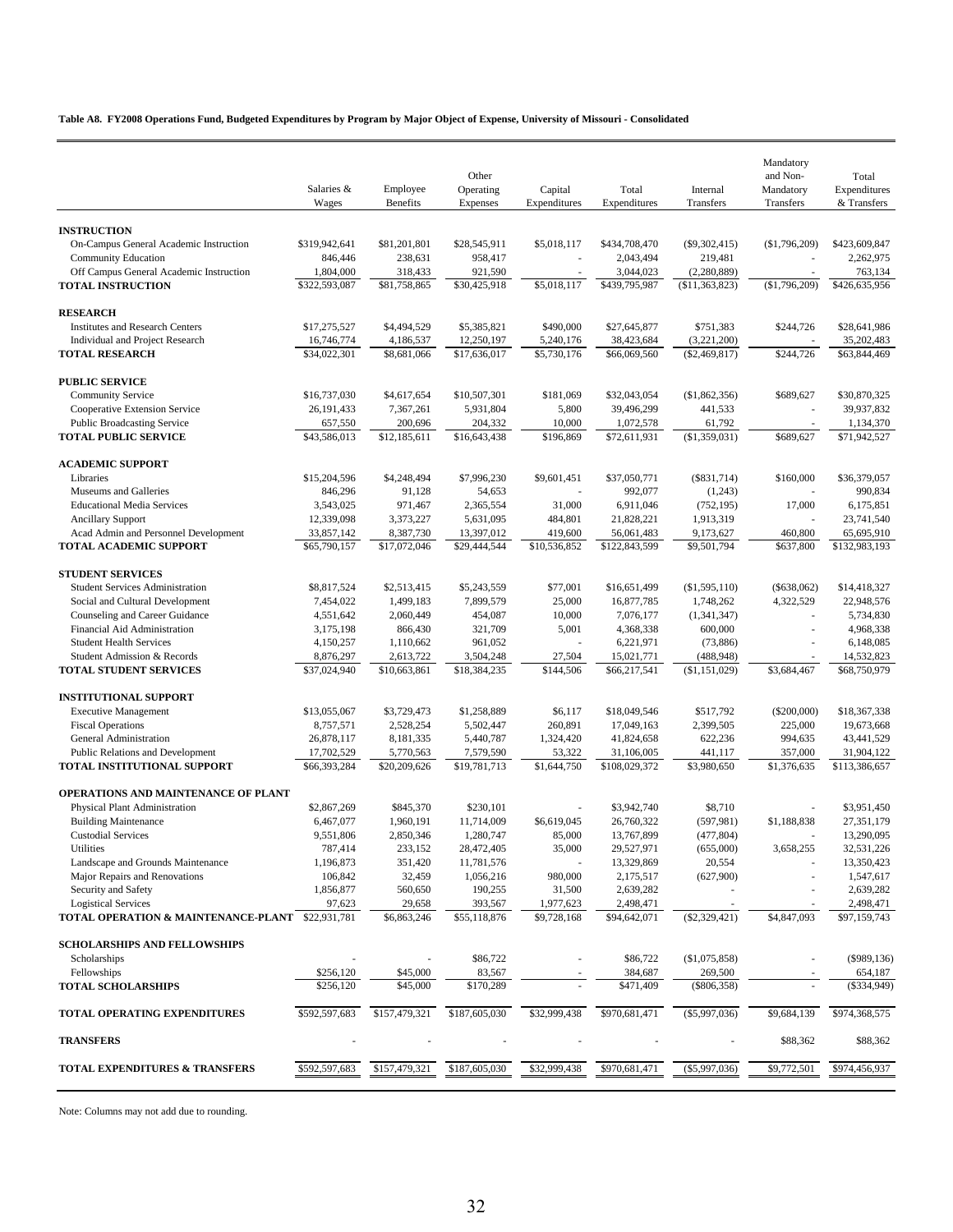#### **Table A9. FY2008 Operations Fund, Budgeted Expenditures by Program by Major Object of Expense, University of Missouri - Columbia**

|                                                                  | Salaries &<br>Wages     | Employee<br><b>Benefits</b> | Other<br>Operating<br>Expenses | Capital<br>Expenditures | Total<br>Expenditures    | Internal<br>Transfers  | Mandatory<br>and Non-<br>Mandatory<br>Transfers | Total<br>Expenditures &<br>Transfers |
|------------------------------------------------------------------|-------------------------|-----------------------------|--------------------------------|-------------------------|--------------------------|------------------------|-------------------------------------------------|--------------------------------------|
|                                                                  |                         |                             |                                |                         |                          |                        |                                                 |                                      |
| <b>INSTRUCTION</b><br>On-Campus General Academic Instruction     | \$153,230,189           | \$39,483,651                | \$6,335,234                    | \$3,864,129             | \$202,913,203            | $(\$9,317,269)$        | (\$1,796,209)                                   | 191,799,725                          |
| <b>Community Education</b>                                       | 757,696                 | 214,956                     | 894,914                        | $\overline{a}$          | 1,867,566                | 209,481                | ÷,                                              | 2,077,047                            |
| Off Campus General Academic Instruction                          | 51,500                  | 14,933                      | 544,870                        |                         | 611,303                  | (686,000)              |                                                 | (74, 697)                            |
| <b>TOTAL INSTRUCTION</b>                                         | \$154,039,385           | \$39,713,540                | \$7,775,018                    | \$3,864,129             | \$205,392,072            | $(\$9,793,788)$        | (\$1,796,209)                                   | 193,802,075                          |
| <b>RESEARCH</b>                                                  |                         |                             |                                |                         |                          |                        |                                                 |                                      |
| <b>Institutes and Research Centers</b>                           | \$14,929,801            | \$3,932,247                 | \$4,978,169                    | \$490,000               | \$24,330,217             | \$781,745              | \$244,726                                       | 25,356,688                           |
| Individual and Project Research                                  | 12,690,760              | 3,104,775                   | 7,359,224                      | 4,248,776               | 27,403,535               | (3,836,704)            |                                                 | 23,566,831                           |
| <b>TOTAL RESEARCH</b>                                            | \$27,620,561            | \$7,037,022                 | \$12,337,393                   | \$4,738,776             | \$51,733,752             | $(\$3,054,959)$        | \$244,726                                       | 48,923,519                           |
| <b>PUBLIC SERVICE</b>                                            |                         |                             |                                |                         |                          |                        |                                                 |                                      |
| <b>Community Service</b>                                         | \$6,235,377             | \$1,499,919                 | \$4,016,049                    | \$84,311                | \$11,835,656             | (\$1,286,753)          |                                                 | 10,548,903                           |
| Cooperative Extension Service                                    |                         |                             |                                | ä,                      |                          | (64, 142)              |                                                 | (64, 142)                            |
| <b>Public Broadcasting Service</b>                               | 271,362                 | 83,375                      | 179,699                        | 10,000                  | 544,436                  |                        |                                                 | 544,436                              |
| <b>TOTAL PUBLIC SERVICE</b>                                      | \$6,506,739             | \$1,583,294                 | \$4,195,748                    | \$94,311                | \$12,380,092             | (\$1,350,895)          |                                                 | 11,029,197                           |
| <b>ACADEMIC SUPPORT</b>                                          |                         |                             |                                |                         |                          |                        |                                                 |                                      |
| Libraries                                                        | \$6,617,418             | \$1,844,067                 | \$2,598,914                    | \$3,670,066             | \$14,730,465             | $(\$629,894)$          | \$160,000                                       | 14.260.571                           |
| Museums and Galleries                                            | 510,940                 |                             | 38,503                         |                         | 549,443                  | (1,243)                |                                                 | 548,200                              |
| <b>Educational Media Services</b>                                | 1,300,594               | 317,420                     | 290,869                        | 11,000                  | 1,919,883                | (308, 292)             | 17,000                                          | 1,628,591                            |
| <b>Ancillary Support</b><br>Acad Admin and Personnel Development | 7,097,460<br>15,916,289 | 1,866,393<br>4,018,032      | 3,829,219<br>5.225.354         | 309,801<br>47,100       | 13,102,873<br>25,206,774 | 2,470,987<br>6,194,580 |                                                 | 15,573,860<br>31,401,354             |
| <b>TOTAL ACADEMIC SUPPORT</b>                                    | \$31,442,701            | \$8,045,912                 | \$11,982,859                   | \$4,037,967             | \$55,509,438             | \$7,726,138            | \$177,000                                       | 63,412,576                           |
| <b>STUDENT SERVICES</b>                                          |                         |                             |                                |                         |                          |                        |                                                 |                                      |
| <b>Student Services Administration</b>                           | \$2,816,587             | \$760,768                   | \$1,392,852                    | \$77,001                | \$5,047,208              | $(\$447,362)$          | $(\$731,993)$                                   | 3,867,853                            |
| Social and Cultural Development                                  | 4,895,408               | 873,840                     | 3,698,332                      | 10,000                  | 9,477,581                | 1,838,531              | 4,176,683                                       | 15,492,795                           |
| Counseling and Career Guidance                                   | 2,084,988               | 1,371,671                   | 15,277                         | ×,                      | 3,471,935                | (727,980)              | $\overline{\phantom{a}}$                        | 2,743,955                            |
| Financial Aid Administration                                     | 1,262,119               | 321,867                     | 119,039                        | 5,001                   | 1,708,026                |                        |                                                 | 1,708,026                            |
| <b>Student Health Services</b>                                   | 3,565,257               | 947,432                     | 826,282                        |                         | 5,338,971                | (73,886)               | ÷,                                              | 5,265,085                            |
| Student Admission & Records                                      | 3,727,667               | 1,035,781                   | 1,861,915                      | 27,504                  | 6,652,867                | (272, 052)             |                                                 | 6,380,815                            |
| <b>TOTAL STUDENT SERVICES</b>                                    | \$18,352,026            | \$5,311,359                 | \$7,913,697                    | \$119,506               | \$31,696,588             | \$317,251              | \$3,444,690                                     | 35,458,529                           |
| <b>INSTITUTIONAL SUPPORT</b>                                     |                         |                             |                                |                         |                          |                        |                                                 |                                      |
| <b>Executive Management</b>                                      | \$3,349,200             | \$965,199                   | $(\$830,826)$                  | ×,                      | \$3,483,573              | \$800,000              |                                                 | 4,283,573                            |
| <b>Fiscal Operations</b>                                         | 2,727,161               | 742,530                     | 761,009                        | ä,                      | 4,230,700                | (25,000)               |                                                 | 4,205,700                            |
| General Administration                                           | 8,139,793               | 2,399,310                   | (782, 214)                     | \$81,120                | 9,838,008                | 3,779,045              | \$190,190                                       | 13,807,243                           |
| Public Relations and Development                                 | 7,964,020               | 2,846,522                   | 2,555,102                      | 7,001                   | 13,372,646               | (270, 959)             |                                                 | 13,101,687                           |
| TOTAL INSTITUTIONAL SUPPORT                                      | \$22,180,174            | \$6,953,562                 | \$1,703,071                    | \$88,121                | \$30,924,927             | \$4,283,086            | \$190,190                                       | 35,398,203                           |
| <b>OPERATIONS AND MAINTENANCE OF PLANT</b>                       |                         |                             |                                |                         |                          |                        |                                                 |                                      |
| Physical Plant Administration                                    | \$1,455,989             | \$435,334                   | (\$103,306)                    |                         | \$1,788,017              | \$8,710                |                                                 | 1.796.727                            |
| <b>Building Maintenance</b>                                      | 4,376,726               | 1,325,419                   | 5,705,466                      | \$2,197,598             | 13,605,209               | (317,934)              |                                                 | 13,287,275                           |
| <b>Custodial Services</b>                                        | 3,914,323               | 1,180,591                   | 539,363                        |                         | 5,634,277                | (200, 247)             |                                                 | 5,434,031                            |
| Utilities<br>Landscape and Grounds Maintenance                   | 936,994                 | 278,000                     | 24,753,939                     |                         | 24,753,939               |                        | \$3,658,255                                     | 28,412,194<br>1,594,125              |
| Major Repairs and Renovations                                    |                         |                             | 379,131<br>410,002             | 980,000                 | 1,594,125<br>1,390,002   |                        |                                                 | 1,390,002                            |
| Security and Safety                                              |                         |                             |                                |                         |                          |                        |                                                 |                                      |
| <b>Logistical Services</b>                                       |                         |                             |                                |                         |                          |                        |                                                 |                                      |
| TOTAL OPERATION & MAINTENANCE-PLANT \$10,684,032                 |                         | \$3,219,344                 | \$31,684,595                   | \$3,177,598             | \$48,765,569             | $(\$509,471)$          | \$3,658,255                                     | 51,914,354                           |
| <b>SCHOLARSHIPS AND FELLOWSHIPS</b>                              |                         |                             |                                |                         |                          |                        |                                                 |                                      |
| Scholarships                                                     |                         |                             | \$1,700                        |                         | \$1,700                  | $(\$875,507)$          |                                                 | (873, 807)                           |
| Fellowships                                                      | \$156,120               | \$45,000                    | 55,020                         |                         | 256,140                  | 269,500                |                                                 | 525,640                              |
| <b>TOTAL SCHOLARSHIPS</b>                                        | \$156,120               | \$45,000                    | \$56,720                       |                         | \$257,840                | $(\$606,007)$          |                                                 | (348, 167)                           |
| TOTAL OPERATING EXPENDITURES                                     | \$270,981,737           | \$71,909,032                | \$77,649,102                   | \$16,120,408            | \$436,660,279            | (\$2,988,646)          | \$5,918,652                                     | 439,590,286                          |
| <b>TRANSFERS</b>                                                 |                         |                             |                                |                         |                          |                        |                                                 |                                      |
| <b>TOTAL EXPENDITURES &amp; TRANSFERS</b>                        | \$270,981,737           | \$71,909,032                | \$77,649,102                   | \$16,120,408            | \$436,660,279            | $(\$2,988,646)$        | \$5,918,652                                     | \$439,590,286                        |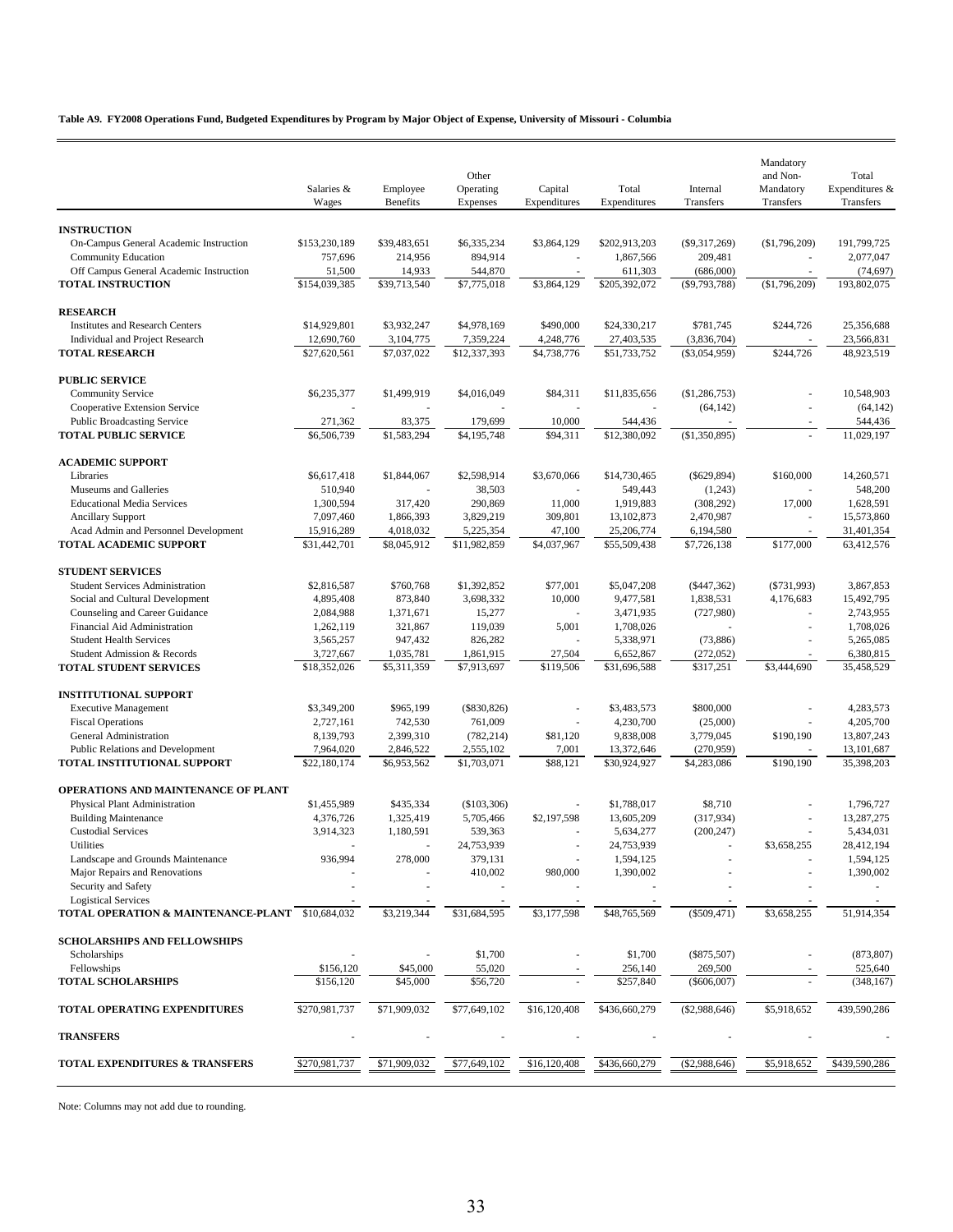#### **Table A10. FY2008 Operations Fund, Budgeted Expenditures by Program by Major Object of Expense, University of Missouri Extension**

|                                                                     | Salaries &<br>Wages | Employee<br>Benefits | Other<br>Operating<br>Expenses | Capital<br>Expenditures | Total<br>Expenditures | Internal<br>Transfers | Mandatory<br>and Non-<br>Mandatory<br>Transfers | Total<br>Expenditures<br>& Transfers |
|---------------------------------------------------------------------|---------------------|----------------------|--------------------------------|-------------------------|-----------------------|-----------------------|-------------------------------------------------|--------------------------------------|
| <b>INSTRUCTION</b>                                                  |                     |                      |                                |                         |                       |                       |                                                 |                                      |
| On-Campus General Academic Instruction                              |                     |                      |                                |                         |                       |                       |                                                 |                                      |
| <b>Community Education</b>                                          |                     |                      |                                |                         |                       |                       |                                                 |                                      |
| Off Campus General Academic Instruction                             |                     |                      |                                |                         |                       |                       |                                                 |                                      |
| <b>TOTAL INSTRUCTION</b>                                            |                     |                      |                                |                         |                       |                       |                                                 |                                      |
| <b>RESEARCH</b>                                                     |                     |                      |                                |                         |                       |                       |                                                 |                                      |
| <b>Institutes and Research Centers</b>                              |                     |                      |                                |                         |                       |                       |                                                 |                                      |
| Individual and Project Research<br><b>TOTAL RESEARCH</b>            |                     |                      |                                |                         |                       |                       |                                                 |                                      |
|                                                                     |                     |                      |                                |                         |                       |                       |                                                 |                                      |
| <b>PUBLIC SERVICE</b>                                               |                     |                      |                                |                         |                       |                       |                                                 |                                      |
| <b>Community Service</b>                                            |                     |                      | \$90,000                       |                         | \$90,000              | (\$164,000)           |                                                 | $(\$74,000)$                         |
| Cooperative Extension Service<br><b>Public Broadcasting Service</b> | \$25,692,254        | \$7,228,530          | 5,804,693                      | \$5,800                 | 38,731,278            | 1,089,490             |                                                 | 39,820,768                           |
| <b>TOTAL PUBLIC SERVICE</b>                                         | \$25,692,254        | \$7,228,530          | \$5,894,693                    | \$5,800                 | \$38,821,278          | \$925,490             | ×,                                              | \$39,746,768                         |
|                                                                     |                     |                      |                                |                         |                       |                       |                                                 |                                      |
| <b>ACADEMIC SUPPORT</b>                                             |                     |                      |                                |                         |                       |                       |                                                 |                                      |
| Libraries                                                           |                     |                      |                                |                         |                       |                       |                                                 |                                      |
| Museums and Galleries<br><b>Educational Media Services</b>          |                     |                      |                                |                         |                       |                       |                                                 |                                      |
| <b>Ancillary Support</b>                                            |                     |                      |                                |                         |                       |                       |                                                 |                                      |
| Acad Admin and Personnel Development                                |                     |                      |                                |                         |                       |                       |                                                 |                                      |
| TOTAL ACADEMIC SUPPORT                                              |                     |                      |                                |                         |                       |                       |                                                 |                                      |
| <b>STUDENT SERVICES</b>                                             |                     |                      |                                |                         |                       |                       |                                                 |                                      |
| <b>Student Services Administration</b>                              |                     |                      |                                |                         |                       |                       |                                                 |                                      |
| Social and Cultural Development                                     |                     |                      |                                |                         |                       |                       |                                                 |                                      |
| Counseling and Career Guidance                                      |                     |                      |                                |                         |                       |                       |                                                 |                                      |
| Financial Aid Administration                                        |                     |                      |                                |                         |                       |                       |                                                 |                                      |
| <b>Student Health Services</b><br>Student Admission & Records       |                     |                      |                                |                         |                       |                       |                                                 |                                      |
| <b>TOTAL STUDENT SERVICES</b>                                       |                     |                      |                                |                         |                       |                       |                                                 |                                      |
|                                                                     |                     |                      |                                |                         |                       |                       |                                                 |                                      |
| <b>INSTITUTIONAL SUPPORT</b>                                        |                     |                      |                                |                         |                       |                       |                                                 |                                      |
| <b>Executive Management</b>                                         |                     |                      |                                |                         |                       |                       |                                                 |                                      |
| <b>Fiscal Operations</b><br>General Administration                  |                     |                      |                                |                         |                       |                       |                                                 |                                      |
| Public Relations and Development                                    |                     |                      |                                |                         |                       |                       |                                                 |                                      |
| TOTAL INSTITUTIONAL SUPPORT                                         |                     |                      |                                |                         |                       |                       |                                                 |                                      |
|                                                                     |                     |                      |                                |                         |                       |                       |                                                 |                                      |
| OPERATIONS AND MAINTENANCE OF PLANT                                 |                     |                      |                                |                         |                       |                       |                                                 |                                      |
| Physical Plant Administration<br><b>Building Maintenance</b>        |                     |                      |                                |                         |                       |                       |                                                 |                                      |
| <b>Custodial Services</b>                                           |                     |                      |                                |                         |                       |                       |                                                 |                                      |
| Utilities                                                           |                     |                      |                                |                         |                       |                       |                                                 |                                      |
| Landscape and Grounds Maintenance                                   |                     |                      |                                |                         |                       |                       |                                                 |                                      |
| Major Repairs and Renovations<br>Security and Safety                |                     |                      |                                |                         |                       |                       |                                                 |                                      |
| <b>Logistical Services</b>                                          |                     |                      |                                |                         |                       |                       |                                                 |                                      |
| TOTAL OPERATION & MAINTENANCE-PLANT                                 |                     |                      |                                |                         |                       |                       |                                                 |                                      |
|                                                                     |                     |                      |                                |                         |                       |                       |                                                 |                                      |
| <b>SCHOLARSHIPS AND FELLOWSHIPS</b>                                 |                     |                      |                                |                         |                       |                       |                                                 |                                      |
| Scholarships<br>Fellowships                                         |                     |                      |                                |                         |                       |                       |                                                 |                                      |
| <b>TOTAL SCHOLARSHIPS</b>                                           |                     |                      |                                |                         |                       |                       |                                                 |                                      |
| TOTAL OPERATING EXPENDITURES                                        | \$25,692,254        | \$7,228,530          | \$5,894,693                    | \$5,800                 | \$38,821,278          | \$925,490             |                                                 | \$39,746,768                         |
| <b>TRANSFERS</b>                                                    |                     |                      |                                |                         |                       |                       |                                                 |                                      |
|                                                                     |                     |                      |                                |                         |                       |                       |                                                 |                                      |
| <b>TOTAL EXPENDITURES &amp; TRANSFERS</b>                           | \$25,692,254        | \$7,228,530          | \$5,894,693                    | \$5,800                 | \$38,821,278          | \$925,490             |                                                 | \$39,746,768                         |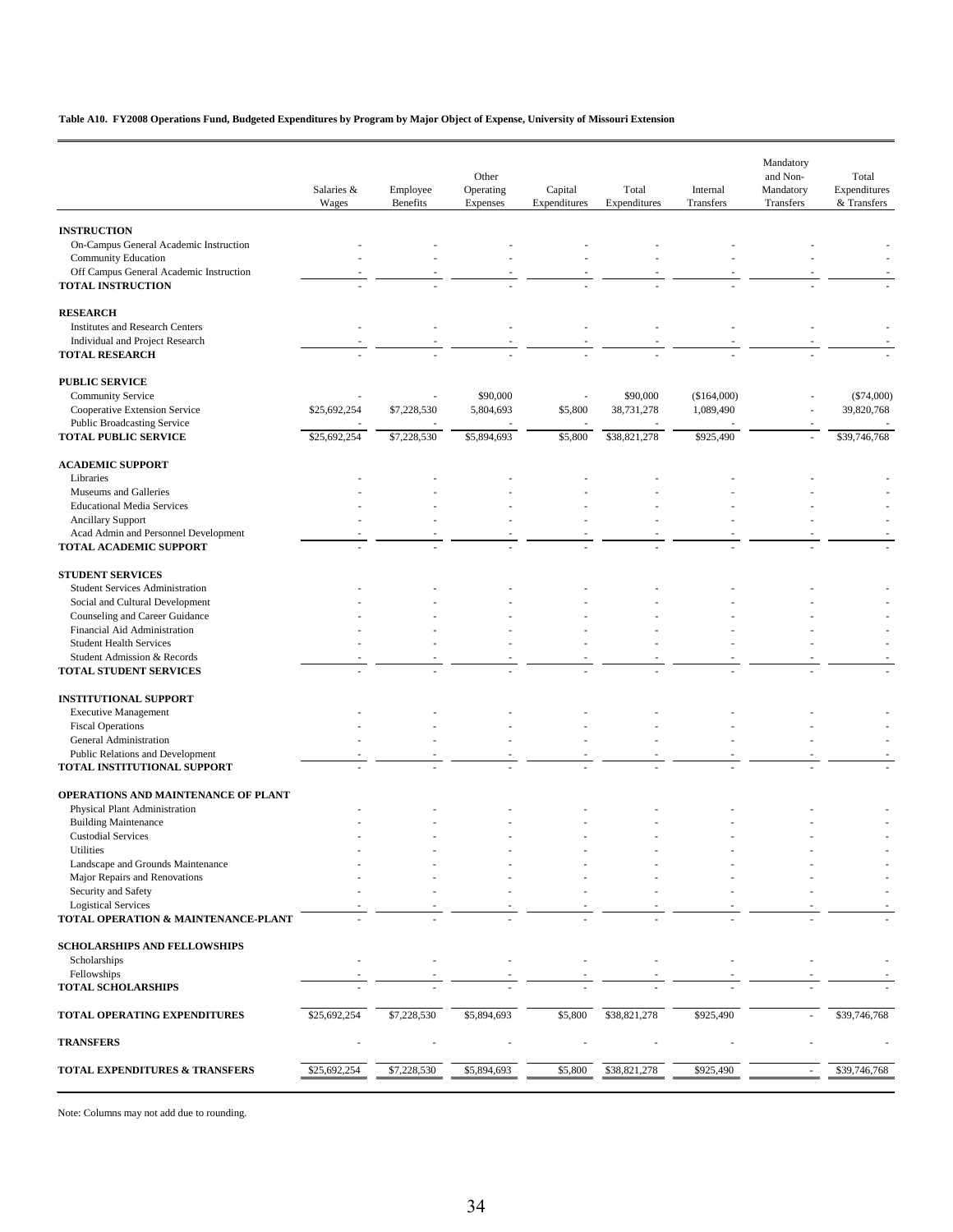#### **Table A11. FY2008 Operations Fund, Budgeted Expenditures by Program by Major Object of Expense, University of Missouri - Kansas City**

|                                                                      | Salaries &             | Employee               | Other<br>Operating             | Capital          | Total                     | Internal                 | Mandatory<br>and Non-<br>Mandatory | Total<br>Expenditures     |
|----------------------------------------------------------------------|------------------------|------------------------|--------------------------------|------------------|---------------------------|--------------------------|------------------------------------|---------------------------|
|                                                                      | Wages                  | Benefits               | Expenses                       | Expenditures     | Expenditures              | Transfers                | Transfers                          | & Transfers               |
| <b>INSTRUCTION</b>                                                   |                        |                        |                                |                  |                           |                          |                                    |                           |
| On-Campus General Academic Instruction<br><b>Community Education</b> | \$85,330,691<br>75,650 | \$19,847,675<br>21,675 | \$10,345,411<br>33,468         | \$449,277        | \$115,973,054<br>130,793  | \$16,148                 |                                    | \$115,989,202<br>130,793  |
| Off Campus General Academic Instruction                              |                        |                        | 65,000                         |                  | 65,000                    | (65,000)                 |                                    |                           |
| <b>TOTAL INSTRUCTION</b>                                             | \$85,406,341           | \$19,869,350           | \$10,443,879                   | \$449,277        | \$116,168,847             | (\$48,852)               |                                    | \$116,119,995             |
| <b>RESEARCH</b>                                                      |                        |                        |                                |                  |                           |                          |                                    |                           |
| <b>Institutes and Research Centers</b>                               | \$35,500               | \$10,650               | \$13,878                       | ä,               | \$60,028                  |                          | ä,                                 | \$60,028                  |
| Individual and Project Research                                      | 1,322,083              | 378,054                | 1,537,993                      | \$80,000         | 3,318,130                 | (376,016)                | ÷,                                 | 2,942,114                 |
| <b>TOTAL RESEARCH</b>                                                | \$1,357,583            | \$388,704              | \$1,551,871                    | \$80,000         | \$3,378,158               | (\$376,016)              |                                    | \$3,002,142               |
| <b>PUBLIC SERVICE</b>                                                |                        |                        |                                |                  |                           |                          |                                    |                           |
| <b>Community Service</b>                                             | \$1,806,243            | \$520,040              | \$988,287                      |                  | \$3,314,570               | (\$123,000)              |                                    | \$3,191,570               |
| Cooperative Extension Service                                        | 186,000                | 50,470                 | 64,103                         |                  | 300,573                   | (119, 830)               |                                    | 180,743                   |
| <b>Public Broadcasting Service</b>                                   |                        |                        | 86,425                         |                  | 86,425                    |                          |                                    | 86,425                    |
| <b>TOTAL PUBLIC SERVICE</b>                                          | \$1,992,243            | \$570,510              | \$1,138,815                    |                  | \$3,701,568               | (\$242,830)              |                                    | \$3,458,738               |
| <b>ACADEMIC SUPPORT</b>                                              |                        |                        |                                |                  |                           |                          |                                    |                           |
| Libraries                                                            | \$4,249,277            | \$1,178,065            | \$997,754                      | \$2,864,091      | \$9,289,187               |                          |                                    | \$9,289,187               |
| Museums and Galleries                                                | 254,250                | 75,865                 | 3,450                          |                  | 333,565                   |                          |                                    | 333.565                   |
| <b>Educational Media Services</b>                                    | 464,003                | 133,004                | 790,750                        | 20,000           | 1,407,757                 | (\$390,000)              |                                    | 1,017,757                 |
| <b>Ancillary Support</b><br>Acad Admin and Personnel Development     | 1,289,925<br>8,630,528 | 350,126<br>1,753,076   | 336,032<br>3,523,315           | 6,000<br>66,500  | 1,982,083<br>13,973,419   | (373,790)<br>(1,452,607) | J.                                 | 1,608,293<br>12,520,812   |
| TOTAL ACADEMIC SUPPORT                                               | \$14,887,983           | \$3,490,136            | \$5,651,301                    | \$2,956,591      | \$26,986,011              | $(\$2,216,397)$          |                                    | \$24,769,614              |
| <b>STUDENT SERVICES</b>                                              |                        |                        |                                |                  |                           |                          |                                    |                           |
| <b>Student Services Administration</b>                               | \$2,736,661            | \$764,687              | \$1,613,951                    |                  | \$5,115,299               | \$1,967,268              | \$93,931                           | \$7,176,498               |
| Social and Cultural Development                                      | 983,378                | 237,377                | 1,140,823                      | ä,               | 2,361,578                 | (343,070)                | ä,                                 | 2,018,508                 |
| Counseling and Career Guidance                                       | 1,141,699              | 310,562                | 156,615                        |                  | 1,608,876                 | (613, 367)               | ÷.                                 | 995,509                   |
| Financial Aid Administration                                         | 881,611                | 226,675                | 76,473                         | ÷.               | 1,184,759                 | 600,000                  | ÷,                                 | 1,784,759                 |
| <b>Student Health Services</b>                                       |                        |                        |                                |                  |                           |                          |                                    |                           |
| Student Admission & Records                                          | 1,508,959              | 453,239                | 239,636                        |                  | 2,201,834                 | (131, 181)               |                                    | 2,070,653                 |
| <b>TOTAL STUDENT SERVICES</b>                                        | \$7,252,308            | \$1,992,540            | \$3,227,498                    |                  | \$12,472,346              | \$1,479,650              | \$93,931                           | \$14,045,927              |
| <b>INSTITUTIONAL SUPPORT</b>                                         |                        |                        |                                |                  |                           |                          |                                    |                           |
| <b>Executive Management</b>                                          | \$2,332,561            | \$780,468              | \$504,993                      | \$6,117          | \$3,624,139               | $(\$44,073)$             | $(\$200,000)$                      | \$3,380,066               |
| <b>Fiscal Operations</b>                                             | 1,146,349              | 333,297                | 2,804,938                      | 260,891          | 4,545,475                 | 3,196,562                | 225,000                            | 7,967,037                 |
| General Administration                                               | 7,841,271              | 2,695,797              | 3,398,155                      | 1,142,300        | 15,077,523                | (2,086,376)              | ÷,                                 | 12,991,147                |
| Public Relations and Development                                     | 3,283,508              | 988,098                | 1,381,990                      | 11,321           | 5,664,917<br>\$28,912,054 | (60,988)                 |                                    | 5,603,929<br>\$29,942,179 |
| TOTAL INSTITUTIONAL SUPPORT                                          | \$14,603,689           | \$4,797,660            | \$8,090,076                    | \$1,420,629      |                           | \$1,005,125              | \$25,000                           |                           |
| <b>OPERATIONS AND MAINTENANCE OF PLANT</b>                           |                        |                        |                                |                  |                           |                          |                                    |                           |
| Physical Plant Administration                                        | \$285,000              | \$87,000               | \$280,000                      |                  | \$652,000                 |                          |                                    | \$652,000                 |
| <b>Building Maintenance</b>                                          | 431,000                | 131,000                | 2,073,380                      | \$4,361,447      | 6,996,827                 | $(\$250,000)$            |                                    | 6,746,827                 |
| <b>Custodial Services</b><br>Utilities                               | 2,536,000<br>387,000   | 771,000<br>118,000     | 538,200<br>115,000             | 75,000<br>35,000 | 3,920,200<br>655,000      | (655,000)                |                                    | 3,920,200                 |
| Landscape and Grounds Maintenance                                    |                        |                        | 6,947,946                      |                  | 6,947,946                 |                          |                                    | 6,947,946                 |
| Major Repairs and Renovations                                        |                        |                        |                                |                  |                           |                          |                                    |                           |
| Security and Safety                                                  | 1,026,000              | 312,000                | 45,000                         |                  | 1,383,000                 |                          |                                    | 1,383,000                 |
| <b>Logistical Services</b>                                           |                        |                        |                                |                  |                           |                          |                                    |                           |
| TOTAL OPERATION & MAINTENANCE-PLANT                                  | \$4,665,000            | \$1,419,000            | \$9,999,526                    | \$4,471,447      | \$20,554,973              | (\$905,000)              |                                    | \$19,649,973              |
| <b>SCHOLARSHIPS AND FELLOWSHIPS</b>                                  |                        |                        |                                |                  |                           |                          |                                    |                           |
| Scholarships                                                         |                        |                        | \$500                          |                  | \$500                     | $(\$345,000)$            |                                    | $(\$344,500)$             |
| Fellowships<br><b>TOTAL SCHOLARSHIPS</b>                             | \$100,000<br>\$100,000 |                        | 18,547<br>$\overline{$}19,047$ |                  | 118,547<br>\$119,047      | (\$345,000)              |                                    | 118,547<br>$(\$225,953)$  |
|                                                                      |                        |                        |                                |                  |                           |                          |                                    |                           |
| TOTAL OPERATING EXPENDITURES                                         | \$130,265,147          | \$32,527,900           | \$40,122,013                   | \$9,377,944      | \$212,293,004             | (\$1,649,320)            | \$118,931                          | \$210,762,615             |
| <b>TRANSFERS</b>                                                     |                        |                        |                                |                  |                           |                          |                                    |                           |
| TOTAL EXPENDITURES & TRANSFERS                                       | \$130,265,147          | \$32,527,900           | \$40,122,013                   | \$9,377,944      | \$212,293,004             | (\$1,649,320)            | \$118,931                          | \$210,762,615             |
|                                                                      |                        |                        |                                |                  |                           |                          |                                    |                           |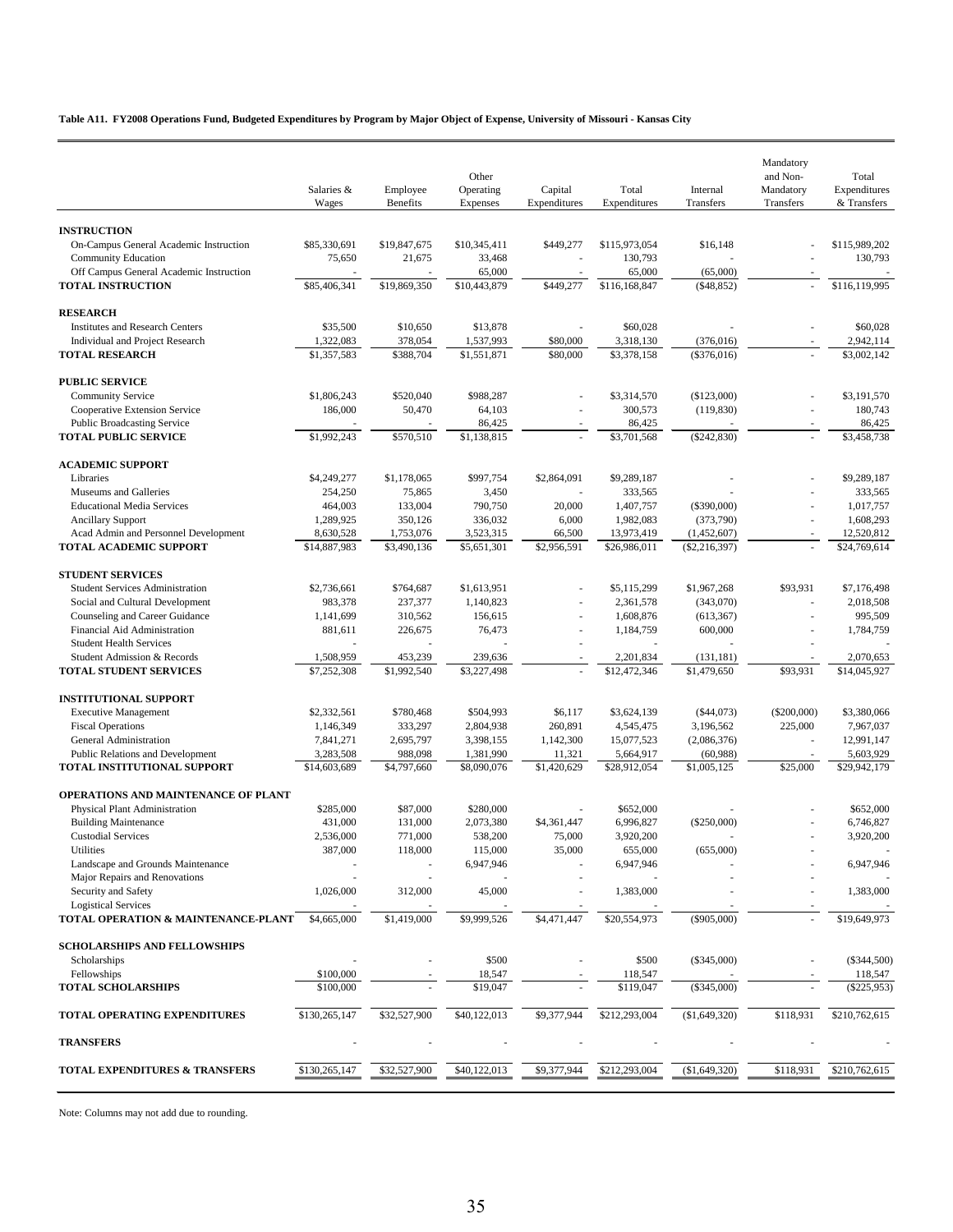#### **Table A12. FY2008 Operations Fund, Budgeted Expenditures by Program by Major Object of Expense, University of Missouri - Rolla**

|                                                                      | Salaries &<br>Wages       | Employee<br>Benefits    | Other<br>Operating<br>Expenses | Capital<br>Expenditures | Total<br>Expenditures     | Internal<br>Transfers        | Mandatory<br>and Non-<br>Mandatory<br>Transfers | Total<br>Expenditures<br>& Transfers |
|----------------------------------------------------------------------|---------------------------|-------------------------|--------------------------------|-------------------------|---------------------------|------------------------------|-------------------------------------------------|--------------------------------------|
|                                                                      |                           |                         |                                |                         |                           |                              |                                                 |                                      |
| <b>INSTRUCTION</b>                                                   |                           |                         |                                |                         |                           |                              |                                                 |                                      |
| On-Campus General Academic Instruction                               | \$35,787,461              | \$9,937,226             | \$5,442,533                    | \$55,711                | \$51,222,931              | \$210,558                    |                                                 | \$51,433,489                         |
| <b>Community Education</b>                                           |                           |                         | 16,035                         |                         | 16,035                    |                              |                                                 | 16,035                               |
| Off Campus General Academic Instruction<br><b>TOTAL INSTRUCTION</b>  | 1,218,000<br>\$37,005,461 | 179,500<br>\$10,116,726 | 133,820<br>\$5,592,388         | \$55,711                | 1,531,320<br>\$52,770,286 | (1,529,889)<br>(\$1,319,331) |                                                 | 1,431<br>\$51,450,955                |
|                                                                      |                           |                         |                                |                         |                           |                              |                                                 |                                      |
| <b>RESEARCH</b>                                                      |                           |                         |                                |                         |                           |                              |                                                 |                                      |
| <b>Institutes and Research Centers</b>                               | \$1,272,991               | \$270,385               | \$292,724                      | ä,                      | \$1,836,100               |                              |                                                 | \$1,836,100                          |
| Individual and Project Research                                      | 1,649,375                 | 407,360                 | 1,080,830                      | \$824,700               | 3,962,265                 | (\$831,900)                  |                                                 | 3,130,365                            |
| <b>TOTAL RESEARCH</b>                                                | \$2,922,366               | \$677,745               | \$1,373,553                    | \$824,700               | \$5,798,364               | (\$831,900)                  |                                                 | \$4,966,464                          |
|                                                                      |                           |                         |                                |                         |                           |                              |                                                 |                                      |
| <b>PUBLIC SERVICE</b>                                                |                           |                         |                                |                         |                           |                              |                                                 |                                      |
| <b>Community Service</b>                                             | \$229,400                 | \$69,224                | \$402,004                      |                         | \$700,628                 | (\$150,000)                  |                                                 | \$550,628                            |
| Cooperative Extension Service<br><b>Public Broadcasting Service</b>  | 144,179<br>146,816        | 44,811<br>44,603        | 30,645                         |                         | 219,635<br>191,419        | (189, 517)                   | $\sim$                                          | 30,118<br>191,419                    |
| <b>TOTAL PUBLIC SERVICE</b>                                          | \$520,395                 | \$158,638               | \$432,649                      |                         | \$1,111,682               | (\$339,517)                  |                                                 | \$772,165                            |
|                                                                      |                           |                         |                                |                         |                           |                              |                                                 |                                      |
| <b>ACADEMIC SUPPORT</b>                                              |                           |                         |                                |                         |                           |                              |                                                 |                                      |
| Libraries                                                            | \$899,760                 | \$257,082               | \$293,862                      | \$1,159,307             | \$2,610,011               |                              |                                                 | \$2,610,011                          |
| Museums and Galleries                                                |                           |                         |                                |                         |                           |                              |                                                 |                                      |
| <b>Educational Media Services</b>                                    | 307,653                   | 81,491                  | (232, 400)                     |                         | 156,744                   |                              |                                                 | 156,744                              |
| <b>Ancillary Support</b>                                             | 329,475                   | 92,898                  | 147,257                        | 55,000                  | 624,630                   |                              |                                                 | 624,630                              |
| Acad Admin and Personnel Development                                 | 1,695,404                 | 498,611                 | 1,058,567                      |                         | 3,252,582                 | (\$1,539,889)                |                                                 | 1,712,693                            |
| <b>TOTAL ACADEMIC SUPPORT</b>                                        | \$3,232,292               | \$930,082               | \$1,267,286                    | \$1,214,307             | \$6,643,967               | (\$1,539,889)                |                                                 | \$5,104,078                          |
|                                                                      |                           |                         |                                |                         |                           |                              |                                                 |                                      |
| <b>STUDENT SERVICES</b>                                              |                           |                         |                                |                         |                           |                              |                                                 |                                      |
| <b>Student Services Administration</b>                               | \$1,244,064               | \$373,338               | \$160,966                      | ÷,                      | \$1,778,368               |                              |                                                 | \$1,778,368                          |
| Social and Cultural Development                                      | 1,281,889                 | 321,883                 | 1,380,495                      | \$5,000                 | 2,989,267                 | (\$54,678)                   | \$145,846                                       | 3,080,435                            |
| Counseling and Career Guidance<br>Financial Aid Administration       | 751,955<br>281,068        | 219,076<br>85,388       | 181,835<br>28,697              | 10,000<br>$\sim$        | 1,162,866<br>395,153      |                              | $\sim$                                          | 1,162,866<br>395,153                 |
| <b>Student Health Services</b>                                       | 582,000                   | 163,000                 | 87,000                         | ×.                      | 832,000                   |                              |                                                 | 832,000                              |
| Student Admission & Records                                          | 1,849,371                 | 547,222                 | 976,129                        |                         | 3,372,722                 |                              |                                                 | 3,372,722                            |
| <b>TOTAL STUDENT SERVICES</b>                                        | \$5,990,347               | \$1,709,907             | \$2,815,122                    | \$15,000                | \$10,530,376              | (\$54,678)                   | \$145,846                                       | \$10,621,544                         |
|                                                                      |                           |                         |                                |                         |                           |                              |                                                 |                                      |
| <b>INSTITUTIONAL SUPPORT</b>                                         |                           |                         |                                |                         |                           |                              |                                                 |                                      |
| <b>Executive Management</b>                                          | \$1,426,222               | \$395,929               | \$462,227                      |                         | \$2,284,378               | \$746,886                    |                                                 | \$3,031,264                          |
| <b>Fiscal Operations</b>                                             | 1,159,821                 | 345,279                 | 139,414                        |                         | 1,644,514                 |                              |                                                 | 1,644,514                            |
| General Administration                                               | 1,739,640                 | 507,984                 | 207,787                        |                         | 2,455,411                 | (38,200)                     |                                                 | 2,417,211                            |
| Public Relations and Development                                     | 1,977,918                 | 593,753                 | 891,669                        |                         | 3,463,340                 | 79,327                       |                                                 | 3,542,667                            |
| TOTAL INSTITUTIONAL SUPPORT                                          | \$6,303,601               | \$1,842,945             | \$1,701,097                    |                         | \$9,847,643               | \$788,013                    |                                                 | \$10,635,656                         |
|                                                                      |                           |                         |                                |                         |                           |                              |                                                 |                                      |
| OPERATIONS AND MAINTENANCE OF PLANT<br>Physical Plant Administration | \$182,483                 | \$50,015                | \$42,674                       |                         | \$275,172                 |                              |                                                 | \$275,172                            |
| <b>Building Maintenance</b>                                          | 189,747                   | 57,400                  | 1,689,906                      | \$60,000                | 1,997,053                 |                              |                                                 | 1,997,053                            |
| <b>Custodial Services</b>                                            | 1.242,466                 | 375,627                 | 89.540                         | 10,000                  | 1,717,633                 |                              |                                                 | 1,717,633                            |
| Utilities                                                            | 400,414                   | 115,152                 | 59,359                         |                         | 574,925                   |                              |                                                 | 574,925                              |
| Landscape and Grounds Maintenance                                    |                           |                         | 4,234,189                      |                         | 4,234,189                 |                              |                                                 | 4,234,189                            |
| Major Repairs and Renovations                                        | 106,842                   | 32,459                  | 18,314                         |                         | 157,615                   |                              |                                                 | 157,615                              |
| Security and Safety                                                  | 830,877                   | 248,650                 | 145,255                        | 31,500                  | 1,256,282                 |                              |                                                 | 1,256,282                            |
| <b>Logistical Services</b>                                           | 97,623                    | 29,658                  | 393,567                        | 1,977,623               | 2,498,471                 |                              |                                                 | 2,498,471                            |
| TOTAL OPERATION & MAINTENANCE-PLANT                                  | \$3,050,452               | \$908,961               | \$6,672,804                    | \$2,079,123             | \$12,711,340              |                              |                                                 | \$12,711,340                         |
|                                                                      |                           |                         |                                |                         |                           |                              |                                                 |                                      |
| <b>SCHOLARSHIPS AND FELLOWSHIPS</b>                                  |                           |                         |                                |                         |                           |                              |                                                 |                                      |
| Scholarships                                                         |                           |                         | \$74,522                       |                         | \$74,522                  |                              |                                                 | \$74,522                             |
| Fellowships                                                          |                           |                         |                                |                         |                           |                              |                                                 |                                      |
| <b>TOTAL SCHOLARSHIPS</b>                                            |                           |                         | \$74,522                       |                         | \$74,522                  |                              |                                                 | \$74,522                             |
| TOTAL OPERATING EXPENDITURES                                         | \$59,024,914              | \$16,345,004            | \$19,929,423                   | \$4,188,841             | \$99,488,182              | $(\$3,297,302)$              | \$145,846                                       | \$96,336,726                         |
| <b>TRANSFERS</b>                                                     |                           |                         |                                |                         |                           |                              |                                                 |                                      |
| TOTAL EXPENDITURES & TRANSFERS                                       | \$59,024,914              | \$16,345,004            | \$19,929,423                   | \$4,188,841             | \$99,488,182              | $(\$3,297,302)$              | \$145,846                                       | \$96,336,726                         |
|                                                                      |                           |                         |                                |                         |                           |                              |                                                 |                                      |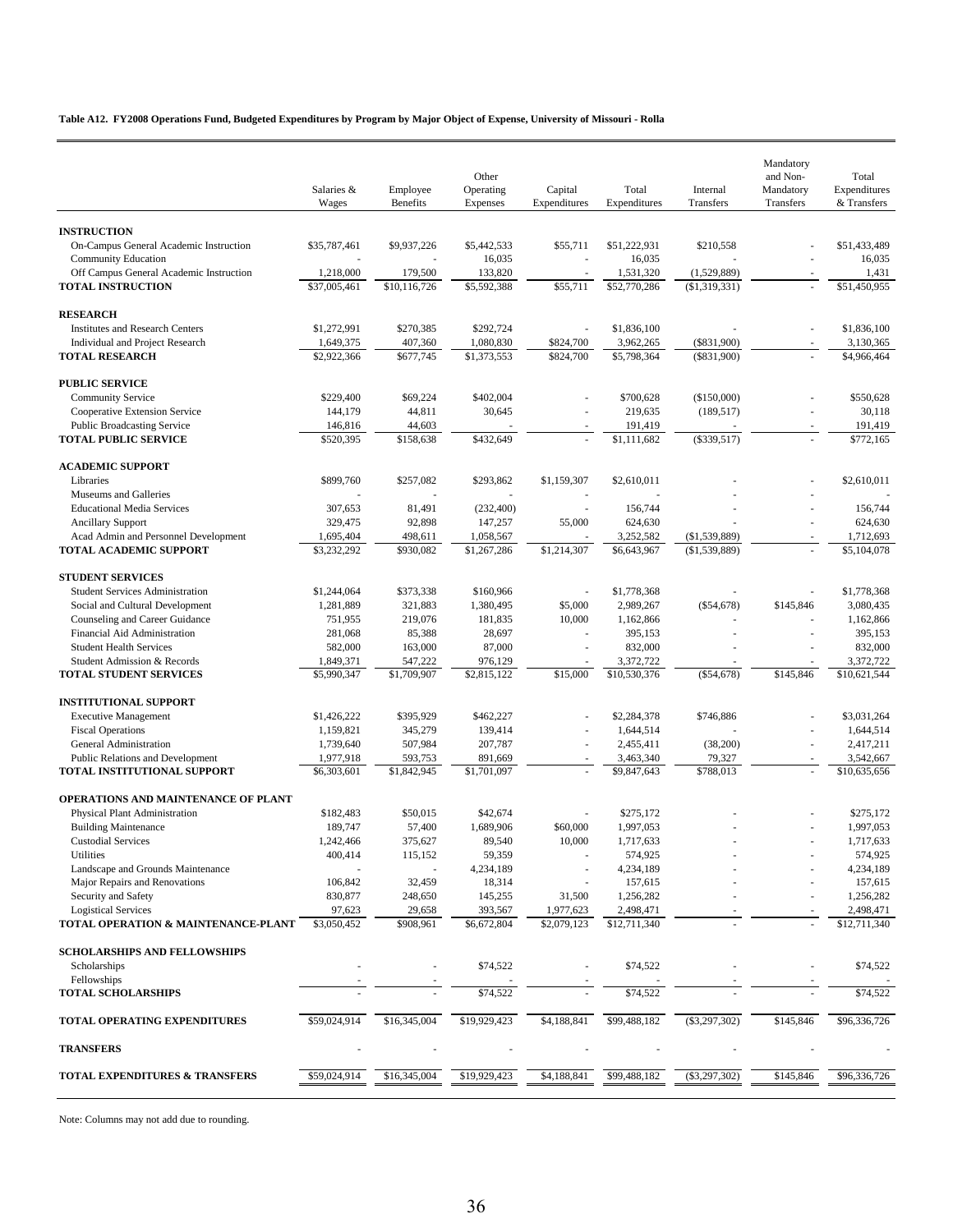#### **Table A13. FY2008 Operations Fund, Budgeted Expenditures by Program by Major Object of Expense, University of Missouri - St. Louis**

|                                                                   | Salaries &        | Employee               | Other<br>Operating       | Capital      | Total                    | Internal                 | Mandatory<br>and Non-<br>Mandatory | Total<br>Expenditures    |
|-------------------------------------------------------------------|-------------------|------------------------|--------------------------|--------------|--------------------------|--------------------------|------------------------------------|--------------------------|
|                                                                   | Wages             | <b>Benefits</b>        | Expenses                 | Expenditures | Expenditures             | Transfers                | Transfers                          | & Transfers              |
| <b>INSTRUCTION</b>                                                |                   |                        |                          |              |                          |                          |                                    |                          |
| On-Campus General Academic Instruction                            | \$45,594,300      | \$11,933,249           | \$6,422,733              | \$649,000    | \$64,599,282             | (\$211,852)              |                                    | \$64,387,430             |
| <b>Community Education</b>                                        | 13,100            | 2,000                  | 14,000                   | ÷,           | 29,100                   | 10,000                   |                                    | 39,100                   |
| Off Campus General Academic Instruction                           | 534,500           | 124,000                | 177,900                  |              | 836,400                  |                          |                                    | 836,400                  |
| <b>TOTAL INSTRUCTION</b>                                          | \$46,141,900      | \$12,059,249           | \$6,614,633              | \$649,000    | \$65,464,782             | $(\$201,852)$            |                                    | \$65,262,930             |
| <b>RESEARCH</b>                                                   |                   |                        |                          |              |                          |                          |                                    |                          |
| <b>Institutes and Research Centers</b>                            | \$1,037,235       | \$281,247              | \$101,050                |              | \$1,419,532              | (\$30,362)               |                                    | \$1,389,170              |
| Individual and Project Research                                   | 1,084,556         | 296,348                | 2,272,150                | \$86,700     | 3,739,754                | (296, 580)               |                                    | 3,443,174                |
| <b>TOTAL RESEARCH</b>                                             | \$2,121,791       | \$577,595              | \$2,373,200              | \$86,700     | \$5,159,286              | (\$326,942)              |                                    | \$4,832,344              |
| <b>PUBLIC SERVICE</b>                                             |                   |                        |                          |              |                          |                          |                                    |                          |
| <b>Community Service</b>                                          | \$2,280,125       | \$687,416              | \$720,077                | \$41,000     | \$3,728,618              | (\$138,603)              |                                    | \$3,590,015              |
| Cooperative Extension Service                                     | 169,000           | 43,450                 | 32,363                   |              | 244,813                  | (274, 468)               |                                    | (29, 655)                |
| <b>Public Broadcasting Service</b>                                | 239,372           | 72,718                 | (61, 792)                |              | 250,298                  | 61,792                   |                                    | 312,090                  |
| <b>TOTAL PUBLIC SERVICE</b>                                       | \$2,688,497       | \$803,584              | \$690,648                | \$41,000     | \$4,223,729              | (\$351,279)              |                                    | \$3,872,450              |
|                                                                   |                   |                        |                          |              |                          |                          |                                    |                          |
| <b>ACADEMIC SUPPORT</b>                                           |                   |                        |                          |              |                          |                          |                                    |                          |
| Libraries<br>Museums and Galleries                                | \$2,204,995       | \$636,612              | \$138,353<br>12,700      | \$1,907,987  | \$4,887,947<br>109,069   | $(\$201,820)$            |                                    | \$4,686,127<br>109,069   |
| <b>Educational Media Services</b>                                 | 81,106<br>928,682 | 15,263<br>264,449      | 104,411                  | ä,           | 1,297,542                | (53,903)                 |                                    | 1,243,639                |
| <b>Ancillary Support</b>                                          | 2,718,176         | 815,592                | 1,051,620                | 114,000      | 4,699,388                | 227,538                  |                                    | 4,926,926                |
| Acad Admin and Personnel Development                              | 6,056,251         | 1,659,889              | 1,983,186                | 306,000      | 10,005,326               | 1,913,168                |                                    | 11,918,494               |
| TOTAL ACADEMIC SUPPORT                                            | \$11,989,210      | \$3,391,805            | \$3,290,270              | \$2,327,987  | \$20,999,272             | \$1,884,983              |                                    | \$22,884,255             |
|                                                                   |                   |                        |                          |              |                          |                          |                                    |                          |
| <b>STUDENT SERVICES</b>                                           | \$1.011.438       |                        |                          |              |                          |                          |                                    |                          |
| <b>Student Services Administration</b>                            | 293,347           | \$311,990<br>66,083    | \$1,668,340<br>1,679,929 | \$10,000     | \$2,991,768<br>2,049,359 | (\$1,396,160)<br>307,479 |                                    | \$1,595,608<br>2,356,838 |
| Social and Cultural Development<br>Counseling and Career Guidance | 573,000           | 159,140                | 100,360                  |              | 832,500                  |                          |                                    | 832,500                  |
| Financial Aid Administration                                      | 750,400           | 232,500                | 97,500                   |              | 1,080,400                |                          |                                    | 1,080,400                |
| <b>Student Health Services</b>                                    | 3,000             | 230                    | 47,770                   |              | 51,000                   |                          |                                    | 51,000                   |
| Student Admission & Records                                       | 1,790,300         | 577,480                | 422,568                  |              | 2,790,348                | (83,715)                 |                                    | 2,706,633                |
| TOTAL STUDENT SERVICES                                            | \$4,421,485       | $\overline{1,347,423}$ | \$4,016,467              | \$10,000     | \$9,795,375              | (\$1,172,396)            |                                    | \$8,622,979              |
| <b>INSTITUTIONAL SUPPORT</b>                                      |                   |                        |                          |              |                          |                          |                                    |                          |
| <b>Executive Management</b>                                       | \$1,749,579       | \$377,462              | \$237,068                |              | \$2,364,109              | \$60,029                 |                                    | \$2,424,138              |
| <b>Fiscal Operations</b>                                          | 715,993           | 215,036                | 1,613,398                | ä,           | 2,544,427                | (144, 155)               |                                    | 2,400,272                |
| General Administration                                            | 2,363,880         | 704,530                | 15,446                   | \$100,000    | 3,183,856                | 511,252                  | \$54,312                           | 3,749,420                |
| Public Relations and Development                                  | 2,896,260         | 888,363                | 1,735,662                |              | 5,520,285                | 838,000                  |                                    | 6,358,285                |
| TOTAL INSTITUTIONAL SUPPORT                                       | \$7,725,712       | \$2,185,391            | \$3,601,574              | \$100,000    | \$13,612,677             | \$1,265,126              | \$54,312                           | \$14,932,115             |
| <b>OPERATIONS AND MAINTENANCE OF PLANT</b>                        |                   |                        |                          |              |                          |                          |                                    |                          |
| Physical Plant Administration                                     | \$471,002         | \$133,795              | \$63,449                 |              | \$668,246                |                          |                                    | \$668,246                |
| <b>Building Maintenance</b>                                       | 1,469,604         | 446,372                | 1.805.257                |              | 3,721,233                | (\$30,047)               | \$1,188,838                        | 4,880,024                |
| <b>Custodial Services</b>                                         | 1,859,017         | 523,128                | 113,644                  |              | 2,495,789                | (277, 557)               |                                    | 2,218,232                |
| Utilities                                                         |                   |                        | 3,544,107                |              | 3,544,107                |                          |                                    | 3,544,107                |
| Landscape and Grounds Maintenance                                 | 259,879           | 73,420                 | 220,310                  |              | 553,609                  | 20,554                   |                                    | 574,163                  |
| Major Repairs and Renovations                                     |                   |                        | 627,900                  |              | 627,900                  | (627,900)                |                                    |                          |
| Security and Safety                                               |                   |                        |                          |              |                          |                          |                                    |                          |
| <b>Logistical Services</b>                                        |                   |                        |                          |              |                          |                          |                                    |                          |
| TOTAL OPERATION & MAINTENANCE-PLANT                               | \$4,059,502       | \$1,176,715            | \$6,374,667              |              | \$11,610,884             | (\$914,950)              | \$1,188,838                        | \$11,884,772             |
| <b>SCHOLARSHIPS AND FELLOWSHIPS</b>                               |                   |                        |                          |              |                          |                          |                                    |                          |
| Scholarships                                                      |                   |                        |                          |              |                          | \$154,649                |                                    | \$154,649                |
| Fellowships                                                       |                   |                        | \$10,000                 |              | \$10,000                 |                          |                                    | 10,000                   |
| <b>TOTAL SCHOLARSHIPS</b>                                         |                   |                        | \$10,000                 |              | \$10,000                 | $\overline{$}154,649$    |                                    | \$164,649                |
| TOTAL OPERATING EXPENDITURES                                      | \$79,148,097      | \$21,541,762           | \$26,971,459             | \$3,214,687  | \$130,876,005            | \$337,339                | \$1,243,150                        | \$132,456,494            |
| <b>TRANSFERS</b>                                                  |                   |                        |                          |              |                          |                          |                                    |                          |
|                                                                   |                   |                        |                          |              |                          |                          |                                    |                          |
| TOTAL EXPENDITURES & TRANSFERS                                    | 79,148,097        | 21,541,762             | 26,971,459               | 3,214,687    | 130,876,005              | 337,339                  | 1,243,150                          | 132,456,494              |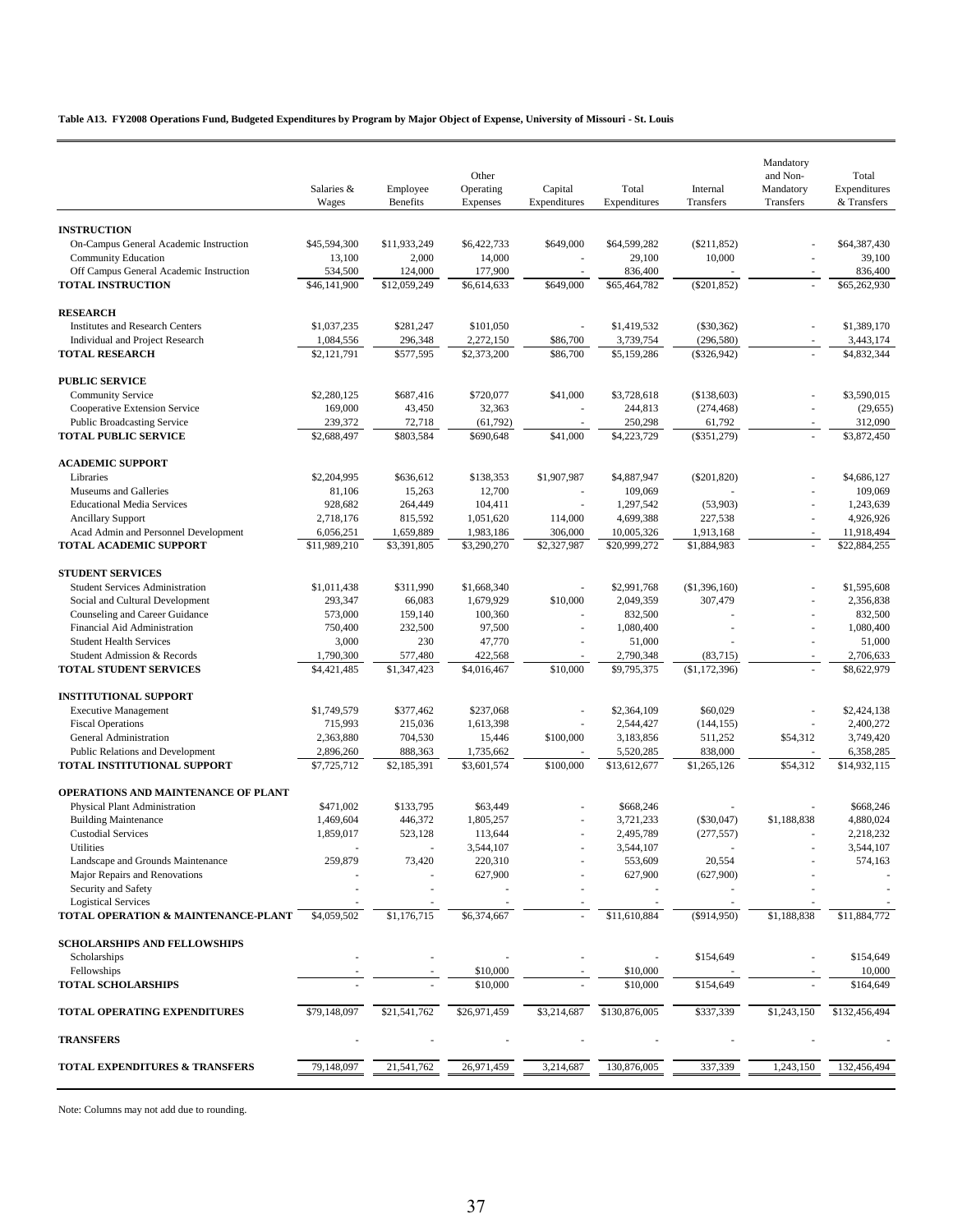#### **Table A14. FY2008 Operations Fund, Budgeted Expenditures by Program by Major Object of Expense, University of Missouri - System Administration**

|                                                                  | Salaries &<br>Wages  | Employee<br>Benefits | Other<br>Operating<br>Expenses | Capital<br>Expenditures | Total<br>Expenditures  | Internal<br>Transfers     | Mandatory<br>and Non-<br>Mandatory<br>Transfers | Total<br>Expenditures<br>& Transfers |
|------------------------------------------------------------------|----------------------|----------------------|--------------------------------|-------------------------|------------------------|---------------------------|-------------------------------------------------|--------------------------------------|
| <b>INSTRUCTION</b>                                               |                      |                      |                                |                         |                        |                           |                                                 |                                      |
| On-Campus General Academic Instruction                           |                      |                      |                                |                         |                        |                           |                                                 |                                      |
| <b>Community Education</b>                                       |                      |                      |                                |                         |                        |                           |                                                 |                                      |
| Off Campus General Academic Instruction                          |                      |                      |                                |                         |                        |                           |                                                 |                                      |
| <b>TOTAL INSTRUCTION</b>                                         |                      |                      |                                |                         |                        |                           |                                                 |                                      |
| <b>RESEARCH</b>                                                  |                      |                      |                                |                         |                        |                           |                                                 |                                      |
| Institutes and Research Centers                                  |                      |                      |                                |                         |                        |                           |                                                 |                                      |
| Individual and Project Research                                  |                      |                      |                                |                         |                        |                           |                                                 |                                      |
| <b>TOTAL RESEARCH</b>                                            |                      |                      |                                |                         |                        |                           |                                                 |                                      |
| <b>PUBLIC SERVICE</b>                                            |                      |                      |                                |                         |                        |                           |                                                 |                                      |
| <b>Community Service</b>                                         | \$6,185,885          | \$1,841,055          | \$4,290,884                    | \$55,758                | \$12,373,582           |                           | \$689,627                                       | \$13,063,209                         |
| Cooperative Extension Service                                    |                      |                      |                                |                         |                        |                           |                                                 |                                      |
| <b>Public Broadcasting Service</b>                               |                      |                      |                                |                         |                        |                           |                                                 |                                      |
| <b>TOTAL PUBLIC SERVICE</b>                                      | \$6,185,885          | \$1,841,055          | \$4,290,884                    | \$55,758                | \$12,373,582           |                           | \$689,627                                       | \$13,063,209                         |
| <b>ACADEMIC SUPPORT</b>                                          |                      |                      |                                |                         |                        |                           |                                                 |                                      |
| Libraries                                                        | \$1,233,146          | \$332,668            | \$3,967,347                    |                         | \$5,533,161            |                           |                                                 | \$5,533,161                          |
| Museums and Galleries                                            |                      |                      |                                |                         |                        |                           |                                                 |                                      |
| <b>Educational Media Services</b>                                | 542,093              | 175,103              | 1,411,924                      |                         | 2,129,120              |                           |                                                 | 2,129,120                            |
| <b>Ancillary Support</b><br>Acad Admin and Personnel Development | 904,062<br>1,478,670 | 248,218<br>443,122   | 266,967<br>1,581,590           |                         | 1,419,247<br>3,503,382 | (\$411,416)<br>(701, 913) |                                                 | 1,007,831<br>2,801,469               |
| <b>TOTAL ACADEMIC SUPPORT</b>                                    | \$4,157,971          | \$1,199,111          | \$7,227,828                    |                         | \$12,584,910           | ( \$1,113,329)            |                                                 | \$11,471,581                         |
| <b>STUDENT SERVICES</b>                                          |                      |                      |                                |                         |                        |                           |                                                 |                                      |
| <b>Student Services Administration</b>                           | \$1,008,774          | \$302,632            | \$407,450                      |                         | \$1,718,856            | (\$1,718,856)             |                                                 |                                      |
| Social and Cultural Development                                  |                      |                      |                                |                         |                        |                           |                                                 |                                      |
| Counseling and Career Guidance                                   |                      |                      |                                |                         |                        |                           |                                                 |                                      |
| Financial Aid Administration                                     |                      |                      |                                |                         |                        |                           |                                                 |                                      |
| <b>Student Health Services</b>                                   |                      |                      |                                |                         |                        |                           |                                                 |                                      |
| Student Admission & Records                                      |                      |                      | 4,000                          |                         | 4,000                  | (2,000)                   |                                                 | \$2,000                              |
| TOTAL STUDENT SERVICES                                           | \$1,008,774          | \$302,632            | \$411,450                      |                         | \$1,722,856            | (\$1,720,856)             |                                                 | \$2,000                              |
| <b>INSTITUTIONAL SUPPORT</b>                                     |                      |                      |                                |                         |                        |                           |                                                 |                                      |
| <b>Executive Management</b>                                      | \$4,197,505          | \$1,210,415          | \$885,427                      |                         | \$6,293,347            | (\$1,045,050)             |                                                 | \$5,248,297                          |
| <b>Fiscal Operations</b>                                         | 3,008,247            | 892,112              | 183,688                        |                         | 4,084,047              | (627,902)                 |                                                 | 3,456,145                            |
| General Administration                                           | 6,793,533            | 1,873,714            | 2,601,613                      | \$1,000                 | 11,269,860             | (1,543,485)               | \$750,133                                       | 10,476,508                           |
| Public Relations and Development                                 | 1,580,823            | 453,827              | 1,015,167                      | 35,000                  | 3,084,817              | (144, 263)                | 357,000                                         | 3,297,554                            |
| TOTAL INSTITUTIONAL SUPPORT                                      | \$15,580,108         | \$4,430,068          | \$4,685,895                    | \$36,000                | \$24,732,071           | $(\$3,360,700)$           | \$1,107,133                                     | \$22,478,504                         |
| OPERATIONS AND MAINTENANCE OF PLANT                              |                      |                      |                                |                         |                        |                           |                                                 |                                      |
| Physical Plant Administration                                    | \$472,795            | \$139,226            | $(\$52,716)$                   |                         | \$559,305              |                           |                                                 | \$559,305                            |
| <b>Building Maintenance</b>                                      |                      |                      | 440,000                        |                         | 440,000                |                           |                                                 | 440,000                              |
| <b>Custodial Services</b><br>Utilities                           |                      |                      |                                |                         |                        |                           |                                                 |                                      |
| Landscape and Grounds Maintenance                                |                      |                      |                                |                         |                        |                           |                                                 |                                      |
| Major Repairs and Renovations                                    |                      |                      |                                |                         |                        |                           |                                                 |                                      |
| Security and Safety                                              |                      |                      |                                |                         |                        |                           |                                                 |                                      |
| <b>Logistical Services</b>                                       |                      |                      |                                |                         |                        |                           |                                                 |                                      |
| TOTAL OPERATION & MAINTENANCE-PLANT                              | \$472,795            | \$139,226            | \$387,284                      |                         | \$999,305              |                           |                                                 | \$999,305                            |
| <b>SCHOLARSHIPS AND FELLOWSHIPS</b>                              |                      |                      |                                |                         |                        |                           |                                                 |                                      |
| Scholarships                                                     |                      |                      | \$10,000                       |                         | \$10,000               | (\$10,000)                |                                                 |                                      |
| Fellowships                                                      |                      |                      |                                |                         |                        |                           |                                                 |                                      |
| <b>TOTAL SCHOLARSHIPS</b>                                        |                      |                      | \$10,000                       |                         | \$10,000               | (\$10,000)                |                                                 |                                      |
| TOTAL OPERATING EXPENDITURES                                     | \$27,405,533         | \$7,912,092          | \$17,013,341                   | \$91,758                | \$52,422,724           | $(\$6,204,885)$           | \$1,796,760                                     | \$48,014,599                         |
| <b>TRANSFERS</b>                                                 |                      |                      |                                |                         |                        |                           | \$88,362                                        | \$88,362                             |
| TOTAL EXPENDITURES & TRANSFERS                                   | \$27,405,533         | \$7,912,092          | \$17,013,341                   | \$91,758                | \$52,422,724           | $(\$6,204,885)$           | \$1,885,122                                     | \$48,102,961                         |
|                                                                  |                      |                      |                                |                         |                        |                           |                                                 |                                      |